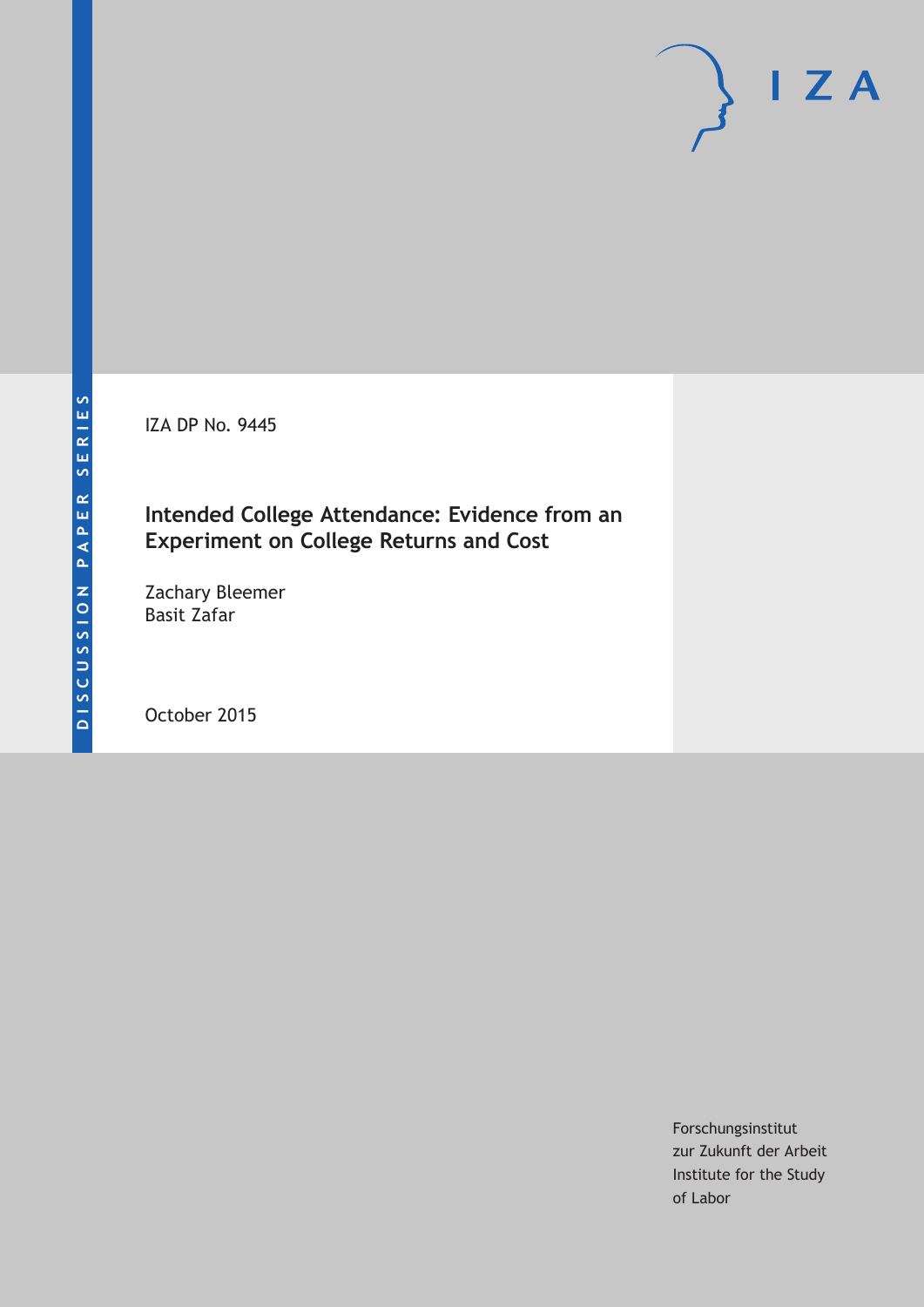# **Intended College Attendance: Evidence from an Experiment on College Returns and Cost**

### **Zachary Bleemer**

*University of California, Berkeley* 

#### **Basit Zafar**

*Federal Reserve Bank of New York and IZA* 

#### Discussion Paper No. 9445 October 2015

IZA

P.O. Box 7240 53072 Bonn Germany

Phone: +49-228-3894-0 Fax: +49-228-3894-180 E-mail: iza@iza.org

Any opinions expressed here are those of the author(s) and not those of IZA. Research published in this series may include views on policy, but the institute itself takes no institutional policy positions. The IZA research network is committed to the IZA Guiding Principles of Research Integrity.

The Institute for the Study of Labor (IZA) in Bonn is a local and virtual international research center and a place of communication between science, politics and business. IZA is an independent nonprofit organization supported by Deutsche Post Foundation. The center is associated with the University of Bonn and offers a stimulating research environment through its international network, workshops and conferences, data service, project support, research visits and doctoral program. IZA engages in (i) original and internationally competitive research in all fields of labor economics, (ii) development of policy concepts, and (iii) dissemination of research results and concepts to the interested public.

IZA Discussion Papers often represent preliminary work and are circulated to encourage discussion. Citation of such a paper should account for its provisional character. A revised version may be available directly from the author.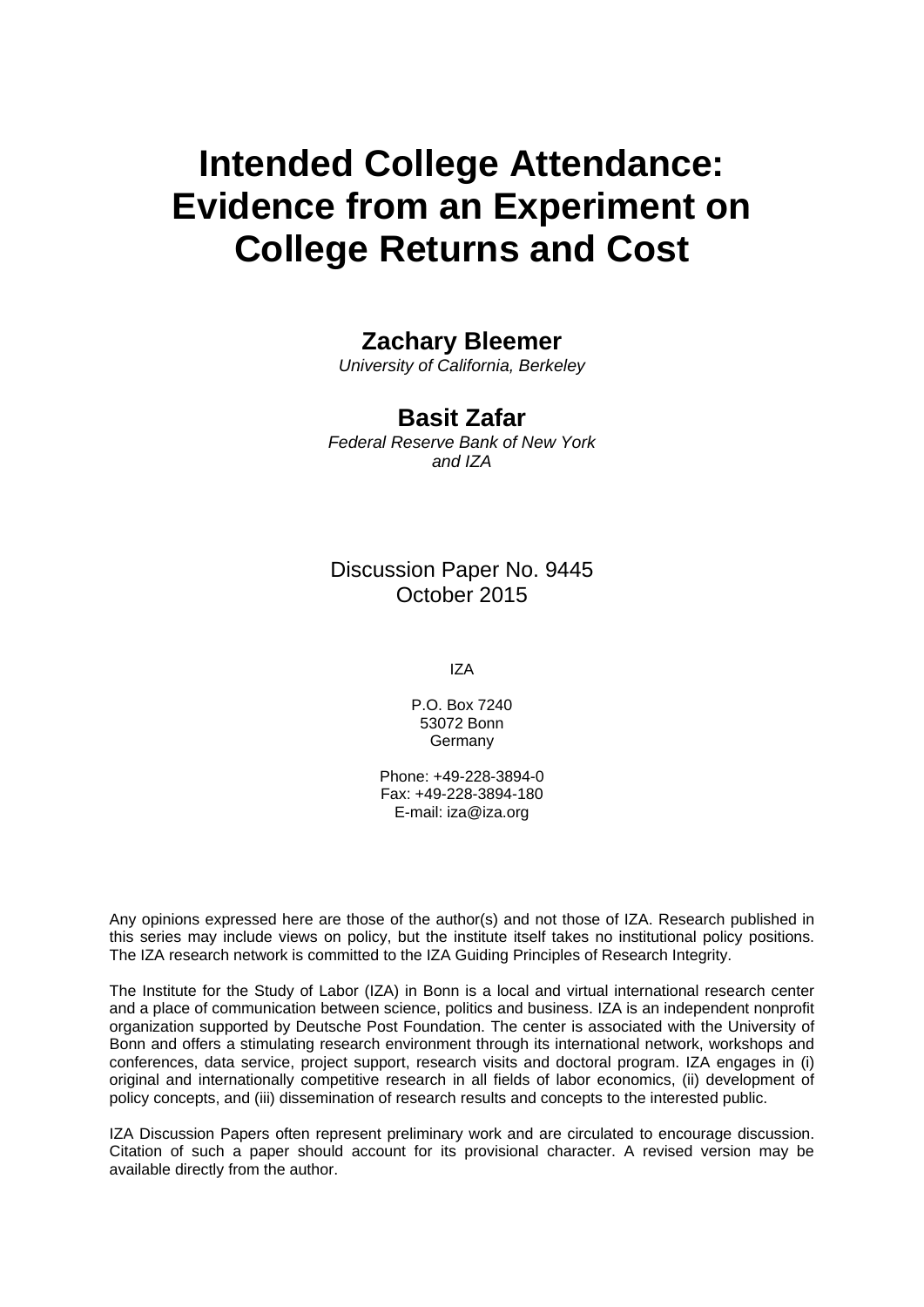### **ABSTRACT**

### **Intended College Attendance: Evidence from an Experiment on College Returns and Cost\***

Despite a robust college premium, college attendance rates in the US have remained stagnant and exhibit a substantial socioeconomic gradient. We focus on information gaps – specifically, incomplete information about college benefits and costs – as a potential explanation for these patterns. For this purpose, we conduct an information experiment about college returns and costs embedded within a representative survey of US household heads. We show that, at the baseline, perceptions of college costs and benefits are severely and systematically biased: 75 percent of our respondents underestimate college returns (defined as average earnings of a college graduate relative to a non-college worker in the population), while 61 percent report net public college costs that exceed actual net costs. There is also substantial heterogeneity in beliefs, with evidence of larger biases among lower-income and non-college households. We also elicit respondents' intended likelihood of their pre-college age child attending college, and the likelihood of them recommending college for a friend's child, the two main behavioral outcomes of interest. Respondents are then randomly exposed to one of two information treatments, which respectively provide objective information about "college returns" and "college costs". We find a significant impact on intended college attendance for individuals in the returns experiment: intended college attendance expectations increase by about 0.2 of the standard deviation in the baseline likelihood. Importantly, as a result of the college returns information intervention, gaps in intended college attendance by household income or parents' education persist but decline by 20-30 percent. Notably, the effect of information persists in the medium-term, two months after the intervention. We, however, find no impact of the cost information treatment on college attendance expectations.

JEL Classification: D81, D83, D84, I21, I24, I28

Keywords: college enrollment, college returns and costs, information, subjective expectations

Corresponding author:

 $\overline{a}$ 

Basit Zafar Microeconomic and Regional Studies Function Federal Reserve Bank of New York 33 Liberty Street New York, NY 10045 USA E-mail: basit.zafar@ny.frb.org

<sup>\*</sup> This paper replaces an earlier working draft circulated as "Information Heterogeneity and Intended College Enrollment". We have benefitted from comments from participants at the Association for Education Finance and Policy 2014 spring meetings, Columbia Teacher's College seminar, and NY Fed brown bag seminar. Any errors that remain are ours. The views expressed in this paper do not necessarily reflect those of the Federal Reserve Bank of New York or the Federal Reserve System as a whole.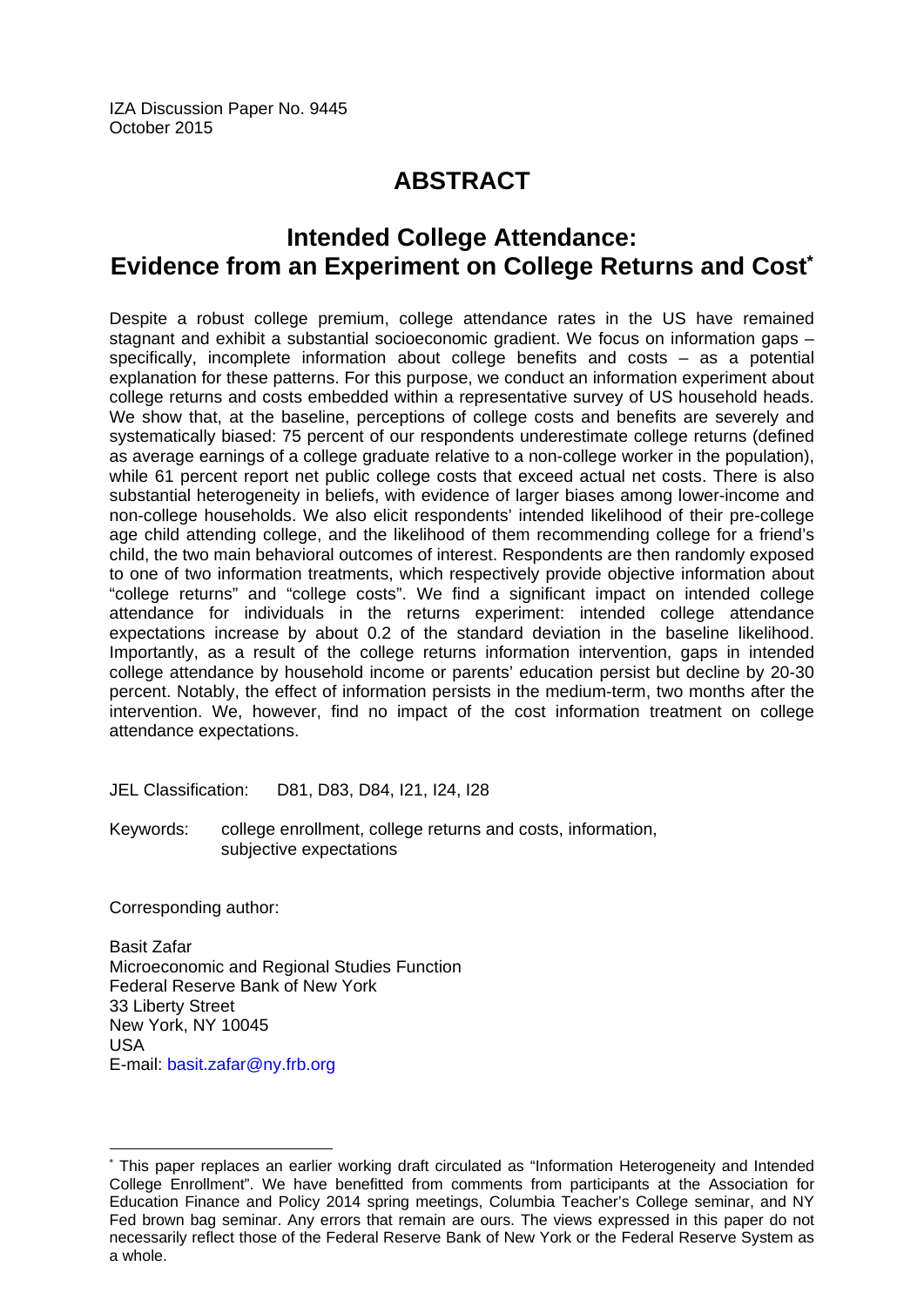### 1 Introduction

College enrollment rates, defined as the percent of high school graduates who have enrolled in a two- or four-year college, have hovered between 60 and 70 percent in the United States over the last two decades (National Center for Education Statistics (NCES), 2013). Over the same time period, the average college graduation rate in the US has been about 35 percent; that is, only about a third of young adults have gone on to complete a four-year college degree (OECD, 2013). As a result of this relative stagnancy in higher education enrollment and completion rates, the rate of growth of postsecondary education in the United States has been outpaced by OECD averages.<sup>1</sup> Strikingly, these trends are not driven by a low or declining college premium over that period; in fact, the college premium appears to have been quite large and unchanged over this period (Oreopoulos and Petronijevic, 2013). Another notable and rather alarming fact is the large and persistent gap in college enrollment by both income and parental education (Bailey and Dynarski, 2011). There is a 30 percentage point gap in college enrollment by household income and by parents' educational attainment, which has remained relatively stable over time (National Science Board, 2014).<sup>2</sup> Problematically, straightforward cost-benefit analysis would imply that these gaps should go in the opposite direction: college returns have been shown to be magnified for non-college households (Card, 1995), and government subsidies and private Önancial aid tend to make college costs lower for low-income households (Dynarski and Scott-Clayton, 2013).

In this paper, we focus on biased information about college costs and benefits as a possible explanation for these patterns.<sup>3</sup> The idea is that households (especially disadvantaged households) may have incomplete and systematically biased information leading them to underestimate the benefits and overestimate the costs of college, which would then lead them to make suboptimal decisions. There are several reasons to believe that the role of information frictions may have increased in recent years. First, college net tuition has become increasingly

<sup>&</sup>lt;sup>1</sup>While the gap between the United States and the OECD in high school graduation was essentially flat between 1995 and 2011 (moving from  $-8.3$  percentage points  $-$  that is 8.3 percentage points higher rate in the  $US - to -5.1$  percentage points), the gap in postsecondary entry rates as a fraction of high school graduates has narrowed more considerably, with the US outpacing OECD entry by 18.4 percentage points in 1995 but only by 12.2 percentage points in 2011 (OECD, 2013). The gap in college graduation has closed even more dramatically; US postsecondary graduation rates were 12.5 percentage points higher than the OECD average in 1995, but were 0.1 percentage points lower than the OECD by 2011 (OECD, 2013). See also Murnane (2013) for an overview of patterns in US high school graduation rates.

 $2\text{In }2012$ , 81 percent of high school graduates in the United States' first income quintile had enrolled in college, compared to only 51 percent of high school graduates in the fifth income quintile (NCES, 2013). Likewise, in 2011, high school graduates who had at least one parent with a bachelor's degree had a 83 percent college enrollment rate, whereas high school graduates whose parents had no more than a high school degree had a 54 percent enrollment rate.

<sup>&</sup>lt;sup>3</sup>There are certainly other possible explanations for these patterns. Rising college costs may have made more American households—in particular, lower-income and less-educated households—face severe credit constraints (Lochner and Monge-Naranjo, 2012), which might then leave them unable to invest in further education in the short-term despite the long-term benefits. Changes in students' college preparation and changes in resources at colleges over time could also partly explain the aggregate patterns as well as the gaps observed by socioeconomic background (Bound, Lovenheim, and Turner, 2010).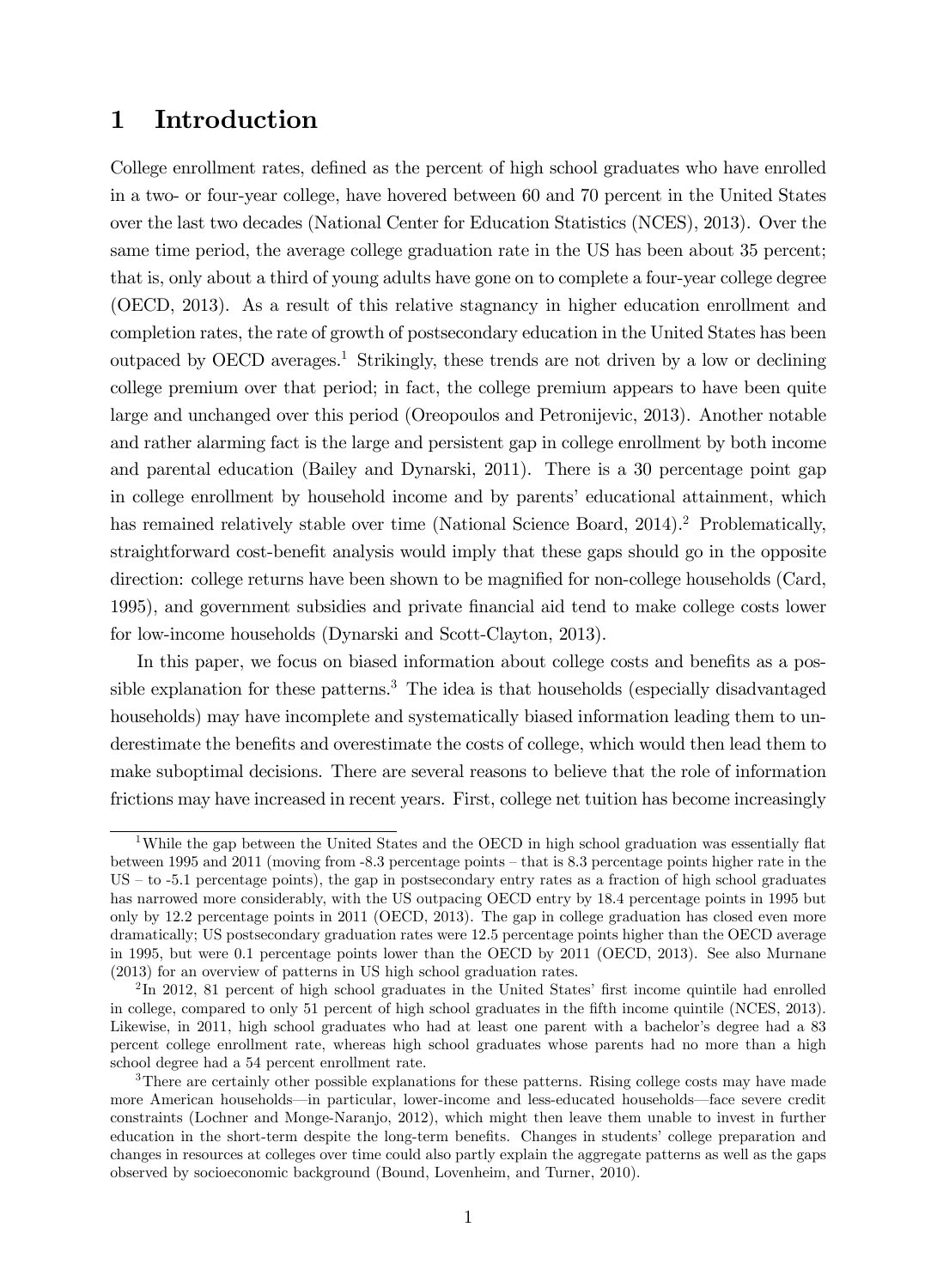individualized, with the gap between average sticker prices and average net prices increasing over the past 20 years, even for public schools, for which the gap increased from 26 percent to 45 percent between 1994 and 2013 (Baum and Ma, 2013). Second, while the average college premium remains stable, wage dispersion has increased substantially within educational categories as well as demographic groups (Autor, Katz and Kearney, 2008; Altonji, Kahn, and Speer, 2014).<sup>4</sup> These suggest that information gaps have arguably played an increasing role in education trends over time (Scott-Clayton, 2012). Furthermore, given consistently and increasingly high levels of income and educational segregation in the US (Watson, 2009; Reardon and Bischoff, 2011) and the propensity of individuals to gather information from their local networks, disadvantaged households are more likely to have biased information about both college costs and benefits.

To examine the role of information gaps, we conduct two randomized information experiments, embedded within a survey, in which respondents are provided with objective information about either average college returns or costs. For this purpose, we added a novel set of questions to the January 2015 Survey of Consumer Expectations (SCE), a representative monthly survey of roughly 1,200 US household heads run by the Federal Reserve Bank of New York. At the baseline, respondents are asked about their perceived college costs and returns.<sup>5</sup> Importantly, we make a distinction between perceptions of, say, college returns for the US population on average, and those for their own children or for the children of their friends. We refer to the former as "population" beliefs, since they pertain to perceptions of college benefits or costs for the US population on the whole, and to the latter as "self" beliefs, since they pertain to perceptions of college benefits or costs for the individuals' own children or those of their friends. This distinction is important because population beliefs measure an individual's stock of knowledge at a given point in time and can be directly validated, while self beliefs form the basis of the individual's own decision-making. Furthermore, a naïve comparison of self beliefs with actual statistics  $-$  an approach not uncommon in the prior literature  $-$  is ill-advised, because the two may not correspond for several reasons. For example, individuals may have private information about the child (such as ability and interests) that may justify having self beliefs that differ from actual statistics.

We elicit two measures of respondents' college attendance expectations. All respondents are asked for the expected likelihood with which they would recommend college attendance for a friendís child. Respondents with children under the age of 18 are also asked for the expected likelihood of their child attending college in the future. The advantage of eliciting intended behavior about an action that is yet to be undertaken is that we can investigate its

<sup>&</sup>lt;sup>4</sup>The ratio of average annual earnings by college-educated and non-college-educated respondents to the Current Population Survey (CPS) has, however, remained largely stable, fluctuating between 1.78 and 1.83 from 2002 to 2012.

 ${}^{5}$ In this paper, we will refer to income differentials by education levels as "returns" to education. However, we do not mean to use this term to imply causal returns to schooling. As shown in Heckman, Lochner and Todd (2006), income differentials by education levels do not identify internal rates of return to investment in education.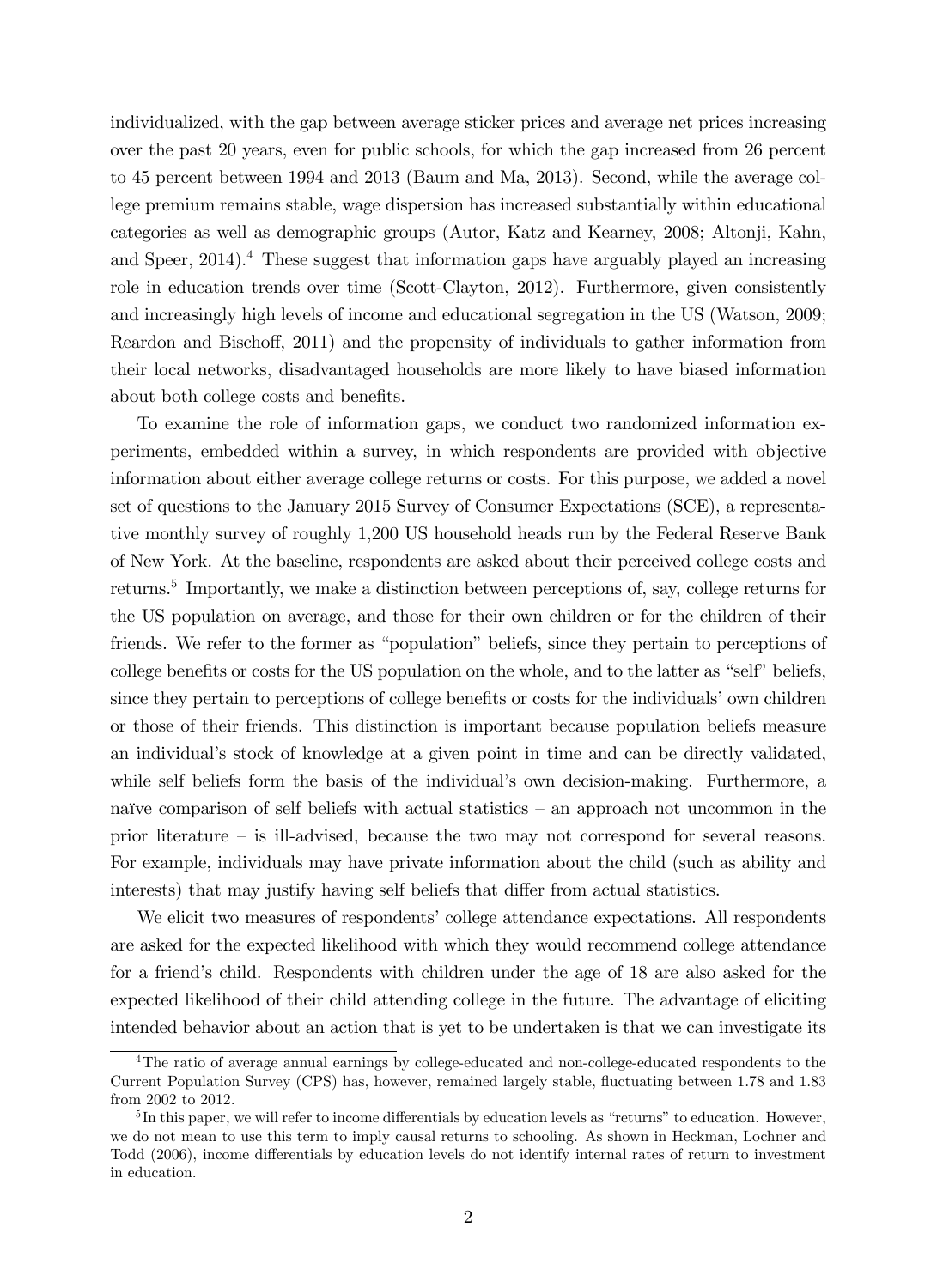relationship with respondents' current stock of knowledge (as measured by their population beliefs), as well as measure how it changes in our information experiments. In addition, beliefs about intended behavior are also useful to study in themselves, since they tend to be strong predictors of actual future educational choices, above and beyond standard determinants of schooling (Jacob and Linkow, 2011; Beaman et al., 2012), and tend to be strongly associated with actual future outcomes (Dominitz, 1998; Delavande and Rohwedder, 2011).

In the intermediate stage, respondents are randomly assigned to either a control group or to one of two information treatments. In the first, which we refer to as the "returns" experiment, respondents are provided with the actual ratio of the average earnings of college graduates to those of non-college workers.<sup>6</sup> In the second, the "cost" experiment, respondents are provided with the actual average net costs of both public and non-profit private universities.<sup>7</sup> The control group is provided with no additional information. In the final stage, we re-elicit self beliefs about college returns and costs, as well as the intended likelihood of the child attending college in the future, from all respondents. Finally, to investigate the longer-term impacts of information, we re-elicit both intended child's college attendance and population beliefs about college returns and costs from the same respondents in a follow-up survey two months later.

At the baseline, we find that nearly three-quarters of the respondents underestimate average returns to a college degree and more than 60 percent overestimate average college net costs. Moreover, both college-educated and higher-income respondents have significantly lower absolute errors in their perceptions about college returns, suggesting that biased beliefs about college returns may play a role in college attendance gaps by income and education. There are no notable disparities in population beliefs regarding net public college cost across education or income. In sum, while we find that household heads tend to underestimate net benefits and overestimate net costs of a college degree, the underestimation of net college benefits is both more prevalent overall and more extensive among disadvantaged respondents.

The mean expected probability that the child will attend college in our sample is 80 percent, with a standard deviation of 24 points, indicative of substantial heterogeneity in our sample. The heterogeneity in personal college attendance expectations is partly explained by individuals' locations: individuals living in higher-income areas, counties with higher actual relative college returns, and areas located near flagship public universities – all endogenous  $variables$  – have higher attendance expectations. We find a statistically and economically significant gap of between 10 and 15 points in child's intended college attendance expectations by parents' income or education status: for example, the mean likelihood of one's own child

 $6$ Throughout the paper, we use the term "non-college" to refer to individuals who do not have a 4-year bachelor's degree.

<sup>7</sup>We refer to objective statistics based on national-level datasets (such as the Current Population Survey) as "actual" or "true", when in fact they are just estimates based on (representative) samples of the population. However, this is after all the kind of objective information that individuals have access to when making related choices.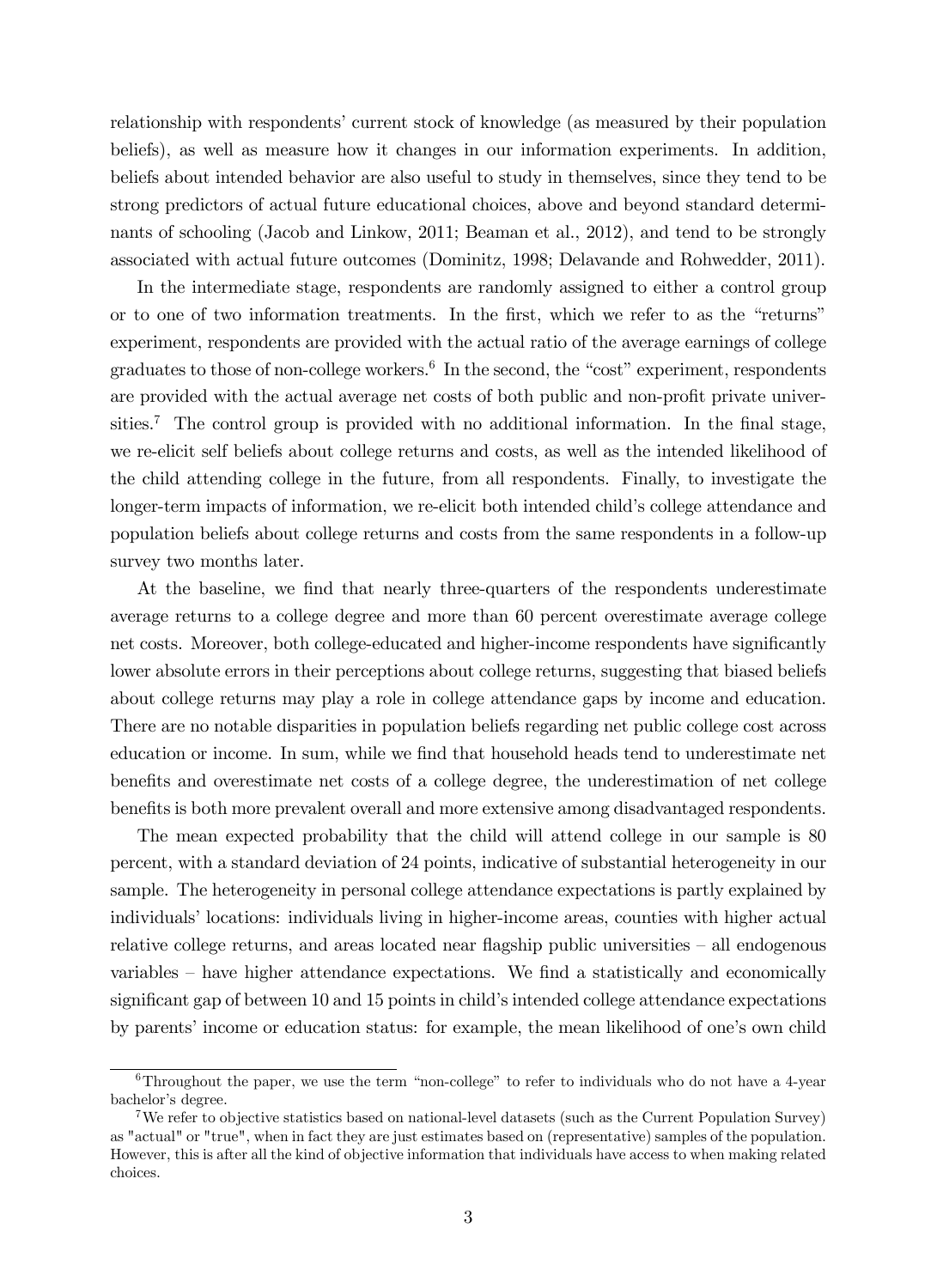attending college is 86 percent for higher-income households, versus 71 percent for their lower-income counterparts.

We also find that intended college attendance is strongly associated with subjective self beliefs about college returns for the child. This suggests that if self beliefs are causally based on perceptions regarding population college costs and returns, and if these population beliefs are systematically biased, then information interventions that provide objective information about college returns and other related aspects may impact intended choices. We test for this directly using our information experiments.

We find that the college returns intervention has an immediate positive impact on the reported likelihood of parents sending their child to college (an average increase of 5.1 percentage points) and on the likelihood of recommending college for their friend's child (average increase of 2.2 percentage points). This corresponds to an increase in child's college attendance expectations of  $0.2$  standard deviations.<sup>8</sup> Furthermore, the impact is substantially larger for disadvantaged respondents. As a result, the education and income gaps in parents' expectations of their children's college attendance close by almost 30 percent (and the recommendation gaps close by 10 percent). For example, the income gap in the likelihood of child's college attendance shrinks by 6.5 percentage points. We show that the revisions are weakly positively associated with the informativeness of the signal, with respondents who underestimate the population relative college returns revising their beliefs about child's college attendance upward. This is consistent with respondents using the provided information to update their beliefs about skill prices (rather than the relative ability of the child). Finally, the impact of information on intended likelihood is found to be larger for respondents with greater revision in their beliefs about self college returns. This suggests that the intervention has an impact on respondent's college attendance beliefs in part by impacting their beliefs about the child's returns to a college degree.

A natural question to ask is whether the impact of the information persists beyond the horizon of the survey. The follow-up survey, conducted after two months, affirms the returns experiment's persistence (in the aggregate and at the individual level). College attendance expectations for treated respondents, on average, remain  $3.4-5.6$  percentage points higher than those of control group respondents (with the expectation gaps by income and education closing by as much as 40 percent for the groups treated with information).

The college cost intervention, on the other hand, is found to have no statistically significant impact on either measure of expected college attendance for the full sample or any of the demographic sub-groups. As a result, the college cost intervention has no significant

<sup>&</sup>lt;sup>8</sup>Hoxby and Turner (2013) find that providing information on population net college costs and college application procedures to high-achieving low-income students increases students' enrollment in "peer institutions" by 0.12 standard deviations; Carroll and Sacerdote (2012) find that a combined information and fee-waiver intervention in New Hampshire public schools increases college enrollment by 0.11 standard deviations. The cost of these interventions varies drastically: \$6 per student for the former and around \$600 per student for the latter (Hoxby and Turner 2013). Note, however, that these are changes in actual enrollments rather than changes in the intended likelihood of enrollment.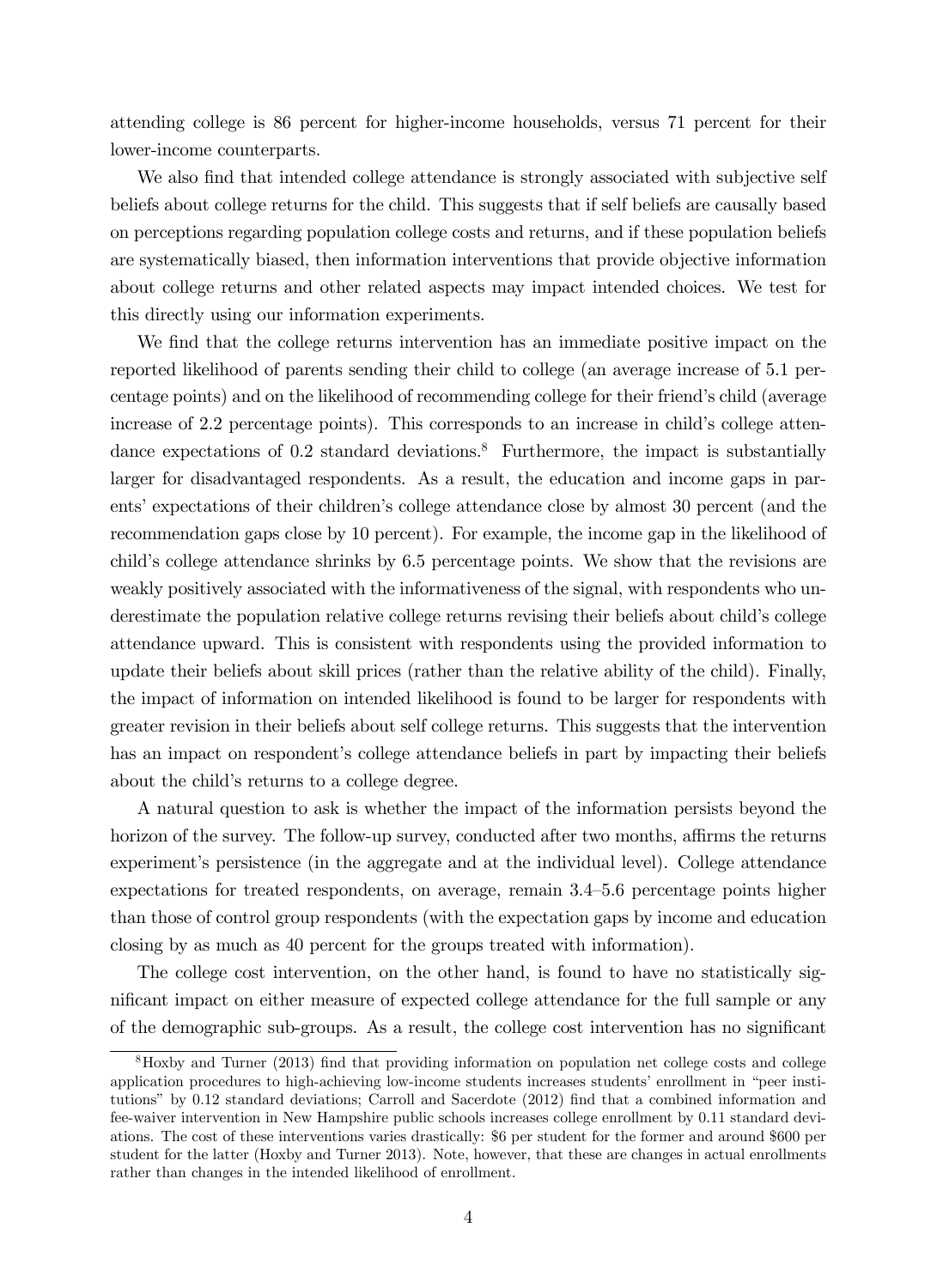impact on the magnitude of the demographic gaps.

In sum, we find not only that an experiment informing a sample of US household heads of true average population college returns has a large and persistent impact on college attendance expectations, but also that its impact is larger and more persistent than a parallel experiment informing respondents of true average population college costs. The question of why the cost experiment does not lead to any significant impacts (at least in the short term) needs further research. It is, however, consistent with the literature's finding that people discount costs at a greater rate than they discount benefits (Loewenstein and Prelec, 1992; Abdellaoui, Attema, and Bleichrodt, 2010), which would result in a muted impact of the cost experiment.

In summarizing the population beliefs and self beliefs captured by our survey, and documenting the experimental link between the two, this paper contributes to the literature on peopleís stock of information about college returns and costs. However, existing works in this area either rely on small sample sizes or convenience samples, generally focus on either college costs or benefits (and not both), or rarely make a distinction between individuals stock of knowledge (population beliefs) and beliefs as they pertain to the individuals themselves (self beliefs). Furthermore, most of the evidence is from the 1990s, and since then, both college costs and returns have increased. On the returns side, Smith and Powell (1990), Dominitz and Manski (1996), and Betts (1996) find that undergraduates' perceptions of the average college return are close to actual average college returns, while Avery and Kane  $(2004)$  find that high school students in the Boston area tend to substantially overestimate college returns. On the cost side, Horn, Chen, and Chapman (2003) find that the parents of high school students who intend to attend a 4-year college overestimate the average college net total costs by  $11-26$  percent; Avery and Kane  $(2004)$  find much larger overestimations for public school tuition (excluding room and board) among Boston high school students. They also find that more than 55 percent of both low-income and non-college parents of high school students report being not able to estimate college costs, far higher than their respective counterparts.

Our information experiment is also similar in spirit to information interventions conducted in the education literature.<sup>9</sup> Our contribution, however, is to explicitly outline the mechanisms through which such interventions may have an impact, and to conduct two

 $9$ Wiswall and Zafar (2015a) find that students at a selective US university are misinformed about returns to college majors, and providing such information has an impact on intended major choice. Hoxby and Turner (2013) Önd that low-income high ability students in the US are responsive to information about net college costs in their choice of where to apply and enroll. Jensen (2010) and Nguyen (2008), in a developing country setting, find that students (or households) have poor information on returns to schooling and providing such information has an impact on educational attainment. Bettinger et al. (2012) and Dinkelman and Martinez (2014) find that providing information on financial aid improves certain educational outcomes. Oreopoulos and Dunn (2013) and McGuigan, McNally, and Wyness (2012) Önd that providing information about post-secondary education benefits to disadvantaged Toronto high school students and higher-income London 10th graders, respectively, has an impact on the students' expectations (regarding costs and benefits of post-secondary education) as well as on expected educational attainment.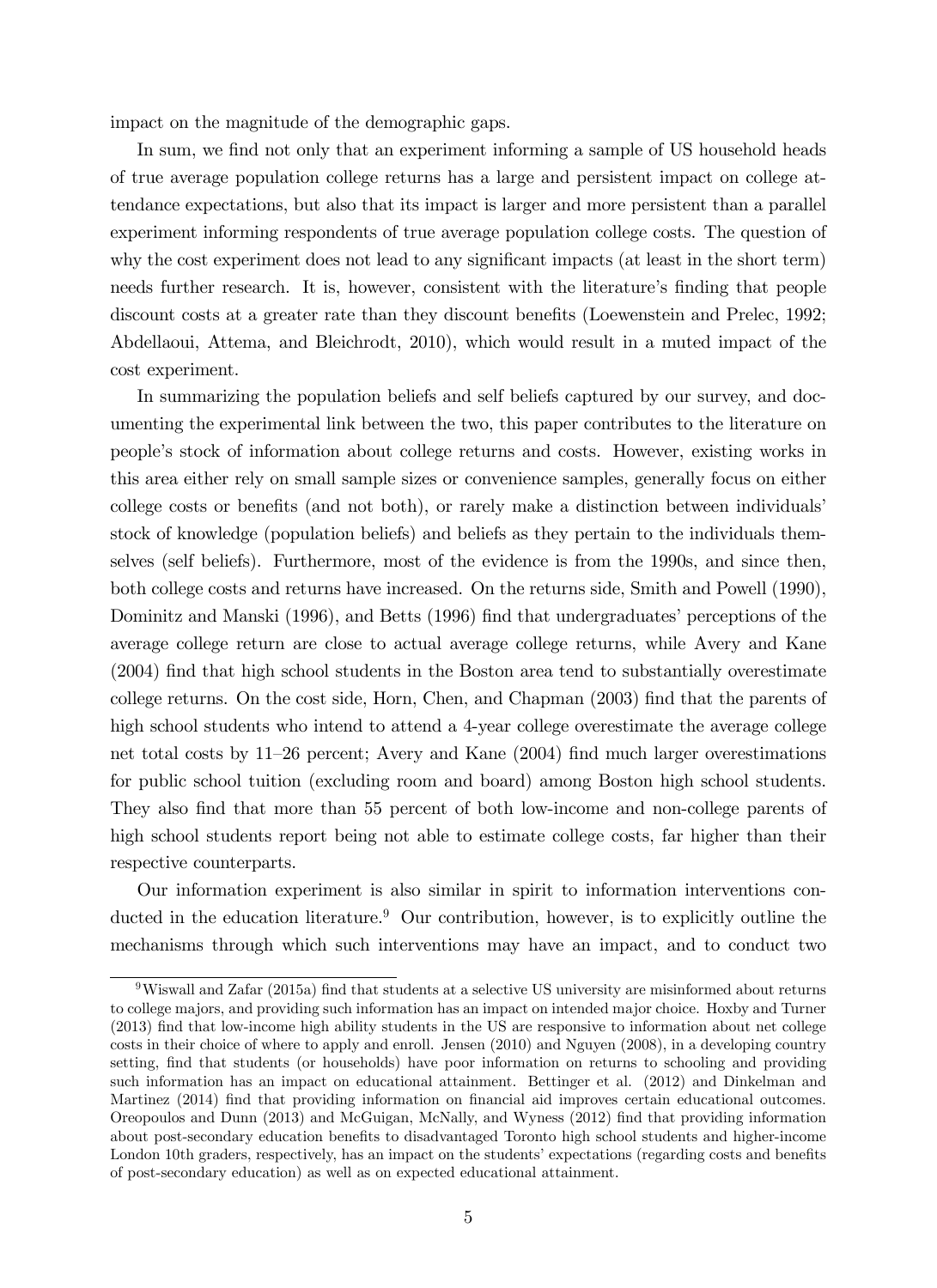such interventions in an experimental setting. Our interventions are conducted on a large nationally-representative sample of American households, allowing us to examine broad average treatment effects that other studies, either due to small sample size or non-random sample selection, are unable to unbiasedly estimate. Moreover, these studies, with a few exceptions (Jensen, 2010; Wiswall and Zafar, 2015a, 2015b), do not collect data on baseline priors (regarding population costs or returns) and are usually unable to pin down the channels through which such interventions have an impact.<sup>10</sup> Finally, we extend the literature by estimating not only the personal impact of information interventions on parents' expectations for the likelihood of their own child's college attendance, but also the social impact of non-targeted interventions on the likelihood of anyone recommending college for their friends' children.

This paper proceeds as follows. We describe the study design in the next section. Section 3 presents baseline beliefs: it first describes the accuracy of population beliefs, and then details the patterns in self beliefs and the relationship between population and self beliefs. Section 4 outlines the theoretical argument for why we may expect our information experiments to have an impact. Section 5 analyzes the results of our two experiments, and Section 6 concludes.

#### 2 Survey Design and Administration

Our data are from a special module added to the Survey of Consumer Expectations (SCE), an original monthly survey fielded by the Federal Reserve Bank of New York. The SCE is a nationally representative, internet-based survey of a rotating panel of approximately 1,300 household heads. Respondents participate in the panel for up to twelve months, with a roughly equal number rotating in and out of the panel each month.

The monthly survey is conducted over the internet by the Demand Institute, a non-profit organization jointly operated by The Conference Board and Nielsen. The sampling frame for the SCE is based on that used for The Conference Board's Consumer Confidence Survey (CCS). Respondents to the CCS, itself based on a representative national sample drawn from mailing addresses, are invited to join the SCE internet panel. Each survey typically takes about fifteen to twenty minutes to complete. The response rate for first-time invitees hovers around 55 percent.

In January 2015, repeat panelists (that is, those who were not participating in the panel for the first time) were invited to participate in the special module. Out of a total sample of 1,387 household heads on the panel invited to participate in the survey, 1,146 did so

 $10$ For example, information interventions may have an impact on behavior if (1) the information was exante unknown, or (2) if the targeted individuals already had the information, but the intervention increases the salience of the information (Schwarz and Vaughn, 2002; Dellavigna, 2009). The two channels have different policy prescriptions.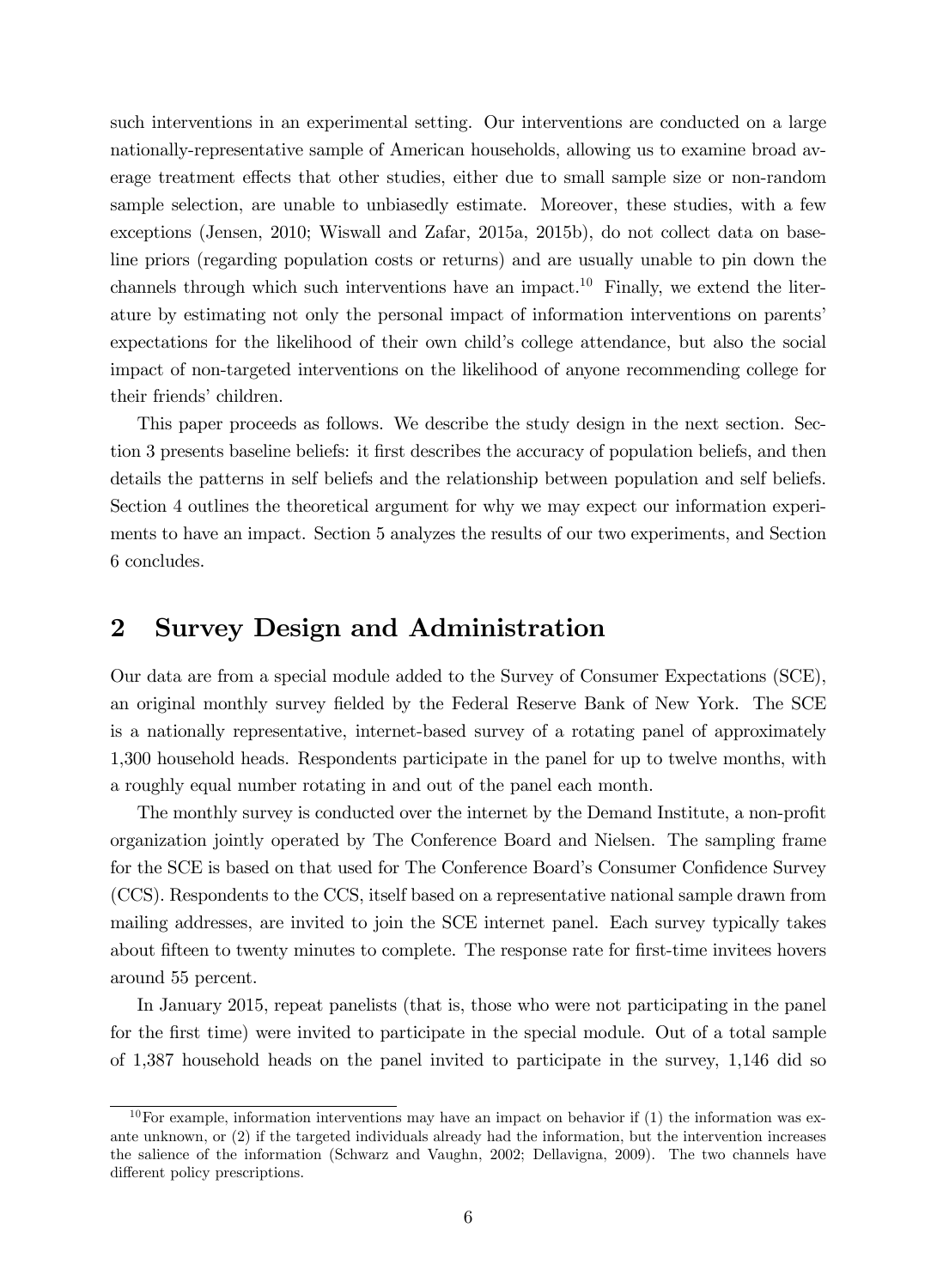during January, implying a response rate of 82.6 percent. Two months later in March 2015, respondents who still remained in the SCE panel were invited to participate in a short followup module. Of the 993 household heads still in the panel, 814 did so, for a repeat response rate of 82 percent. The follow-up module was fielded between March 1 and 31. Respondents received \$15 for completing each survey.

#### 2.1 Survey Design

We next summarize the design of the two surveys. We show the precise wording of each question in the empirical section, and provide the complete questionnaire in the appendix.

#### 2.1.1 First Survey

The survey consisted of three stages.

**Baseline stage:** The first stage elicited respondents' perceptions regarding returns to a college degree and the costs of a college education, as well as beliefs regarding the child's college attendance. The data that we collected can be classified into three broad categories:

- 1. Population beliefs:
	- Survey respondents were asked about the average earnings of current 40 year olds working full-time, with and without a college degree. We refer to these as "*population earnings*" beliefs.
	- Survey respondents were asked about the average annual total net and sticker cost (including room, board, and tuition) of 4-year public as well as non-profit private universities. We refer to these as "*population cost*" beliefs.
- 2. Self child's beliefs:
	- Survey respondents with children under age 18 in their household were asked about the likelihood of their oldest child's attending college, beliefs about the childís earnings at age 30 conditional on having or not having a college degree, and beliefs about the annual total cost of their child's college attendance.
- 3. Self friend's child's beliefs:
	- Survey respondents were asked about the likelihood of their recommending a 4 year college education for a hypothesized 15-year-old child of a friend who is currently in high school and performing well. Those without a child under age 18 were also asked for their beliefs about the friend's child's earnings at age 30 conditional on having or not having a college degree.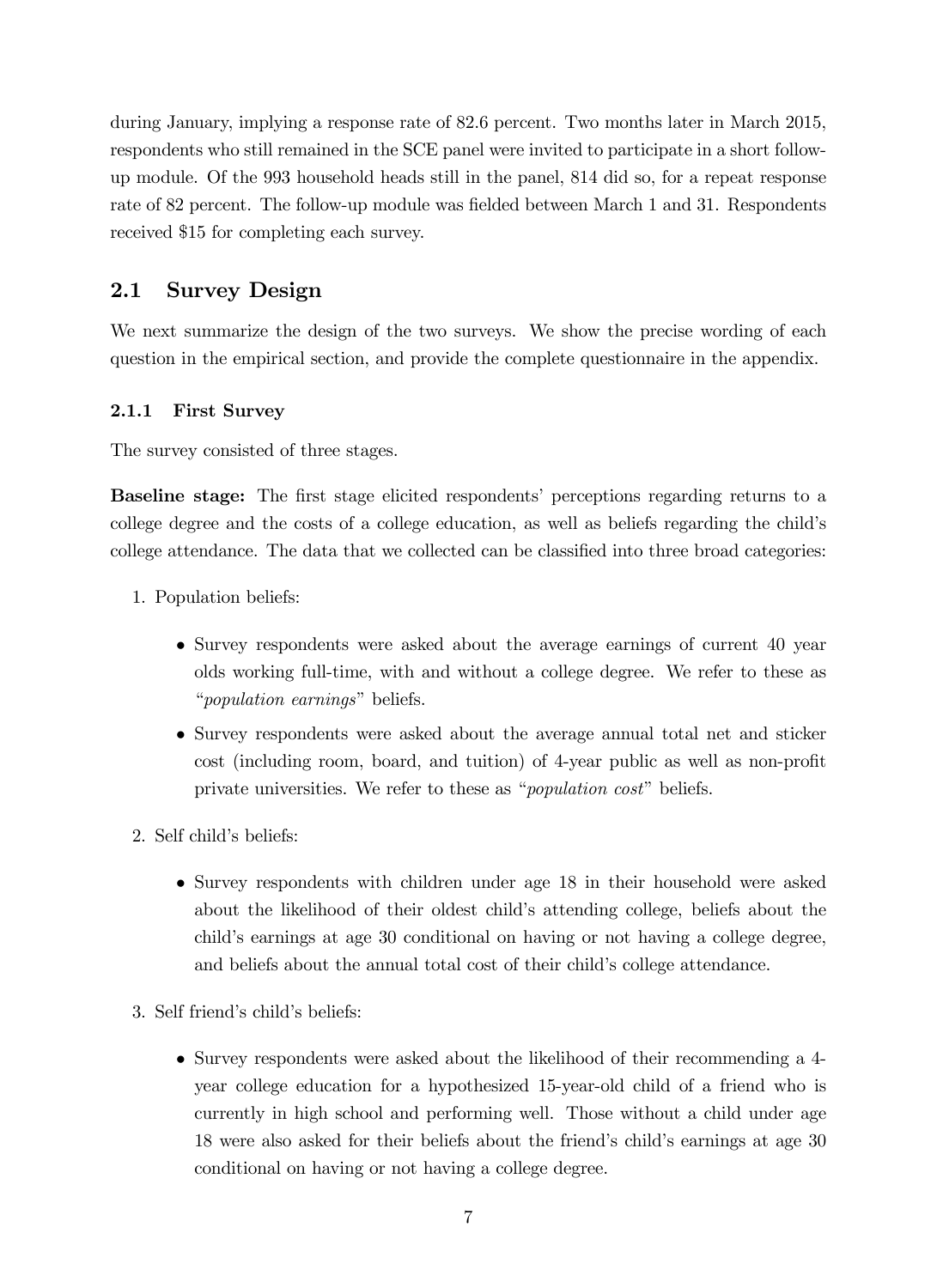Throughout the paper, we make a distinction between "self beliefs" on the one hand and "population beliefs" on the other. It is *self* beliefs that affect individuals' decisions, but it is hard to assess the accuracy of self beliefs since, by definition, the counterfactual states are not observed for the individual (we do not, for example, observe the earnings of a child both with and without a college degree). Furthermore, individuals may have private information about themselves which may, for instance, justify self beliefs about the child's earnings that are very different from population averages. The advantage of eliciting *population* beliefs, on the other hand, is that they reflect the individuals' present stock of knowledge, and we can directly assess their accuracy.

Intermediate stage: After eliciting the baseline set of beliefs, respondents are randomly assigned to one of three blocks (with an equal likelihood of being assigned to any of the blocks).

- 1. Respondents in the first block, which we refer to as the "college returns treatment", are first reminded of their population beliefs regarding college returns, and then receive objective information about college returns: "Analysis based on the 2012–2013 Current Population Survey shows that college-educated full-time workers in fact earn 1.80 times as much as non-college workers (that is,  $80\%$  more than non-college workers)."
- 2. Respondents in the second block, which we refer to as the "college costs treatment", are first reminded of their population beliefs regarding college costs, and then receive objective information about college costs: "According to the College Board Annual Surveys of Colleges, the average annual net cost of a  $\frac{1}{4}$ -year public university in 2013–  $2014$  was \$12,620, while that of a 4-year nonprofit private university was \$23,290.
- 3. Respondents in the third block, which we refer to as the "control group", are simply reminded of their population beliefs, and no objective information is revealed to them.

Final stage: Respondents assigned to either of the first two (treatment) blocks were next asked how useful and credible they found the presented information, and self beliefs about college returns and costs were re-elicited from them. Self beliefs about own and/or friend's childís college attendance expectations were also re-elicited from all respondents. This allows us to examine the effect of the information treatment on beliefs and expectations related to college attendance.

#### 2.1.2 Follow-Up

In order to assess the persistence of the experimental effect in the medium-term, we followup with survey respondents two months later. We first re-elicit respondents' population beliefs about average earnings by college attendance and average university cost. We also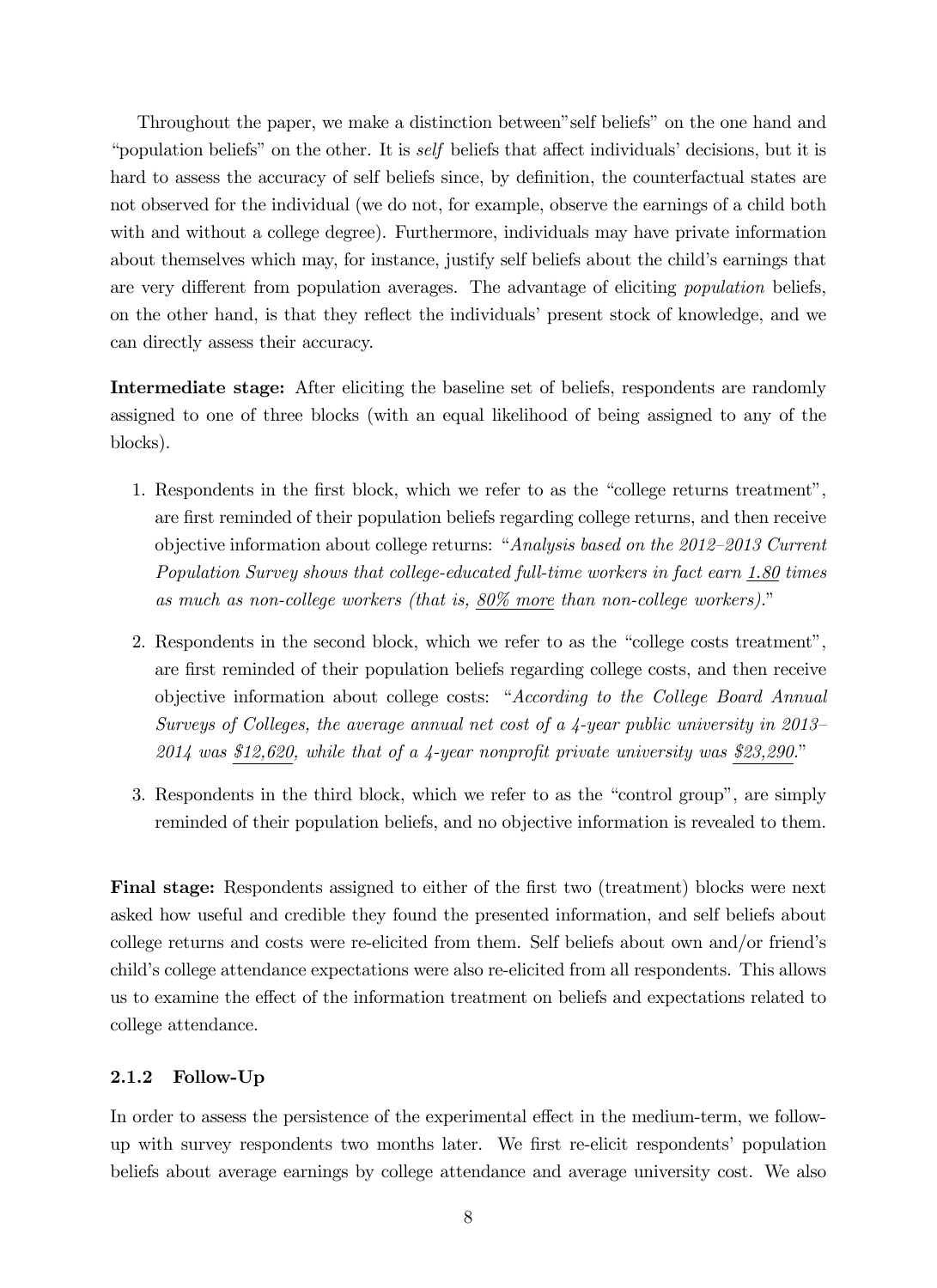elicit parents' expectations about their child's college attendance as well as all respondents' college attendance expectations regarding their friend's child.

Our study design is motivated by prior research that has found a close connection between self and population beliefs (Wiswall and Zafar, 2015a, 2015b). The idea is that if (1) individuals have biased population beliefs, (2) population and self beliefs are causally linked, and  $(3)$  decision-making is contingent on one's self beliefs, then information campaigns providing accurate information about population earnings and costs can affect self beliefs and thus decisions. In this paper, we do not present a formal model of the relationship between perceived public information and self beliefs; interested readers are instead referred to Wiswall and Zafar (2015b). Appendix B presents two stylized examples to illustrate why there might be a relationship, and to show that the direction of that relationship is ambiguous a priori.

#### 2.2 Other Data Sources

We use several additional data sources in order to assess the accuracy of respondents' population beliefs, and to understand the correlates of the heterogeneity in these beliefs. In order to calculate the "true" (nation-wide) average earnings of college-educated and noncollege 40-year-olds, we compute the average full-time earnings of age  $38-42$  respondents in the 2012 and 2013 Current Population Survey (CPS).<sup>11</sup> The College Board's 2013 Annual Survey of Colleges (Baum and Ma, 2013) provides a point estimate of the 2012–2013 enrollment-weighted average net tuition, fees, room and board for private and public universities.<sup>12</sup>

In order to calculate local average earnings of college-educated and non-college 40-yearolds at the Public Use Microeconomic Area (PUMA) level, we use the 2012–2013 American Community Survey, made available through Minnesota Population Center's Integrated Public Use Microdata Series (IPUMS).<sup>13</sup> We also derive local average public and private college sticker costs (at the state level, weighted by the enrollment of schools) using the 2012 Integrated Postsecondary Education Data System (IPEDS), maintained by the Department of Education's National Center for Education Statistics.<sup>14</sup>

These external data sources are also used to estimate several geographic demographic

<sup>&</sup>lt;sup>11</sup>This aggregated sample of the CPS (over the twelve months in 2012) includes 13,815 respondents, though due to the sampling methodology of the CPS, some people appear in the dataset twice (in different months). It should be pointed out that we obtain similar statistics about relative college earnings (the object of interest in our analysis) when using the CPS data from the other years in the 2000s.

<sup>&</sup>lt;sup>12</sup>College Board surveys 3.746 two- and four-year universities, with a response rate of 98 percent among public and non-profit universities and 38 percent for for-profit universities.

<sup>13</sup>PUMAs are the smallest geographic data available in the IPUMS census data. Each PUMA holds at least 100,000 people. PUMAs tend to follow county boundaries (without ever crossing state boundaries) and are larger than counties. There are 2,378 PUMAs in the United States. To calculate local 40-year-old average earnings, we average the earnings of individuals between the ages of 36 and 44 in order to preserve sample size.

<sup>&</sup>lt;sup>14</sup>IPEDS includes total price information for 2,014 universities in its sample of 7,565 total universities in the United States.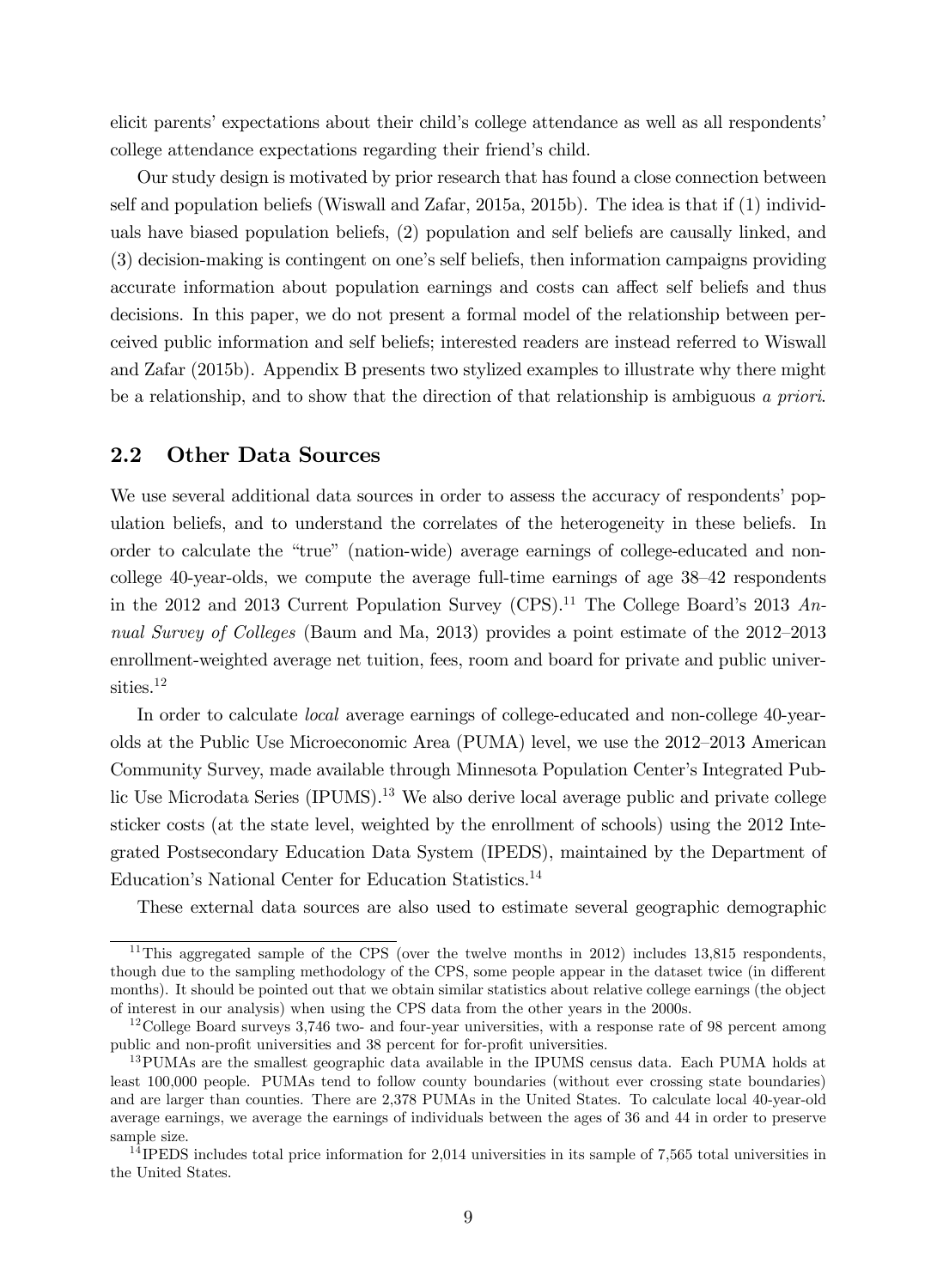variables that are included in our analysis. We use the  $2012-2013$  ACS data to calculate both the fraction of adult residents in each PUMA who have at least a bachelor's degree and the median household income in each PUMA. Lastly, we use the IPEDS data to identify counties in which there is a "flagship" university (defined as one of the two largest four-year public universities in the state) and counties in which there is an "elite" university (defined as the 102 colleges and universities whose students<sup> $75<sup>th</sup>$ </sup> percentiles of reading and mathematics SAT scores are at least at the  $90<sup>th</sup>$  percentile of such scores in the US).

#### 2.3 Sample Statistics

Of the 1,146 respondents, we drop 23 for whom we have missing data on any of the main variables used in the analysis. The first column of Table 1 shows the demographic characteristics of our sample. Our sample has respondents with higher income and higher educational attainment, and also has more white respondents, than the US population overall; 62 percent have annual household income greater than the \$50,000 US median, while 53 percent have bachelor's degrees and 83 percent are white. This may partly reflect differential internet access and computer literacy across various demographics. To make our sample representative, we use rim target weighting to match the targets for income, education, age, and region in the population.<sup>15</sup> Column (2) of Table 1 shows that after weighting the sample, 48 percent of respondents are lower-income, 34 percent are college graduates, and 52 percent are male. The average age of the respondents is 51 years (with a standard deviation of 15), and 64 percent have high numeracy.<sup>16</sup> Even after weighting the sample, 82 percent of respondents are white, suggesting that we somewhat over-sample that population. All analysis reported in the paper uses sample weights, though results are qualitatively similar without them.

Column (2) also shows other household characteristics of our weighted sample. More than a quarter of respondents have children under 18 years old, and 9 percent have children between the ages of 14 and 17 in their household. On average, respondents live in areas in which 30 percent of adults are college graduates and in which the median income is \$58,900. 16 percent of respondents live in the same county as a "flagship" university, and 22 percent of respondents live in the same county as an "elite" university.

Table 1 also sub-divides the sample by the three experimental groups: the control group, those who participated in the returns experiment, and those who participated in the cost experiment. Due to respondents' random assignment into these three groups, we unsurprisingly find no evidence of systematic differences in any of the summary statistics by group

<sup>&</sup>lt;sup>15</sup>The sources of the targets are as follows: for income, we use the Annual Social and Economic Supplement (ASEC) of the 2010 Current Population Survey. For education, we use the 2010 American Community Survey. For age, we use the 2010 Census data for household heads, combined with estimates of total population by age. For region, we use the 2011 Census Bureau state-level population estimates.

 $16$ Our survey included a battery of 5 numeracy questions. The numeracy questions were drawn from Lipkus, Samsa, and Rimer (2001) and Lusardi (2009). We code respondents answering at least 4 of the 5 questions correctly as "high numeracy".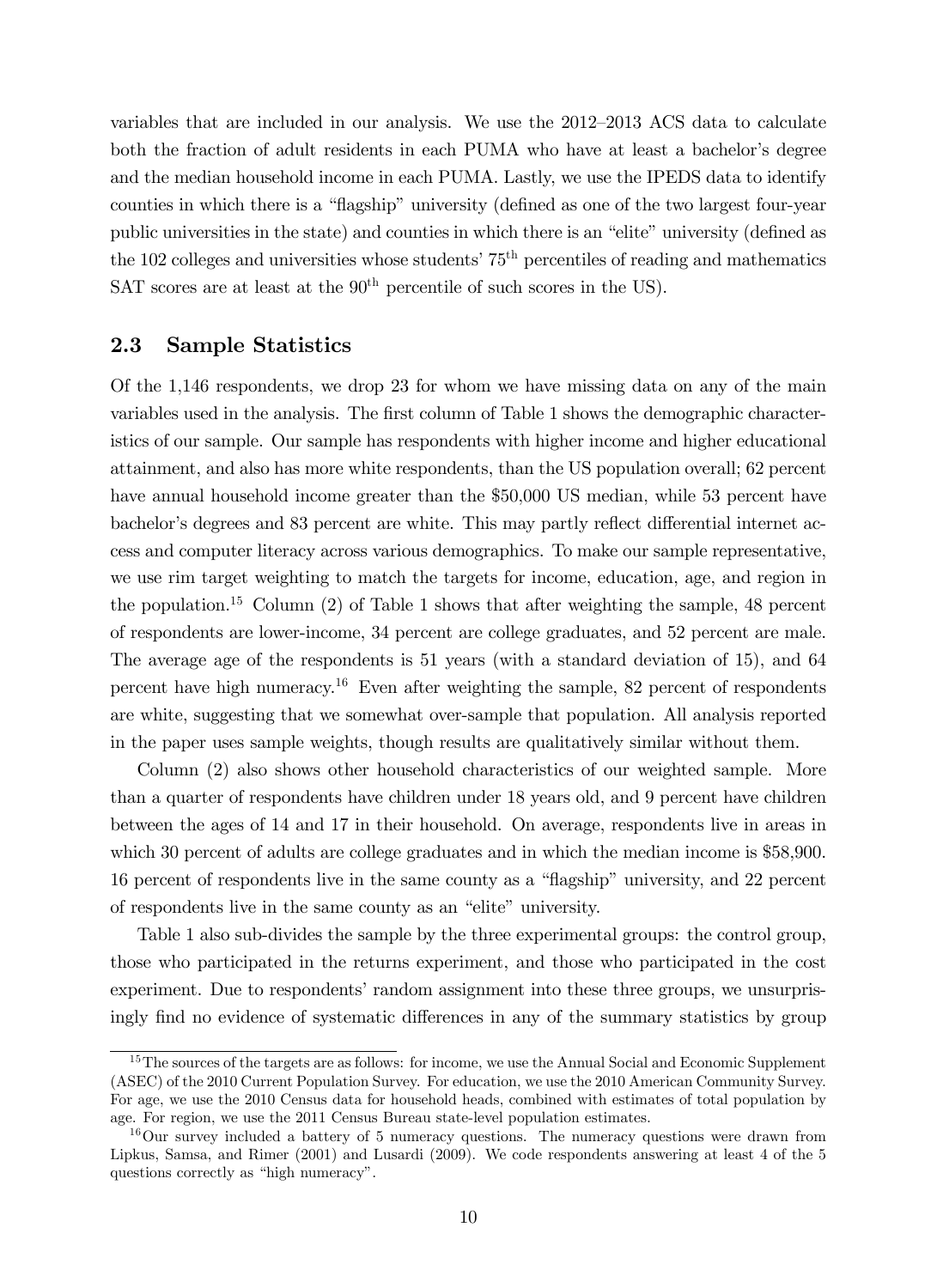at the five percent level (as indicated by the p-values in column 6 for the equality of means across the three groups).

Finally, column (7) of Table 1 shows the unweighted demographic statistics of the 814 respondents to the March follow-up survey. 51 percent of the attrition (168 respondents) can be explained by structural rotation out of the SCE panel, which occurs after 12 months, with the rest of the attrition due to non-response. Column (7) shows that the March sample is slightly older and less likely to have young children than the full sample, but that the two samples are otherwise similar. Appendix Table A1 presents estimates of a multivariate linear regression of a dummy variable for whether an eligible respondent participates in the follow-up. With the exception of age and having a child under the age of 18, none of the variables are statistically significant at the five percent level.

### 3 Descriptive Analysis

#### 3.1 Population Beliefs

Earnings Beliefs: Survey respondents were asked for their beliefs of average earnings of college and non-college workers.<sup>17</sup> The first two rows in Table 2 show that the average population non-college and college earnings beliefs in our sample are \$35,900 and \$57,500, respectively.<sup>18</sup> College-educated and higher-income respondents report significantly higher beliefs than their counterparts. The third row in the table reports the ratio of these two beliefs, which we refer to as the population relative college earnings (RCE). The mean in the sample is 1.63; that is, on average, respondents believe that current 40 year old collegegraduate workers earn 1.63 times more than non-college workers. The average population RCE is significantly higher for college-educated respondents than for non-college respondents  $(1.67 \text{ versus } 1.61)$ . There is no statistical difference in the population RCE conditional on respondents' household income.

One of the purposes of eliciting respondents' population beliefs is to gauge their accuracy compared to objective statistics (we refer to these statistics as the "true" values occasionally, when in fact they are just estimates from a sample). For this, we use earnings information of 38-42 year old full-time workers from the 2012–2013 Current Population Survey (CPS), pooling across the months. The data reveal that, in 2012, average earnings of full-time college-graduate workers were \$75,500, while those of non-college workers were \$42,200. Comparing these numbers with respondents' population earnings beliefs, we see

<sup>&</sup>lt;sup>17</sup>For example, population beliefs about earnings of non-college workers were elicited as follows:  $\lq$ Consider all non-college individuals (that is, individuals without a Bachelor's degree) currently aged  $\lambda_0$  who are working full time right now. What do you believe is the average amount that these workers currently earn per year, before taxes and other deductions?"

<sup>&</sup>lt;sup>18</sup>In order to limit the impact of outliers on the results presented in this paper, we winsorize our dataset by experimental block at the top and bottom 2.5 percent of each variable of interest.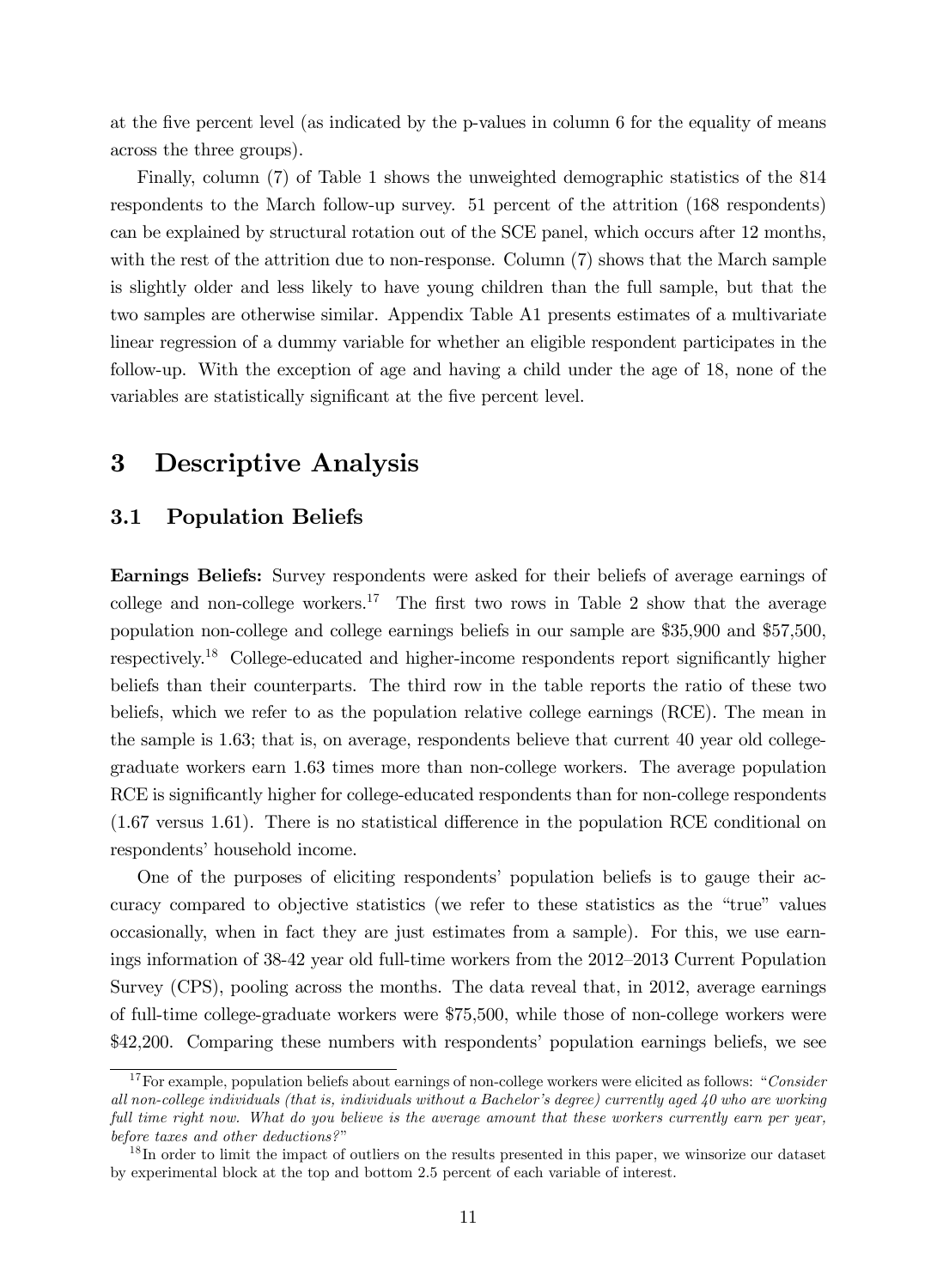that our respondents, on average, underestimate earnings of college-graduate workers by about \$18,000 (24 percent), and those of non-college workers by about \$6,300 (15 percent). Notably, every sub-group that we consider in Table 2 underestimates earnings of both college and non-college workers.

The actual population RCE, based on the  $2012-2013$  CPS data, is 1.80. In fact, the RCE has been between 1.76 and 1.83 since 2000, suggesting little change in relative earnings of college workers over the last decade. We see that 75 percent of our respondents, uniformly across education and income groups, underestimate the RCE. The last row in Panel A of Table 2 reports the absolute error in the RCE, that is, the absolute value of the perceived population RCE minus true population RCE. The large mean absolute error of 0.41, far higher than the mean error of 0.17, indicates that a non-trivial proportion of respondents makes both positive and negative errors. However, college-educated and higher-income respondents have lower mean absolute population RCE error than their counterparts.

The first two columns of Appendix Table A2 show correlates of heterogeneity in the population RCE beliefs and the absolute error in population RCE beliefs. Female, high-numeracy, and white respondents tend to hold higher population RCE beliefs, while individuals who live in high-income areas tend to have slightly lower population RCE beliefs. Interestingly, respondents who reside in areas with a high actual RCE do not have measurably higher RCE beliefs than those in lower RCE areas. Column 2 of the table shows that, even conditional on these other demographic characteristics, lower-income and non-college respondents tend to have higher average absolute errors in their population RCE beliefs than their counterparts.

Figure 1 shows the distribution of the perceived population RCE in our sample. If respondents were fully informed about relative college returns, the distribution would have been concentrated around the true value of 1.80. We see that is not the case. Furthermore, the distribution is not symmetric around the true value (as would be the case if there were classical measurement error in the survey data), but is right-skewed, with 75 percent of the respondents underestimating the population RCE.

Cost Beliefs: We next turn to respondents' beliefs about college costs. Respondents were asked for the sticker as well as net cost of both public and private universities.<sup>19</sup>

Panel B of Table 2 shows that, on average, respondents believe that the average annual sticker (net) cost (including room, board, and tuition) of a 4-year Bachelor's degree at a public college is \$30,600 (\$23,400), while at a private college is \$43,400 (\$35,300). Higher-income and college-educated respondents tend to have higher beliefs about nonprofit private college costs, but there is little variation in public college perceived costs by either respondentsí

<sup>&</sup>lt;sup>19</sup>The net cost, for example, was elicited as follows: "Many students who go to college quality for grants and scholarships (money that students get that they don't have to work for or pay back), and as a result end up paying less than the sticker cost. This cost of college after taking into account grants and scholarships is referred to as the net college cost. This is the amount that students actually have to pay. What is your best guess of the current average annual **net** cost of a  $\lambda$ -year Bachelor's degree at a [public / nonprofit private]  $university$ ?"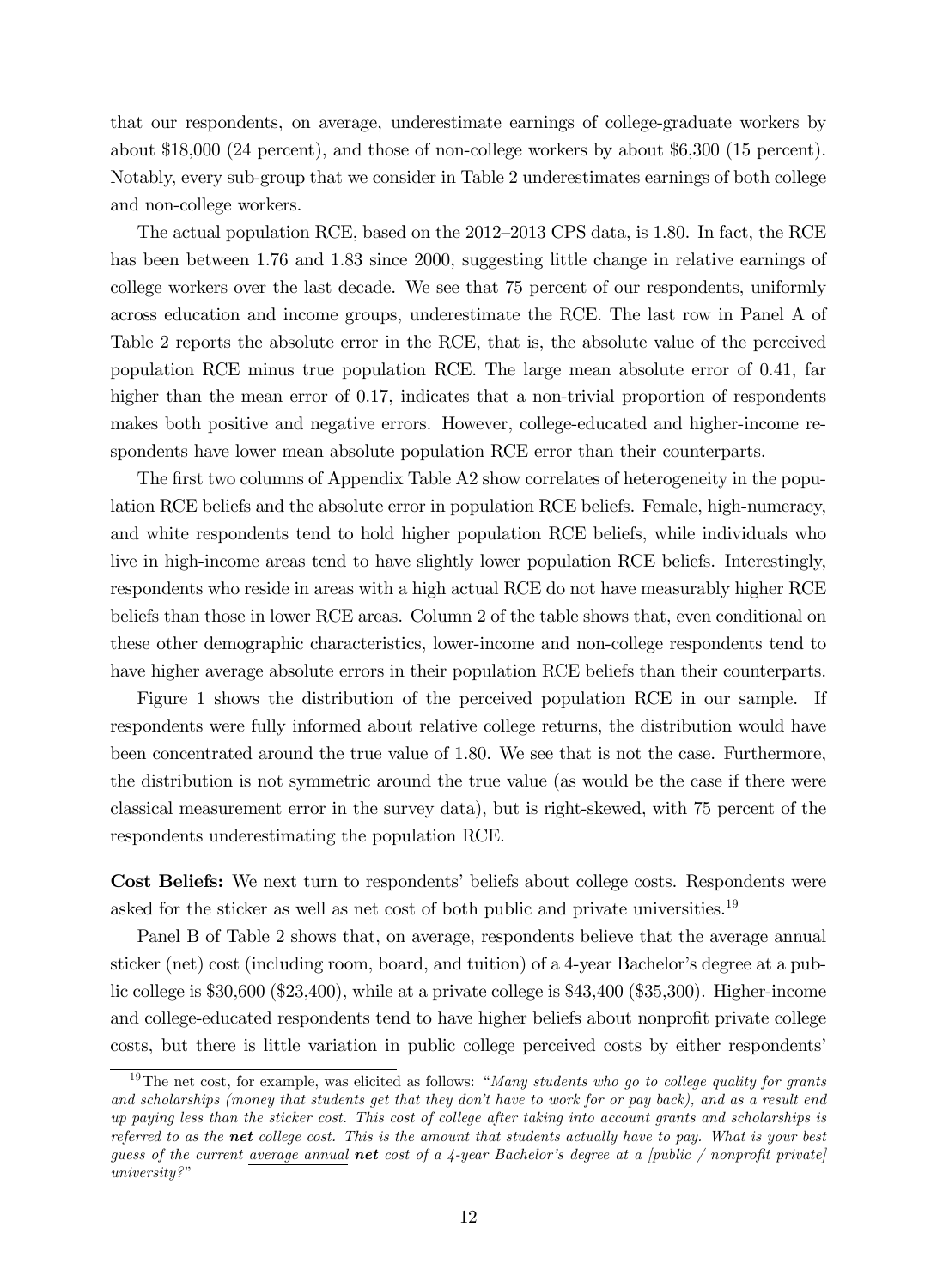education or income.

A natural question to ask is how do respondents' perceived college costs compare with actual costs. According to analysis by the College Board, the average annual net cost (including tuition, fees, room, and board) at a 4-year public college was \$12,600 for the 2013-2014 school year, while the average annual sticker price was \$18,400. Similarly, the average annual net cost at a 4-year private college was \$23,300 for the 2013-2014 school year, and the average annual sticker price was \$40,900.

Figure 2 shows the distribution of population beliefs about college costs. Respondentsí beliefs about net public and private college costs are concentrated around the true values, but the distributions are non-centered and right-skewed; 61 percent of respondents overestimate each net cost. Public sticker cost beliefs are concentrated around the true cost and roughly centered, with only 46 percent of respondents overestimating true public sticker costs, while private sticker cost beliefs are more varied.

In all four cost categories, respondents in every demographic group hold average population cost beliefs that overestimate actual college costs. For example, respondents' average estimate of net public college costs are almost double the actual average (\$23,400 vs. \$12,600), and 61 percent of respondents overestimate average total net public college costs. Average private college sticker costs are only overestimated on average by \$2,500. There is, however, substantial heterogeneity in college cost beliefs; for example, the standard deviation of sticker public college cost beliefs is \$22,000. The last two columns of Appendix Table A2 show that this heterogeneity is not explained by either education or income: column (3) of the table, for example, shows that only about 4 percent of the variation in population sticker cost beliefs for public universities is explained by our full suite of demographic information.

The analysis so far reveals both substantial heterogeneity in respondents' population beliefs and substantial errors in their perceptions. Moreover, the biases in population beliefs are systematic, with respondents more likely to underestimate the population RCE and generally more likely to overestimate college costs (the only exception being the sticker cost of private college, which is overestimated by less than half of the sample). Notably, the heterogeneity in population beliefs is largely unexplained by our rich set of covariates. To what extent are our conclusions driven by respondents using local information to report their perceptions? In order to assess the role of geographic variation in these measures driving our conclusions, we instead evaluate the accuracy of our respondents' population beliefs by comparing them to local benchmarks; for the population RCE, we compare their beliefs with the actual population RCE in the respondent's PUMA, while for college costs we compare respondents' perceptions with a weighted average of 2012 sticker college costs in the respondent's state of residence. We find that the average population RCE error is statistically indistinguishable from the average population RCE local error (0.172 vs. 0.189), and that average population RCE *absolute* error is actually significantly lower than average population RCE local absolute error  $(0.41 \text{ vs. } 0.50)$ . However, we do find that average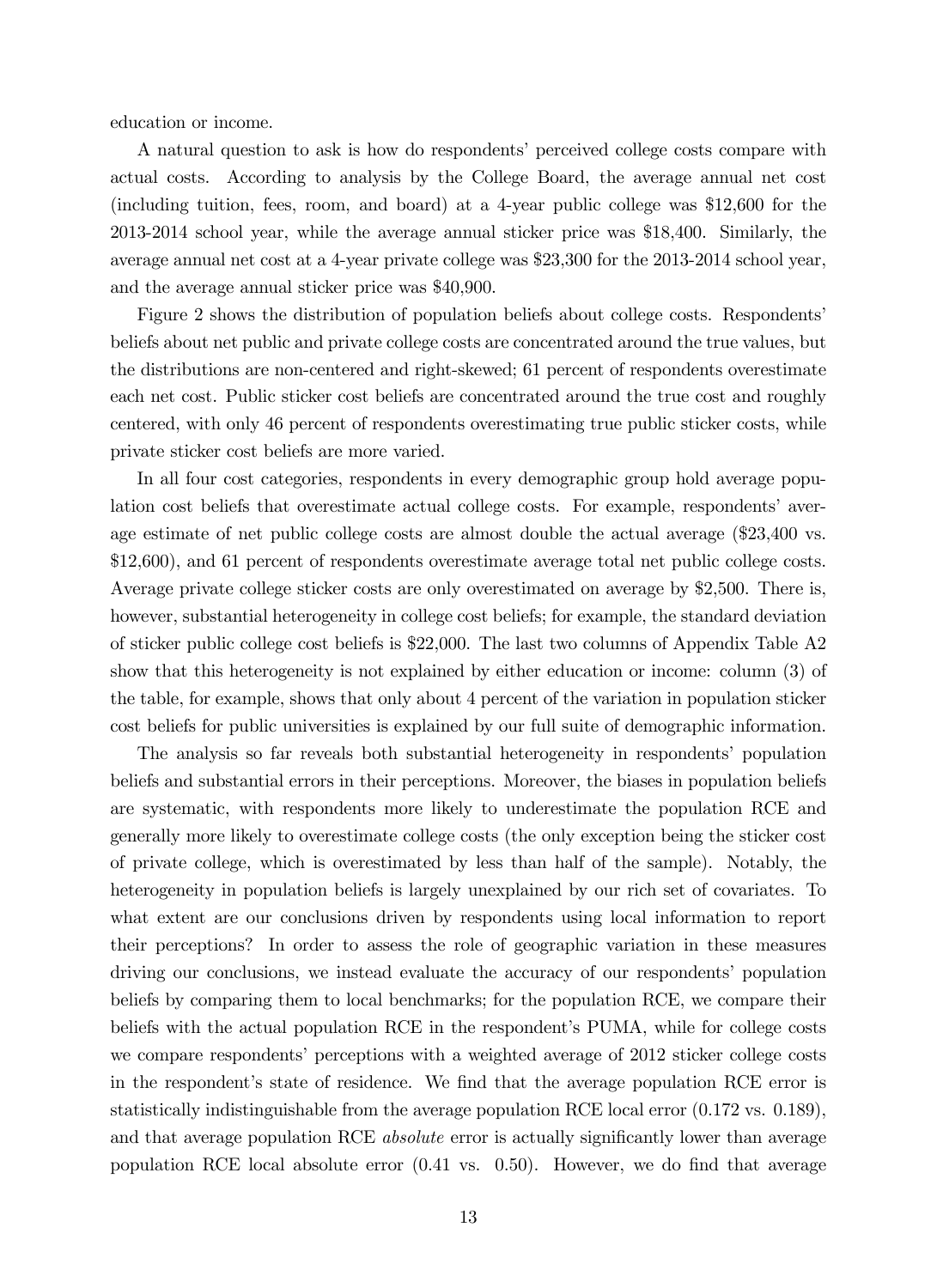population public college sticker cost error is substantially smaller when compared to local public college costs (\$12,300 national error vs. \$7,000 local error), though in absolute terms the average errors are very close (\$17,300 national vs. \$16,500 local); the same pattern holds for private college sticker cost error. These results suggest that geographic variation in actual college returns and costs can explain a very small part of the underlying heterogeneity in respondents' population beliefs.

#### 3.2 Self Beliefs

We next turn to analysis of respondents' self beliefs: that is, their beliefs about their oldest child below age 18 (pre-college age) and about the hypothetical 15-year-old child of a friend. First, survey respondents were asked about their oldest child's expected earnings at age 30 conditional on their earning—or not earning—a college degree, their child's expected annual total net college cost, and the likelihood of the child attending college. In our sample, 310 respondents reported beliefs for a pre-college age child. We then ask all respondents for the likelihood of them recommending to a friend that their 15-year-old child go to college, if that child was currently in high school and performing well.<sup>20</sup> Finally, we ask respondents who do not have children under the age of 18 for the expected earnings of that friend's 15-year-old child at age 30, conditional on their either earning or not earning a college degree.

As above, we calculate the self child's and friend's child's RCE as the ratio of expected earnings with a bachelor's degree to expected earnings without a bachelor's degree. These self RCE calculations differ from the population calculations in two ways. First, they are calculated as projections about the future, when the population RCE may be higher or lower than it is presently. Second, they are estimated given private knowledge about the characteristics of one's own child (or one's friends) which may influence respondents' expectations about their future earnings. Thus, respondents who report own child's and friend's child's RCE beliefs that are greater than their population RCE beliefs may believe that the population RCE is increasing over time, or may believe that their (or their friend's) child will earn a higher premium than the average.

**Earnings Beliefs:** Panel C of Table 2 shows that the average child's RCE belief in our sample is 1.78, while the average friend's child's RCE belief is 1.58. Respondents' own child's RCE beliefs are, on average, significantly higher than their population beliefs, while respondents' friend's child's RCE beliefs are significantly lower than their population beliefs (at the 10 percent level). College-educated respondents tend to have, on average, higher friend's child's RCEs than non-college respondents, but there is otherwise no discernible heterogeneity across income and education subgroups despite substantial variation in both

<sup>&</sup>lt;sup>20</sup>The question was: "A friend of yours has sought your advice about whether to send their 15-year old child to college for a 4-year degree. The child is currently in high school and performing well. What is the percent chance that you would recommend a college education for the child to your friend?"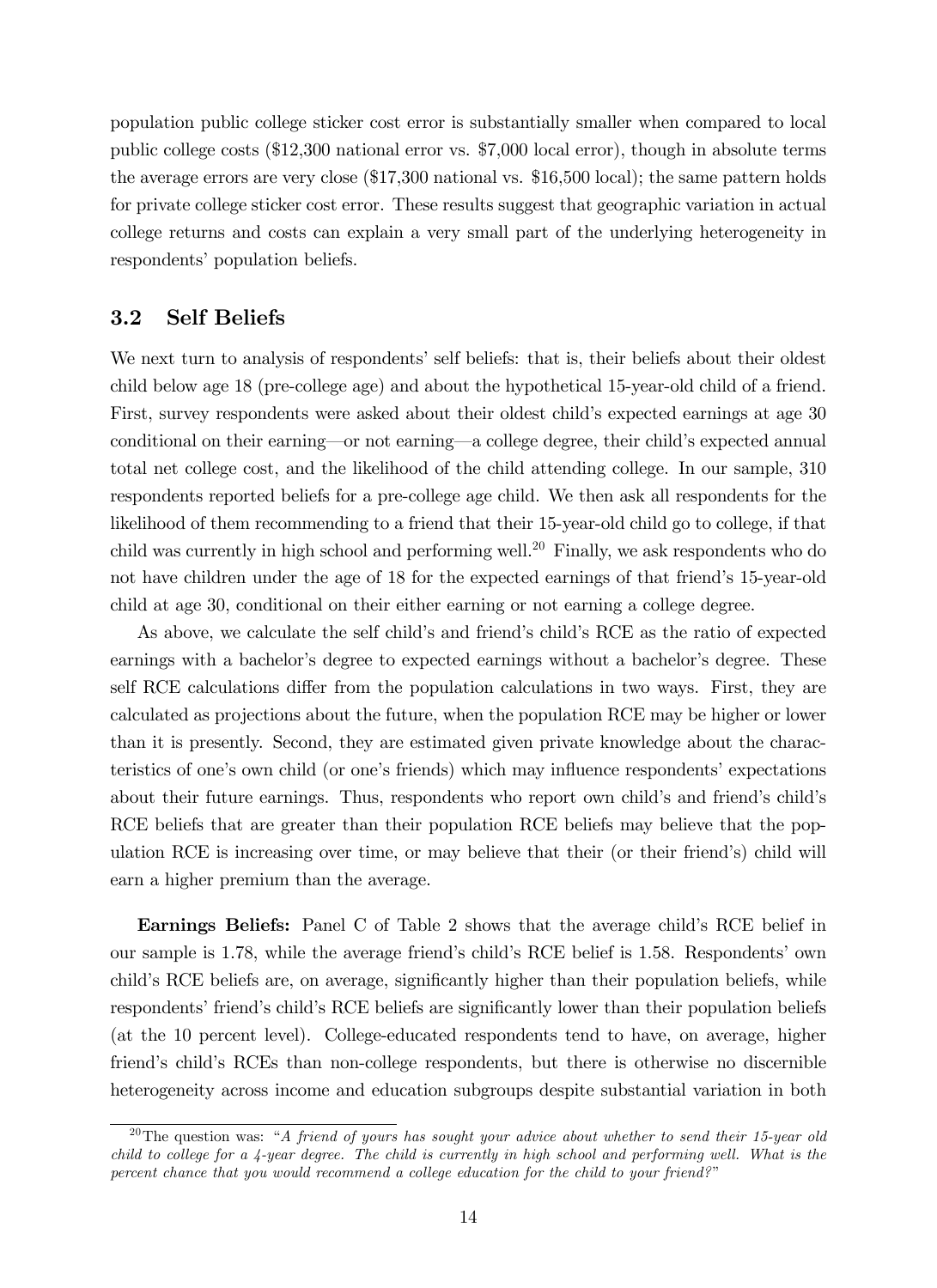RCE beliefs (a standard deviation of 0.56 for child's RCE and 0.45 for friend's child's RCE).

Cost Beliefs: Panel C also shows respondents' expected child's net college costs, which average \$25,500. This expected cost is more than double than the actual average public school net cost. Surprisingly, higher-income respondentsí expected costs are only slightly (and statistically insignificantly) larger than those of lower-income respondents, despite lowerincome households typically facing far lower net college costs than higher-income households (Dynarski and Scott-Clayton, 2013).

College Attendance Beliefs: Finally, Panel C shows that the mean probability that the child will attend college is 80.2 percent, with substantial heterogeneity in the belief (a standard deviation of 24 points). Notably, we see that college-educated respondents report a significantly higher average likelihood of their pre-college age child attending college (87) percent versus 76 percent for non-college respondents). Likewise, higher-income respondents report a significantly higher mean likelihood of their child attending college (86 percent versus 71 percent for their lower-income counterparts). These differences are statistically significant at the 1 percent level. Similarly, the average likelihood of an individual recommending college for a friend's child is 81.5 percent, and college-educated and higher-income respondents report significantly higher likelihoods than their counterparts (at the 1 percent level).<sup>21</sup>

Note that the mapping of intentions to actions does not have to be one-to-one. That the average likelihood of college attendance for one's own child is, say, 86 percent for higherincome respondents does not, in any way, mean that 86 percent of children from higherincome households will enroll in college. Likewise, the gap in expectations of, say, 15 percentage points in a child's college attendance by household income does not have to mirror the actual gap in college enrollment by income.<sup>22</sup> For intended actions and expectations to be of interest, the only relevant factor is that they be causally relevant for future actions. Indeed, we know from a growing literature that expectations tend to be strong predictors of educational choices, above and beyond other standard determinants of schooling (Jacob and Linkow, 2011; Beaman et al., 2012). Likewise, several studies show that schooling choices can be explained by ex-ante expectations (Attanasio and Kauffmann, 2012; Stinebrickner and Stinebrickner, 2014; Wiswall and Zafar, 2015a).

 $21$ Columns (1) to (4) of Appendix Table A3 show the demographic heterogeneity in college attendance expectations for one's own child. Even after including an exhaustive set of controls, lower-income respondents are substantially and significantly less likely to expect to send their children to college. Individuals who live near flagship state universities or in higher income areas report significantly higher likelihood of sending their children to college, while individuals who live in states with high average private university sticker prices are less likely to expect their child to attend college. Columns (5) to (8) of Appendix Table A3 show that both lower-income and non-college respondents are far less likely to recommend college for their friend's child.

 $^{22}$ In fact, the enrollment rate of recent high school graduates (largely 18 year olds) was 68.2 percent in 2011 (and has oscillated in a narrow range of 61.8-70.1 percent over the last 2 decades), with an enrollment rate of 82.4 percent for youth from higher-income households and 53.5 percent from low-income households (National Science Board, 2014; low (high) income is defined as being in the bottom (top) 20 percent of the US income distribution).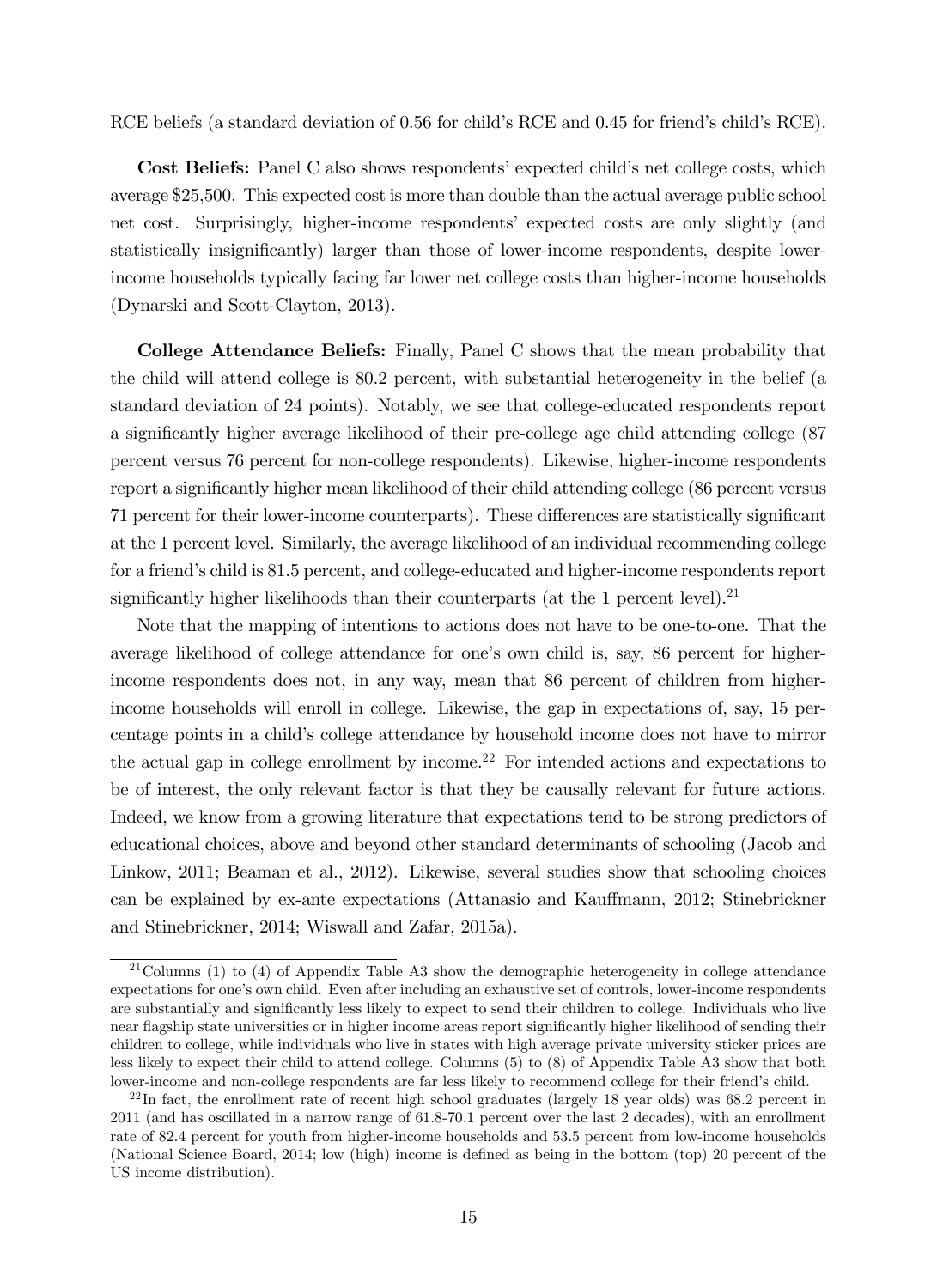### 4 Theoretical Motivation

We next introduce some notation that is useful for motivating the experimental analysis.

#### 4.1 Self Beliefs and Population Beliefs

Let  $RCE_{it}^{child}$  be individual i's expectation at time t about the child's future RCE (child here may refer to one's own child or a friend's child). Let  $\Omega_{it}$  denote i's information set at time t, and  $X_i$  a vector of demographic characteristics. Respondent i reports her beliefs about the child's RCE as:

$$
RCE_{it}^{child} = E(\text{RCE}_{\mathbf{c}}|\Omega_{it}) = f_c(\mathbf{X_i}, \Omega_{it})
$$

The function  $f_c(\cdot)$  maps the individual's demographic characteristics and information set to self beliefs. We take a broad view of the individual's information set. The individual's information set  $\Omega_{it}$  may contain both self (private) information, such as the individual's perceived ability of the child, and population information, such as the individual's perception of average relative earnings for workers with a college education (that is,  $RCE_{it}^{pop}$ ). Note that we allow for the possibility that respondents' perceptions about the population distribution could be different from the actual measures. Hence, the information set about the population distribution of earnings could vary over time and across individuals.

In the information experiments that we discuss in Section 5, we will test whether, and to what extent, individuals' expectations of their child's RCE depends in some way on their perceived population RCE, that is, whether  $\frac{f_c(\mathbf{X_i}, \Omega_{it})}{\partial RCE_{it}^{pop}} \neq 0$ . First, however, we analyze whether individuals' self beliefs are systematically related with their population beliefs. In column  $(1)$ of Table 3, we regress the childís RCE onto our suite of demographic controls as well as the respondents' population RCE belief. The estimate on the population RCE indicates that perceived population RCE is economically and statistically significantly related to beliefs about the childís RCE. A 0.17 increase in beliefs about the population RCE (that is, the average amount by which our sample underestimates the population RCE) is associated with an increase in beliefs about one's own child's RCE by  $0.11$  points. Column  $(2)$  of Table 3 shows a similar, though somewhat smaller, relationship between population RCE beliefs and friend's child's RCE beliefs.

Columns (3) and (4) of Table 3 examine the relationship between population cost beliefs and self child's cost beliefs. We find that, of the four population cost beliefs discussed above (sticker and net costs for public and nonprofit private universities), the strongest association exists between average public net cost beliefs and self child's cost beliefs, with a \$10,000 increase in population net cost beliefs being associated with a  $$4,000$ - $$5,000$  increase in expected child's net college costs. We focus on the relationship between public net cost beliefs and self childís cost beliefs in our experimental analysis below.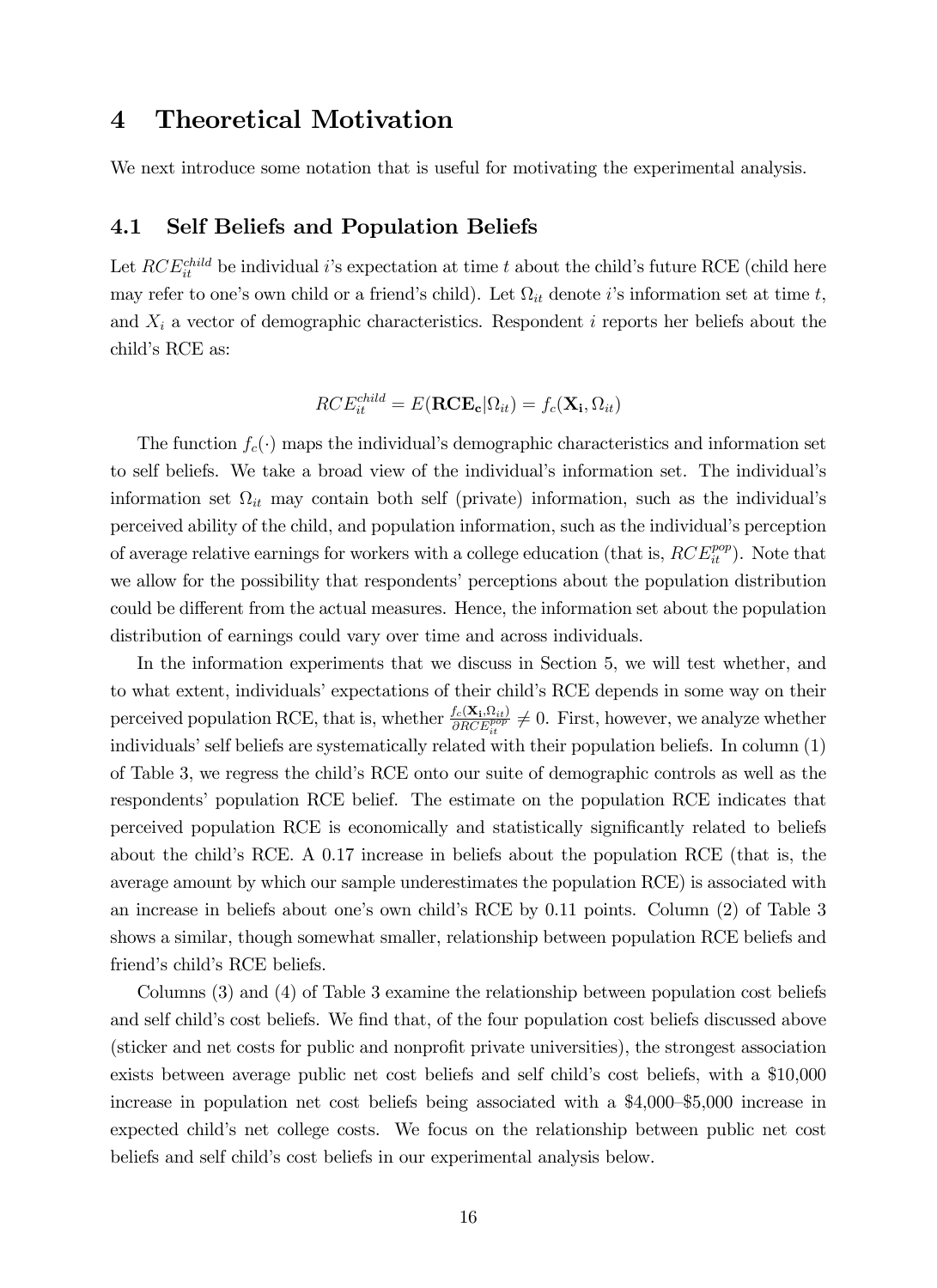In short, Table 3 shows a strong relationship between self and population beliefs.

#### 4.2 Intended Colllege Attendance and Beliefs

A respondent's reported likelihood at time  $t$  of the child's college attendance, denoted by College<sup>child</sup>, is a function of the respondent's information set,  $\Omega_{it}$ , and  $\mathbf{X_i}$ , a vector of demographic characteristics. As before, the information set may contain private information about the child, such as the expected returns to a college education for the child (that is, the child's RCE), as well as population information, such as the perceived costs of a college education.

Table 4 estimates the relationship between child's college attendance and both population and self beliefs about the returns and costs of college attendance. The dependent variable in columns  $(1)-(3)$  is own child's intended college attendance. In column  $(1)$ , we see that respondents with higher population RCE beliefs also tend to be slightly more likely to expect their child to attend college: an increase in population RCE beliefs of 0.17 is associated with a 1 percentage point increase in the likelihood of child's college attendance. There is no significant relationship between population college cost beliefs and child's college attendance. Interestingly, column (2) shows that individuals who expect higher college costs for their children are more likely to send them to college, perhaps reflecting the aid structure of college costs, which are higher for higher-income households (though the regression controls for these demographics). We find a positive relationship between child's RCE beliefs and expected child's college attendance, but it is statistically insignificant. Nevertheless, in total these results suggest that individuals with higher RCE beliefs tend to have higher child's college attendance expectations.

Columns  $(4)$  to  $(6)$  of Table 4 show the relationship between friend's child's college attendance expectation and both population and self beliefs about college. As in the case of own childís intended attendance, the relationship between college attendance and both population and self friendís childís RCE beliefs is positive. The estimate on the childís RCE is both substantially and significantly larger than the relationship for one's own child; an increase in friend's child's RCE beliefs of 0.17 is associated with an increase in the child's college attendance expectation of over 2.5 percentage points. Again, however, population college costs are unrelated to college attendance.

We have shown that household heads, on average, underestimate population relative college earnings (RCE) and overestimate public and nonprofit private college net costs. Respondents' self beliefs about their (own or friend's) child's RCE and college costs are shown to be related to their population beliefs (Table 3), and these self beliefs are important correlates of the child's college attendance likelihood (Table 4). If these relationships are in anyway causal, then these misinformed population beliefs may systematically bias self beliefs, and adversely affect the likelihood of the child's intended college attendance. We investigate this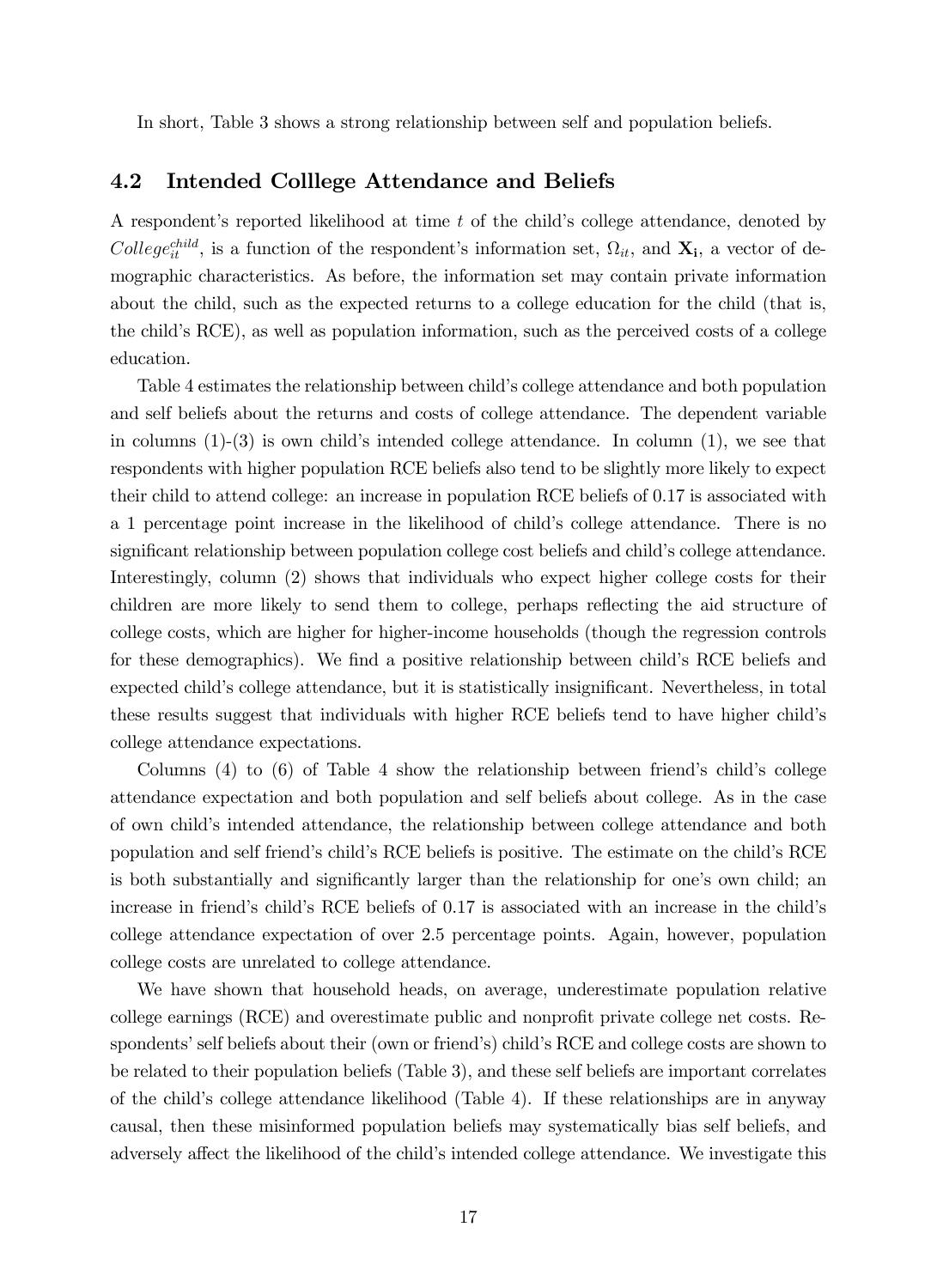in the next section.

### 5 Experimental Analysis

This section present results from two experiments. In the first, the returns experiment, we provide respondents with the actual population RCE, while in the second, the cost experiment, we provide respondents with the actual average total net cost of public and private universities. In both experiments, we examine the effect of this information on individuals' self beliefs, focusing in particular on their expectations for their (own and friend's) child's college attendance. We also examine changes in their self RCE and college cost beliefs, which could be one possible channel through which updated population beliefs about college returns and costs affect self college attendance beliefs.

Panel A of Table 5 shows the baseline beliefs. The first row, which summarizes own child's college attendance expectations, displays averages for only the restricted sample of respondents with children under age 18. The second row, summarizing friend's child's college attendance expectations, covers the full sample. As discussed above, respondents' average college attendance expectation for their own child and friend's child is similar:  $80.2$  and  $81.5$ percent, respectively. College-educated and high-income respondents have higher college attendance likelihoods, with average gaps of 11.3-14.9 percentage points compared to their counterparts. Panel B shows that college attendance expectations changed minimally for the control group, with no statistically significant changes at the five percent level. We do see a small 0.9 average increase (significant at the 10 percent level) in the likelihood of own child's college attendance. This should not be entirely surprising since the mere act of taking a survey may prompt respondents to think more carefully about their responses, and may lead them to revise their beliefs between the initial and intermediate stages (see Zwane et al., 2011, for a discussion of how surveying people may change their subsequent behavior). The purpose of including a control group in the study design is precisely to purge these confounding effects from the treatment groups' revisions.

#### 5.1 Returns Experiment

Immediate Impact: Panel C of Table 5 displays the average (immediate) change in college attendance expectations for the returns experiment.<sup>23</sup> We find that own child's intended college attendance expectations, on average, increase by 5.1 percentage points. This represents a 7 percent increase in respondents' expected likelihood of sending their child to college. More-

 $^{23}$ Because only one-third of respondents were randomly selected to participate in the returns experiment, Panel A does not necessarily provide a proper baseline comparison (since baseline college attendance beliefs may differ between these participants and all respondents). For this reason, we display post-information changes in beliefs instead of merely post-information beliefs.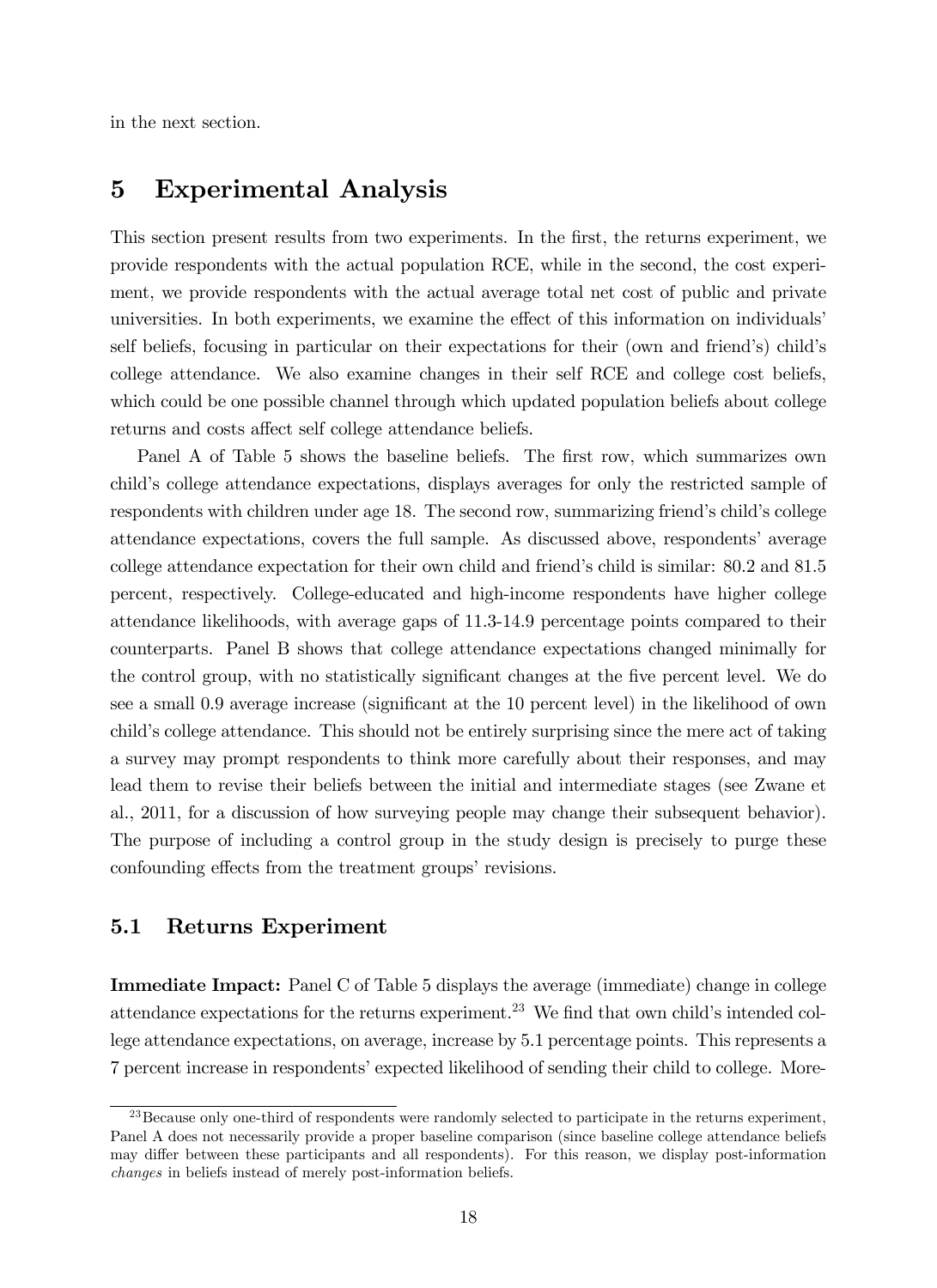over, we Önd that non-college and lower-income respondents revise their beliefs to a greater extent than their privileged counterparts, which leads to a decline in the college attendance expectations gap by socioeconomic status (by education and income, as shown in columns 4 and 7 of Table 7, respectively). Non-college respondents revise their expected attendance likelihood up by 6.5 percentage points, compared to 3 percentage points for college-educated respondents, which implies that the college gap shrinks by 27 percent; lower-income respondents revise their expected attendance up by 8.8 percentage points, compared to 2.3 percentage points among higher-income respondents, shrinking the income gap in intended college attendance by 21 percent. We find a similar positive impact on friend's child's intended college attendance, which increases by 2.2 percentage points. Again, the impact is larger for non-college and lower-income respondents, as a result of which the college and income gaps in intended college attendance both decrease by about 10 percent.<sup>24</sup>

Table 6 presents the results in a regression framework. The dependent variable is the change in expected college attendance (final minus baseline). We now include all respondents, including those in the control group (who were provided no new information, but were reminded of their own population RCE and cost beliefs). This allows us to purge the revisions attributable to the act of taking the survey and to identify the causal effects of the information. Controlling for our suite of demographic covariates, column (1) shows that respondents in the returns experiment, on average, revise their own child's college attendance expectations upwards by 4.5 percentage points.

Column  $(2)$  includes an additional variable, "Pop. RCE Error", which is simply the subjective minus actual RCE (so a positive number indicates overestimation of the population RCE). If individuals revise their beliefs in a manner that is proportional to the informativeness of the provided information, which is captured by this term, we expect the coefficient to be statistically different from zero. The estimate is not precisely estimated but is sizable and negative, indicating that respondents who (under-) over-estimate the population RCE revise (up) down the intended college attendance of their child. This would be consistent with respondents primarily responding to the skill prices information embedded in the signal. Columns  $(5)$  and  $(6)$  of Table 6 show that the same qualitative patterns hold for friend's child's college attendance expectations. Appendix Table A4 show that the largest increase in both measures of college attendance expectations is exhibited by low-income non-college respondents.

 $^{24}$ All results presented in this section are weighted using the sample weights described above. However, all presented results are robust to the exclusion of these weights. Unweighted individuals treated with rewards information are 3.7 percentage points more likely to send their children to school and 1.7 percent more likely to recommend college for a friend's child, both significant at the 1 percent level. All four demographic groups experience significant increases in both measures of expected college attendance, and three of the four demographic gaps experience significant declines (the 1.8 percentage point decline in the income gap of expected own child's college attendance is large but statistically insignificant). We also corroborate the medium-term effects presented below; the effects on the unweighted sample are nearly identical to those on the weighted sample in sign, magnitude, and statistical significance.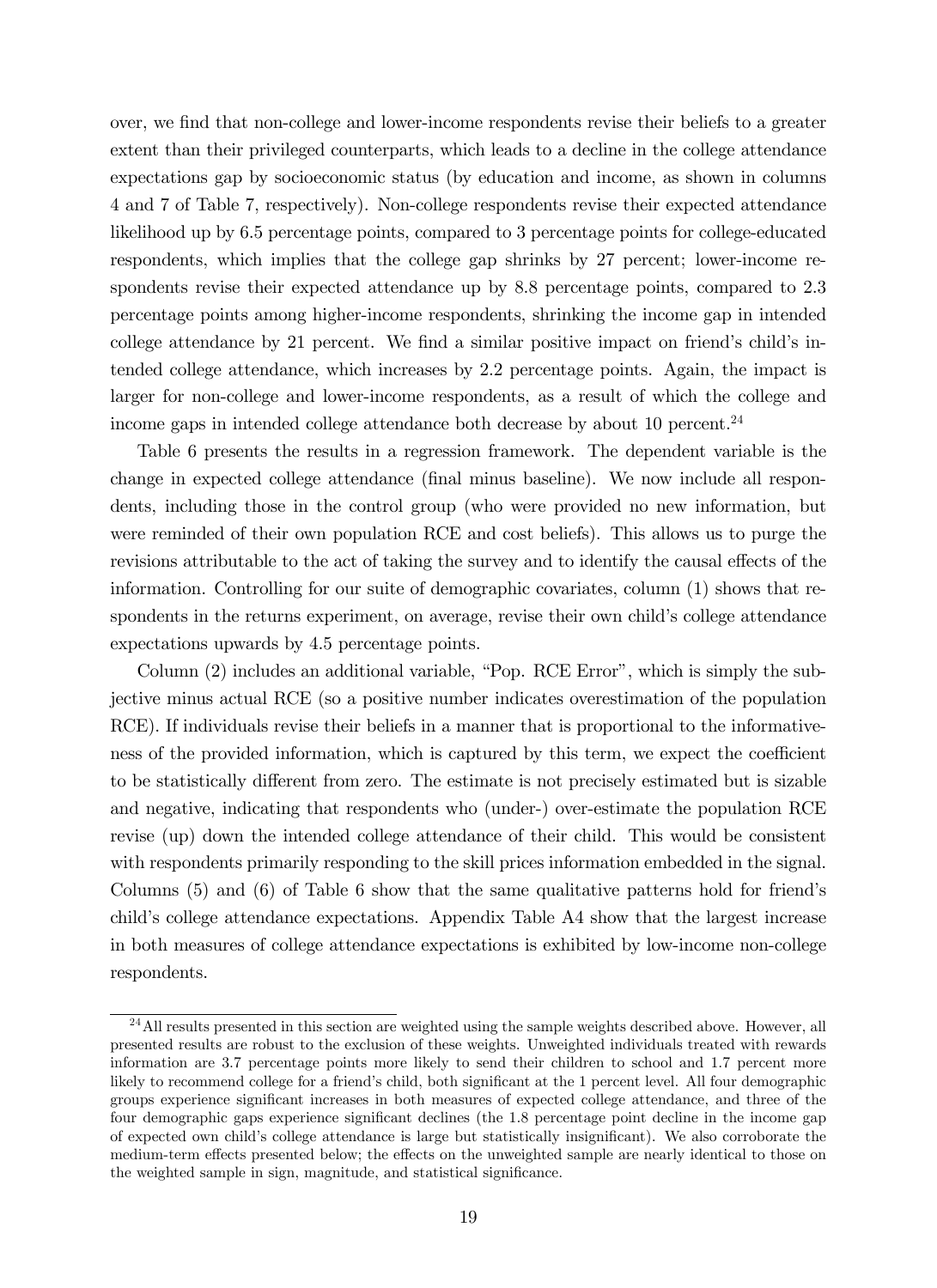One concern for information experiments is the degree of credibility assigned to the provided information. In the returns experiment, we inform respondents that the information presented comes from a survey "jointly sponsored by the US Bureau of Labor Statistics and the Census Bureau." On a credibility scale from  $1$  to  $5$ , where  $1$  is "absolutely not credible/useful" and 5 is "absolutely credible/useful", 57 percent of respondents rated the information's credibility  $4$  or  $5$  (which we consider finding the information credible), with another 29 percent rating its credibility  $3^{25}$  Column (3) of Table 6 shows that the respondents who found the information credible had larger positive revisions for their own child's college attendance expectations, though the estimate is not precise. Column (7) reports the corresponding estimates for friend's child's college attendance expectations, where the larger sample size contributes to the coefficient's precise estimation: respondents who did not find the information credible upwardly revised their likelihood of recommendation by 1.1 percentage points on average, while those who did Önd it credible revised their likelihood up by almost 3 percentage points.

Columns (4) and (8) of Table 6 examine the proposed channel through which population RCE information leads to revisions of college attendance expectations. The two columns interact experimental participation with the (final minus baseline) change in the child's expected RCE. If revisions in child's RCE are a channel through which respondents are revising the intended likelihood of the child's college attendance, we expect this term to be positive and statistically significant. That is in fact what we find: respondents who, for example, increase their child's RCE by  $0.1$  points have a  $0.73$  point higher increase in the likelihood of their child attending college. Notably, we see that the indicator for the returns experiment retains a large and highly statistically significant relationship with college attendance expectations, implying that this proposed mechanism only partially explains the relationship between population beliefs and expected college attendance. The continued significance of the indicator for the returns experiment could be consistent with respondents revising the college attendance beliefs as a result of the salience of the provided information (Dellavigna, 2009).

Medium-term Impact: So far, our presented experimental results have been measured immediately after respondents received the returns information treatment. A natural question to ask is whether these belief changes persist over time. Our follow-up survey allows us to look at this.

Panel C of Table 7 summarizes the impact of receiving the information treatment in January on college attendance expectations in March, two months later. Due to sample size constraints, we restrict our analysis to friend's child's college attendance expectations,

<sup>&</sup>lt;sup>25</sup>College-educated respondents were more likely to report finding the information credible. Respondents with higher population returns beliefs were also more likely to find the information credible, suggesting that those whose beliefs conformed more closely to the information were more likely to believe it. Results are available from the authors upon request.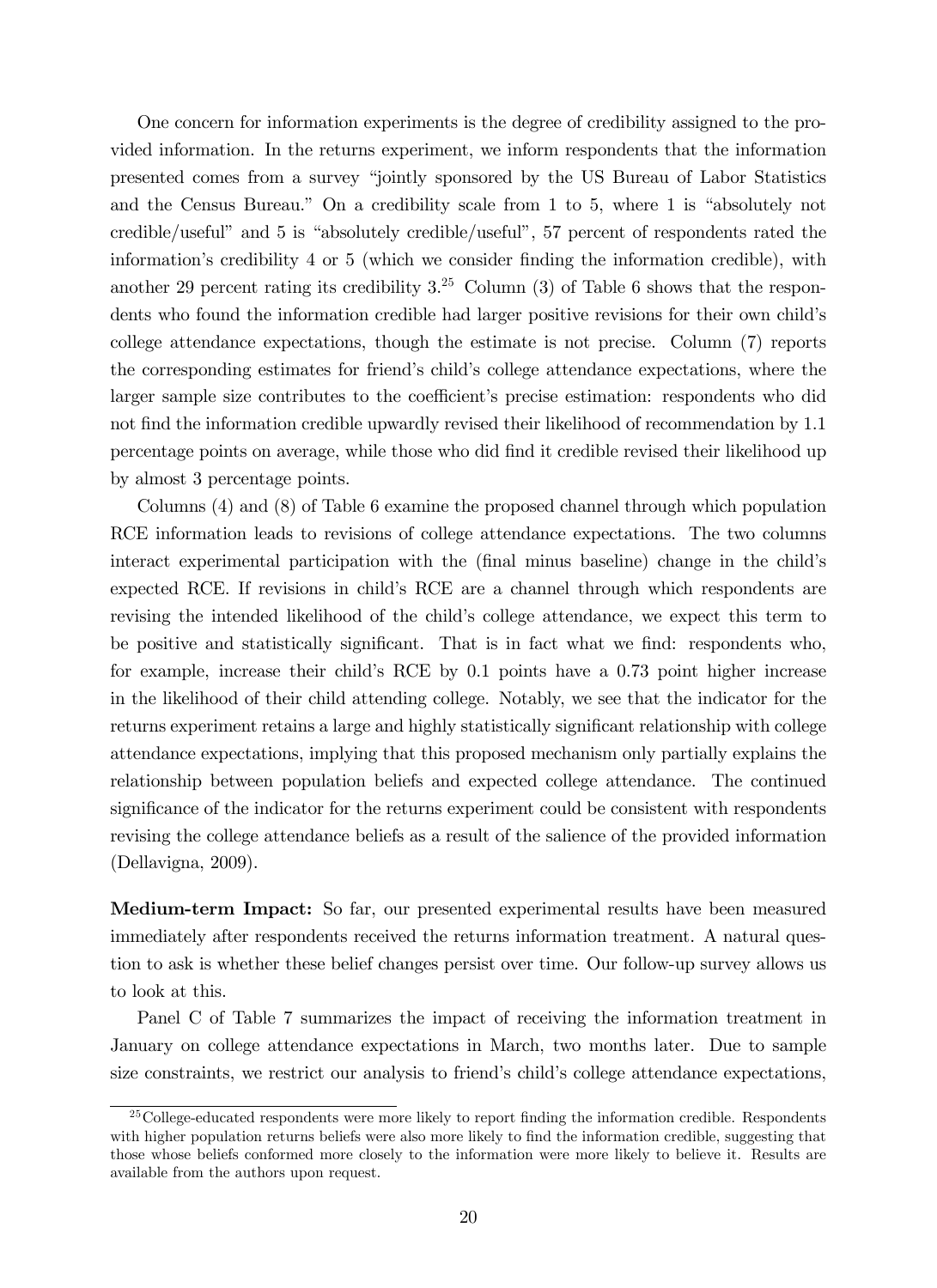though our findings for own child's expectations  $(N = 63)$  are qualitatively similar. We find that our results persist strongly in the medium-term. Respondents increased their friendís child's college attendance expectations by 3.4 percentage points (compared to the control groupís 0.2 percentage point decline), a somewhat larger revision than in the January initial survey. The increase is largely driven by lower-income respondents, and the income gap in intended college attendance expectations closed by almost half (7.7 percentage points), a statistically significant change at the 5 percent level. The education gap also closed, though the 2.2 percentage point change was statistically insignificant.

Regression analysis, available from the authors, shows that the effect of the rewards experiment is  $(1)$  large and statistically significant, and  $(2)$  persistent at the individual level. Controlling for demographics, a one percentage point January increase in college attendance expectations implies a (statistically-significant) 0.88 percentage point increase in March, suggesting remarkable persistence in the impact of information on beliefs.

#### 5.2 Cost Experiment

Immediate Impact: We next turn to the cost experiment, findings of which are summarized in Panel C of Table 5. We find no evidence that respondents in the cost experiment revise either their child's expected likelihood of college attendance or the likelihood of their recommending college attendance for a friend's child, on average. In fact, we find no evidence of the experiment changing the college attendance expectations for any of the four demographic groups that we examine (Appendix Table  $A4$ ). As a result, there is no significant impact on expectations gaps by income or education.<sup>26</sup>

Table 6 provides more nuanced evidence of the cost experiment's failure to change respondents' college attendance expectations. Column  $(1)$  shows that the cost experiment appears to have had no statistically significant impact on child's college attendance expectations (and, if anything, may have lowered those expectations). Controlling for the respondent's population public cost error in column (2) has little impact. Column (4) shows that respondents who revise up (down) their beliefs about college costs also revise up (down) their child's expected college attendance.<sup>27</sup> The lack of an impact of the cost experiment on intended college attendance is particularly notable since we find that the effect of the cost experiment on self net cost beliefs is quite dramatic, with respondents revising their child's expected net costs downwards by more than \$9,000 on average (see columns 7-9 in Appendix Table A5).

Credibility plays an important role in the impact of the cost experiment on expected

 $^{26}$ As in the rewards experiment, we find highly similar effects on the unweighted sample; the impact of the cost experiment is small and statistically insignificant in the short- and medium-term: for the likelihood of recommending college for a friend's child, for example, the treatment effects are 0.2 percentage points and 0.6 percentage points, respectively.

 $27$ Though we only discuss average public net cost in our analysis of the cost experiment, the results are qualitatively similar for average private net cost.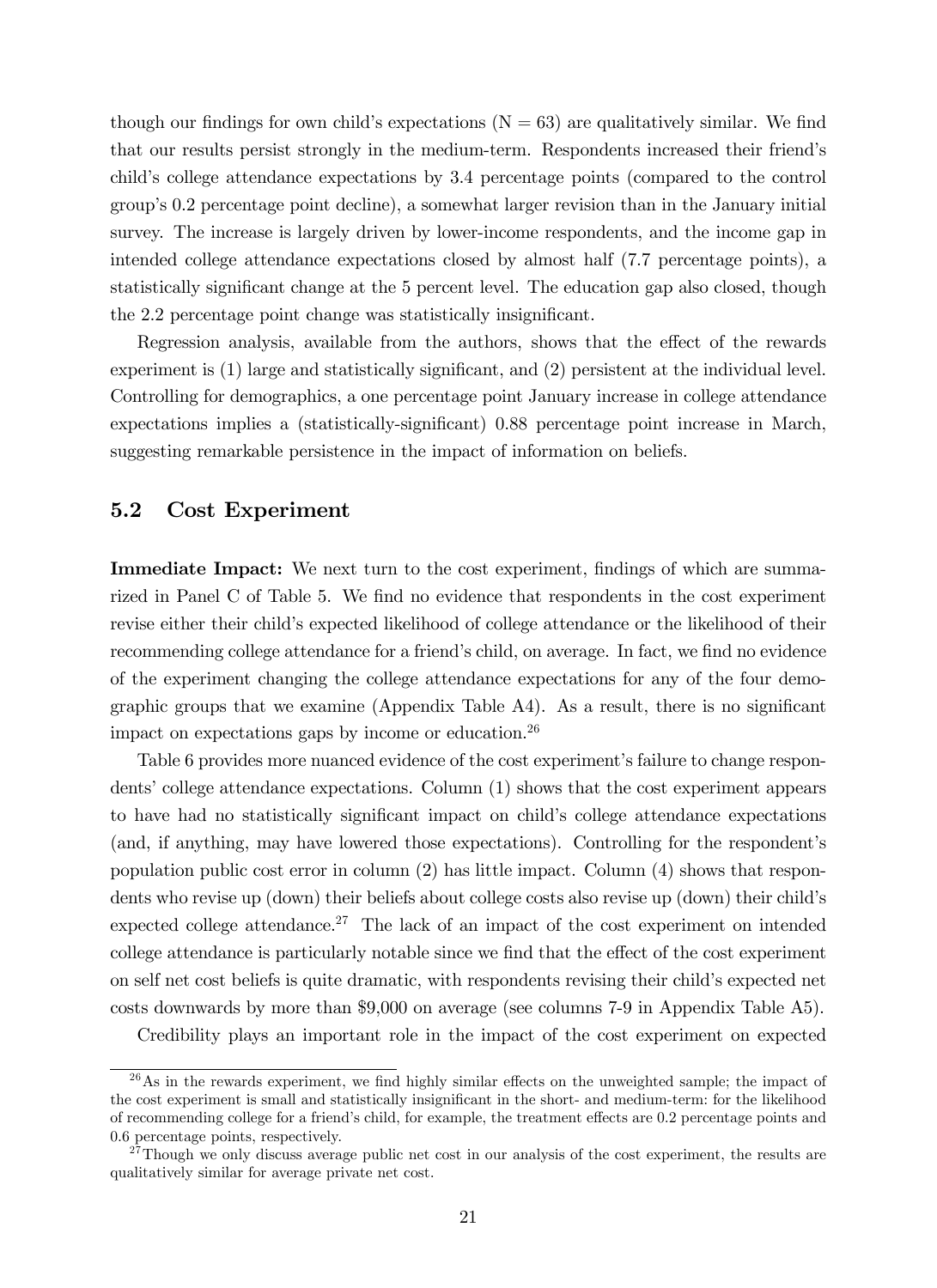college attendance. The cost experiment presents information "according to the College Board," which many respondents likely recognized as the nonprofit corporation that facilitates the popular SAT college examination. Respondents' distribution of credibility was very similar to that of respondents in the returns experiment: 62 percent of respondents found the information credible (rating the information's credibility 4 or 5 out of 5), with another 23 percent rating its credibility 3. As in the returns experiment, people with more accurate population net public college costs found the information more credible. Column (3) of Table 6 shows that respondents who found the information credible maintained almost-unchanged personal college attendance expectations, while the negative effect of the cost information treatment was driven by individuals who did not find the information to be credible; among the latter population, own child's college attendance expectations declined by almost 6 percentage points on average, statistically significant at the 10 percent level. This pattern, unobserved in the returns experiment (in which credibility strengthened the experimentís positive impact), similarly manifests in column  $(7)$ , which tests the effect of the cost experiment on friendís childís college attendance expectations; the likelihood increases slightly for respondents who find the information credible and decreases slightly for those who don't (with a statistically significant difference between the two). Interestingly, credibility does not seem to substantially mediate the decline in self net cost beliefs; those who do not find the information credible revise their net cost beliefs downward by about \$8,700, while those who do find it credible revise down by \$9,700, where the difference is not statistically significant (see Appendix Table A5).

Medium-term Impact: Panel D of Table 7 summarizes the medium-term impact of the cost experiment, again restricting our analysis to friend's child's college attendance expectations due to sample size constraints. As in the initial survey, we find no measurable impact of participation on expectations; expectations increase by an average of 0.8 percentage points (standard error of 1.4), relative to a control group decline of 0.2 percentage points. Only higher-income respondents experience a statistically-significant increase in expectations, by 2.6 percentage points. Regression analysis, available from the authors, confirms these conclusions; even conditional on demographic characteristics, we find no evidence of the cost treatment having any persistent effects on expectations.

### 6 Conclusion

Nearly a third of high school graduates in the US do not enroll in college. In fact, for children whose households are in the lowest quintile of the US income distribution, nearly half of high school graduates do not enroll in college. Given the robust and high return associated with a college degree, as well as college tuition subsidies for lower-income households, these patterns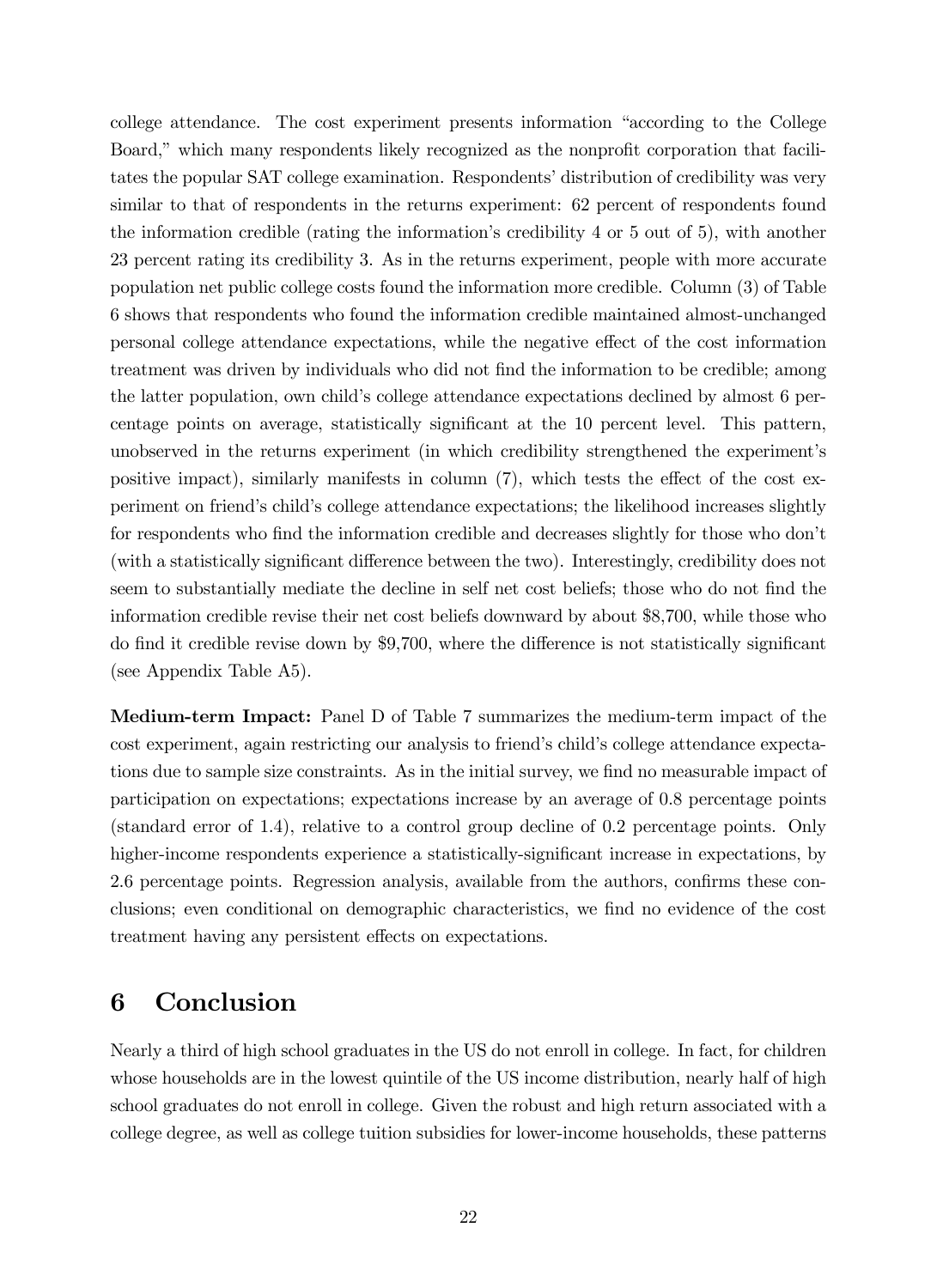continue to puzzle researchers and policy-makers alike.<sup>28</sup> This paper focuses on information constraints as one possible explanation for these patterns.

We report results from two randomized information experiments. In the first, respondents are informed that college-educated workers' annual earnings are 80 percent higher than those of non-college workers (see Jensen, 2010, and Nguyen, 2008, for international examples). In the second experiment, respondents are informed that the average annual net costs of public and non-profit private universities in the US are \$12,620 and \$23,290, respectively (among examples of cost-based interventions conducted in the US are Carroll and Sacerdote, 2012, and Hoxby and Turner, 2013). We elicit respondents' beliefs regarding their (own and/or friend's child's) college attendance and other related outcomes, before and immediately after the information intervention, as well as two months later.

At every stage of our analysis, we find that respondents are more susceptible and reactive to college returns information than to college cost information. At the baseline, household heads tend to underestimate net benefits and overestimate net costs of a college degree. The underestimation of net college benefits is greater among disadvantaged respondents. We find that the college returns intervention has an immediate positive impact on the likelihood of parents sending their child to college and on the likelihood of respondents recommending college for their friend's child, and has substantially larger impacts on non-privileged respondents, closing each of the education and income gaps in parents' expectations of their children's college attendance by almost 30 percent (and the recommendation gaps by 10 percent). We show that changes in college attendance expectations are partly a consequence of revisions in respondents' beliefs about self college returns. Finally, we confirm the persistence of these results with a follow-up survey two months later.

On the other hand, we find no descriptive or experimental evidence of a relationship between cost beliefs and expected college attendance. The lack of any meaningful impact of the cost experiment is somewhat surprising since respondents (1) do substantially revise beliefs regarding the child's college costs in a sensible way as a result of the cost information, and  $(2)$  find the cost information as credible as the returns information. One possible explanation for the muted impact of the cost experiment is that individuals discount costs/losses at a higher rate. However, given that costs to a college education are incurred much in advance of associated returns, the discount rate for costs would have to be substantially higher. This result remains a puzzle, and warrants future research.

Since expectations play a critical role in decision-making under uncertainty and, in particular, for human capital decisions which have substantial economic consequences (Cunha et al., 2005; Jacob and Linkow, 2011), the large and systematic biases regarding perceived college costs and benefits, and the sizable impacts in our (returns) information experiment, suggest a role for broader information campaigns focused on providing accurate information on schooling returns. Given the low cost of information interventions and large gaps in

 $^{28}$ See, for example, Leonhart (2014) and Calmes (2014) in The New York Times.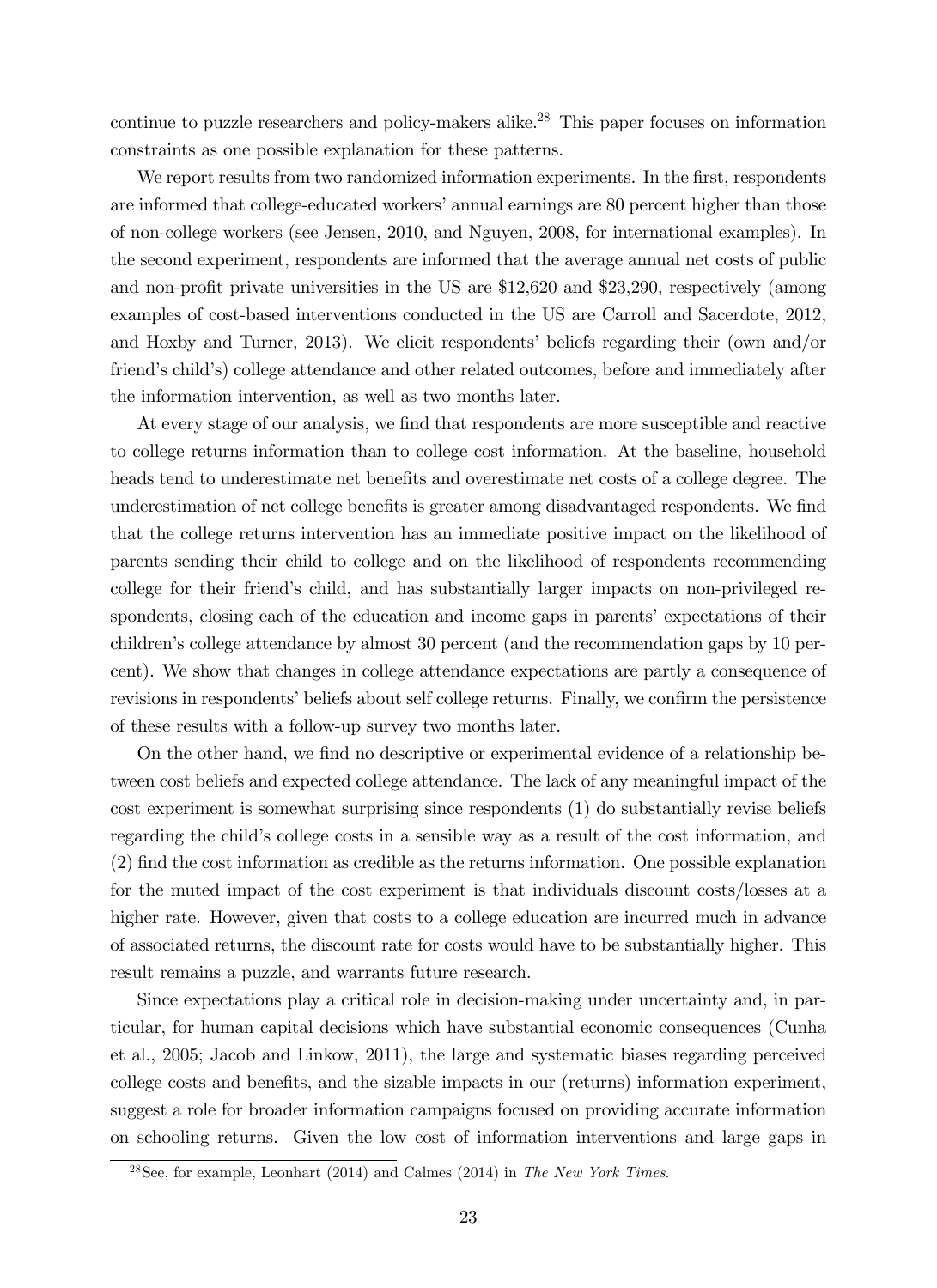individuals' knowledge that we document, the policy case for conducting them is clear.

How effective information campaigns should be designed is beyond the scope of the current study. We believe this is challenging for several reasons. One, information regarding actual college costs and benefits is already in the public domain, in yearly reports like Baum and Ma  $(2013)$  and NCES  $(2013)$  and popular journalism like Pérez-Peña  $(2013a, 2013b)$ ; individuals' decision to ignore such information, to some extent, is endogenous, and hence it is not clear that simply providing this information would overcome gaps. Second, evidence on information interventions in developed settings is mixed. In fact, both Bettinger et al. (2012) and Hoxby and Turner (2013) find that information by itself has little impact, but leads to impacts only when combined with some nudge/subsidy (though both papers focus on college cost information interventions, without examining the impact of returns information).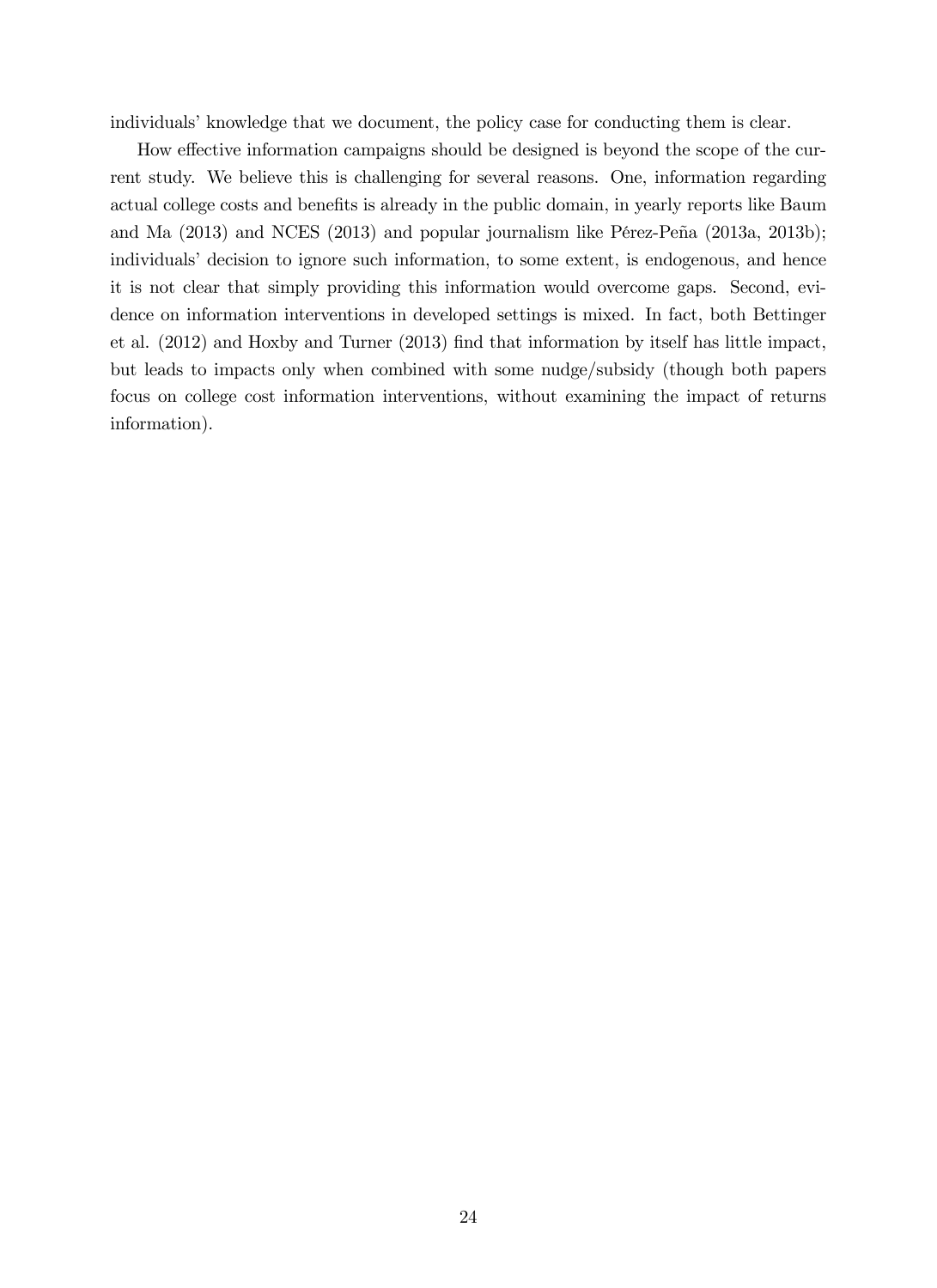### References

- [1] Abdelaoui, M., A. Attema, and H. Bleichrodt. 2010. Intertemporal Tradeoffs for Gains and Losses: An Experimental Measurement of Discounted Utility. The Economic Journal, 120(545): 845-866.
- [2] Altonji, J., L. Kahn, and J. Speer. 2014. Trends in Earnings Differentials across College Majors and the Changing Task Composition of Jobs. The American Economic Review, 104(5): 387-393.
- [3] Attanasio, O, and K. Kaufmann. 2009. Education Choices and Returns on the Labour and Marriage Markets: Subjective Expectations, Gender and Decision Making. National Bureau of Economic Research Working Papers, 15087.
- [4] Autor, D., L. Katz, and M. Kearney. 2008. Trends in US Wage Inequality: Revising the Revisionists. The Review of Economics and Statistics, 90(2): 300-323.
- [5] Avery, C. and T. Kane. 2004. Student Perceptions of College Opportunities: The Boston COACH Program. In C. Hoxby, ed., College Choices: The Economics of Where to Go, When to Go, and How to Pay for It, 355-394. Chicago: University of Chicago Press.
- [6] Bailey, M. J. and S. Dynarski. 2011. Inequality in Postsecondary Attainment. In G. Duncan and R. Murnane, eds., Whither Opportunity: Rising Inequality, Schools, and Childrenís Life Chances, 117-132. New York: Russell Sage Foundation.
- [7] Baum, S. and J. Ma. 2013. Trends in College Pricing, 2013. Trends in Higher Education Series, 13b-8191. New York: The College Board.
- [8] Beaman, L., E. Duáo, R. Pande and P. Topalova. 2012. Female Leadership Raises Aspirations and Educational Attainment for Girls: A Policy Experiment in India. Science Magazine, 335(6068): 582-586.
- [9] Bettinger, E., B. Long, P. Oreopoulos, and L. Sanbonmatsu. 2012. The Role of Application Assistance and Information in College Decisions: Results from the H&R Block Fafsa Experiment. Quarterly Journal of Economics, 127(3): 1205-1242.
- [10] Betts, J. R. 1996. What Do Students Know about Wages? Evidence from a Survey of Undergraduates. Journal of Human Resources, 31(1): 27-56.
- [11] Bound, J., M. Lovenheim, and S. Turner. 2010. Why Have College Completion Rates Declined? An Analysis of Changing Student Preparation and Collegiate Resources. American Economic Journal: Applied Economics, 2: 129-157.
- [12] Calmes, J. 2014. Obama Lauds Pledges to Expand College Opportunities. The New York Times, 17 January 2014: A14.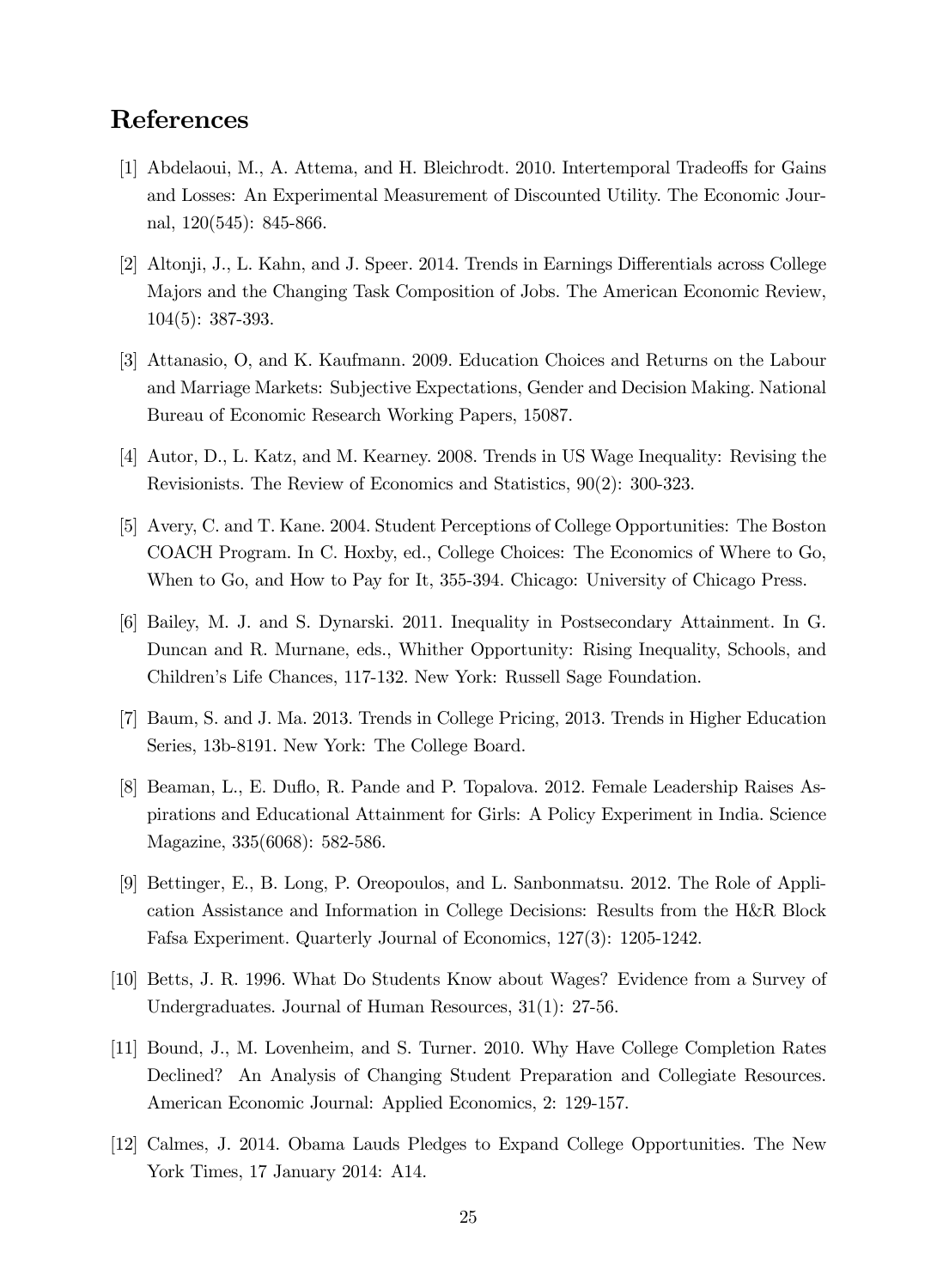- [13] Card, D. 1995. Using Geographic Variation in College Proximity to Estimate the Return to Schooling. In L. Christofides, E. Grant, and R. Swindinsky, eds., Aspects in Labour Economics: Essays in Honour of John Vanderkamp, 201-221. Toronto: University of Toronto Press.
- [14] Carroll, S. and B. Sacerdote. Late Interventions Matter Too: The Case of College Coaching New Hampshire. National Bureau of Economic Research Working Papers, 19031.
- [15] Cunha, F., J. Heckman, L. Lochner and D. Masterov. 2005. Interpreting the evidence on life cycle skill formation. In E. Hanushek and F. Welch, eds., Handbook of the Economics of Education 1, 697-812. Amsterdam: Elsevier B.V.
- [16] Delavande, A. and S. Rohwedder. 2011. Differential Survival in Europe and the United States: Estimates Based on Subjective Probabilities of Survival. Demography,  $48:1377$ – 1400.
- [17] Dellavigna, S. 2009. Psychology and Economics: Evidence from the Field. Journal of Economic Literature, 47: 315-372.
- [18] Dinkelman, T., and C. Martínez. 2014. Investing in Schooling in Chile: The Role of Information about Financial Aid for Higher Education. Review of Economics and Statistics, 96(2): 244-257.
- [19] Dominitz, J. and C. Manski. 1996. Eliciting Student Expectations of the Returns to Schooling. The Journal of Human Resources,  $31(1)$ : 1-26.
- [20] Dominitz, J. 1998. Earnings Expectations, Revisions, and Realizations. Review of Economics and Statistics, 80: 374–388.
- [21] Dynarski, S. and J. Scott-Clayton. 2013. Financial Aid Policy: Lessons from Research. The Future of Children, 23(1): 67-91.
- [22] Heckman, J., L. Lochner, and P. Todd. 2006. Earnings Functions, Rates of Return and Treatment Effects: The Mincer Equation and Beyond. Handbook of the Economics of Education 1, 307-458. Amsterdam: Elsevier B.V.
- [23] Horn, L., X. Chen, and C. Chapman. 2003. Getting Ready to Pay for College: What Students and Their Parents Know About the Cost of College Tuition and What They are Doing to Find Out. Washington, D.C.: National Center for Education Statistics, U.S. Department of Education.
- [24] Hoxby, C., and S. Turner. 2013. Expanding College Opportunities for High-Achieving, Low Income Students. Stanford Institute for Economic Policy Research Discussion Paper No. 12-014. Stanford: Stanford University.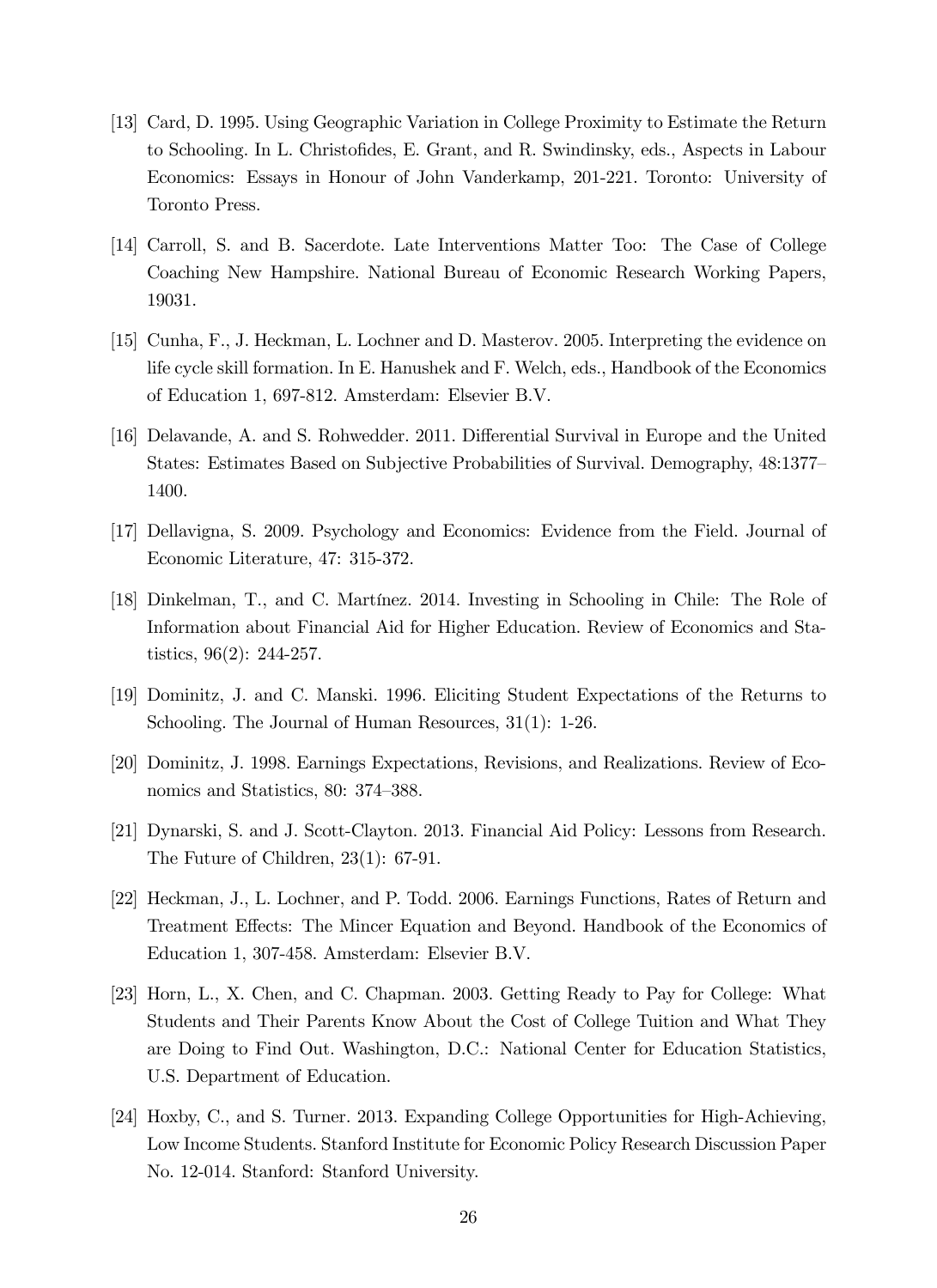- [25] Jacob, B., and T. Linkow. 2011. Educational Expectation and Attainment. In G. Duncan and R. Mumane, eds., Whither Opportunity? Rising Inequality and the Uncertain Life Chances of Low-Income Children, 133-165. New York: Russell Sage Press.
- [26] Jensen, R. 2010. The (perceived) returns to education and the demand for schooling. The Quarterly Journal of Economics, 125(2), 515-548.
- [27] Leonhardt, D. 2014. A Case Study in Lifting College Attendance. The New York Times, 10 July 2014: A3.
- [28] Lipkus, I., G. Samsa, and B. Rimer. 2001. General Performance on a Numeracy Scale among Highly Educated Samples. Medical Decision Making, 21(37): 37-44.
- [29] Lochner, L. and A. Monge-Naranjo. 2012. Credit Constraints in Education. Annual Review of Economics, 4: 225-256.
- [30] Loewenstein, G. and D. Prelec. 1992. Anomalies in Intertemporal Choice: Evidence and an Interpretation. The Quarterly Journal of Economics, 107(2): 573-597.
- [31] Lusardi, A. 2009. Household Saving Behavior: The Role of Literacy, Information and Financial Education Programs. In C. Foote, L. Goette, and S. Meier, eds., Policymaking Insights from Behavioral Economics, 109-149. Boston: Federal Reserve Bank of Boston.
- [32] McGuigan, M., S. McNally, and G. Wyness. 2012. Student Awareness of Costs and Benefits of Educational Decisions: Effects of an Information Campaign. Centre for the Economics of Education Discussion Papers, 139. London: London School of Economics.
- [33] Murnane, R. 2013. U.S. High School Graduation Rates: Patterns and Explanations. Journal of Economic Literature, 51(2): 370-422.
- [34] National Center for Education Statistics (NCES). 2013. The Condition of Education 2013. National Center for Education Statistics Annual Reports Program, 2013037. Washington, D.C.: U.S. Department of Education.
- [35] Nguyen, T. 2008. Information, Role Models and Perceived Returns to Education: Experimental Evidence from Madagascar. Unpublished Manuscript.
- [36] National Science Board (NSB). 2014. Science and Engineering Indicators 2014. National Science Foundation Special Reports, 14-01. Arlington, VA: National Science Foundation.
- [37] Organisation for Economic Co-operation and Development (OECD). 2013. Education at a Glance 2013: OECD Indicators. Paris: OECD.
- [38] Oreopoulos, P. and R. Dunn. 2013. Information and College Access: Evidence from a Randomized Field Experiment. Scandinavian Journal of Economics, 115(1): 3-26.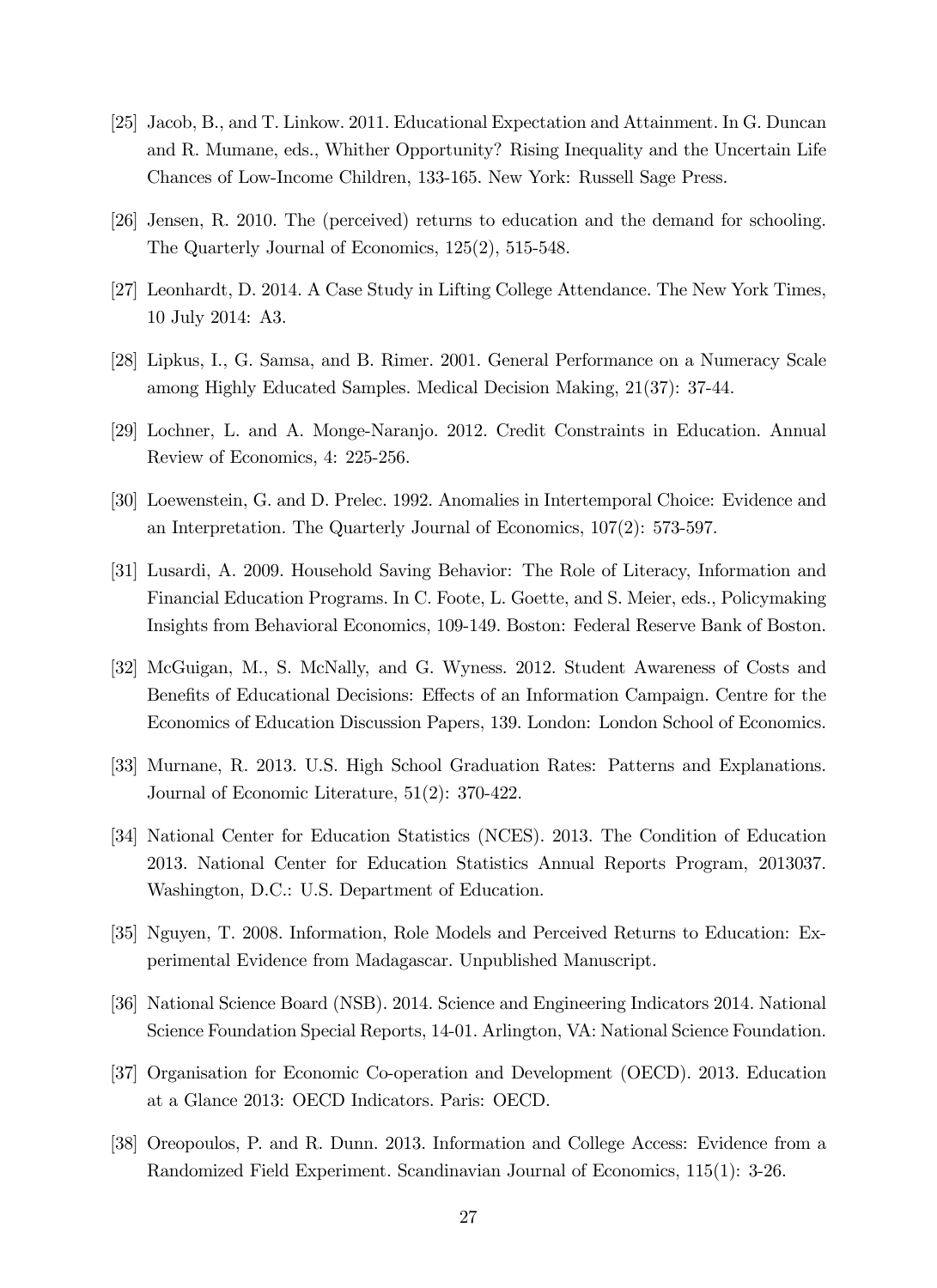- [39] Oreopoulos, P., and U. Petronijevic. 2013. Making College Worth It: A Review of Research on the Returns to Higher Education. National Bureau of Economic Research Working Papers, 19053.
- [40] PÈrez-PeÒa, R. 2013a. Despite Rising Sticker Prices, Actual College Costs Stable Over Decade, Study Says. The New York Times, 24 October 2013: A14.
- [41] Pérez-Peña, R. 2013b. What You Don't Know About Financial Aid (But Should). The New York Times, 9 April 2013: ED18.
- [42] Reardon, S. and K. Bischoff. 2011. Income Inequality and Income Segregation. American Journal of Sociology, 116(4): 1092-1153.
- [43] Schwarz, N, and L. Vaughn. 2002. The Availability Heuristic Revisited: Ease of Recall and Content of Recall as Distinct Sources of Information. In T. Gilovich, D. Griffin and D. Kahneman, eds., Heuristics and Biases: The Psychology of Intuitive Judgment, 103-119. New York: Cambridge University Press.
- [44] Scott-Clayton, J. 2012. Information constraints and financial aid policy. National Bureau of Economic Research Working Papers, 17811.
- [45] Smith, H. and B. Powell. 1990. Great Expectations: Variations in Income Expectations among College Seniors. Sociology of Education, 63(3): 194-207.
- [46] Stinebrickner, T., and R. Stinebrickner. 2014. A Major in Science? Initial Beliefs and Final Outcomes for College Major and Dropout. Review of Economic Studies, 81(1): 426-472.
- [47] Watson, T. 2009. Inequality and the Measurement of Residential Segregation by Income in American Neighborhoods. Review of Income and Wealth, 55: 820-844.
- [48] Wiswall, M., and B. Zafar. 2015a. Determinants of College Major Choice: Identification Using an Information Experiment. Review of Economic Studies, 82(2): pp 791-824
- [49] Wiswall, M, and B Zafar. 2015b. "How do College Students Respond to Public Information about Earnings?" Journal of Human Capital, 9(2): 117-169.
- [50] Zwane, A., J. Zinman, E.Van Dusen, W. Pariente, C. Null, E. Miguel, M. Kremer, D. Karlan, R. Hornbeck, X. Giné, E. Duflo, F. Devoto, B. Crepon and A. Banerjee. 2011. "Being surveyed can change later behavior and related parameter estimates." Proceedings of the National Academy of Sciences,  $10(1073)$ : 1-6.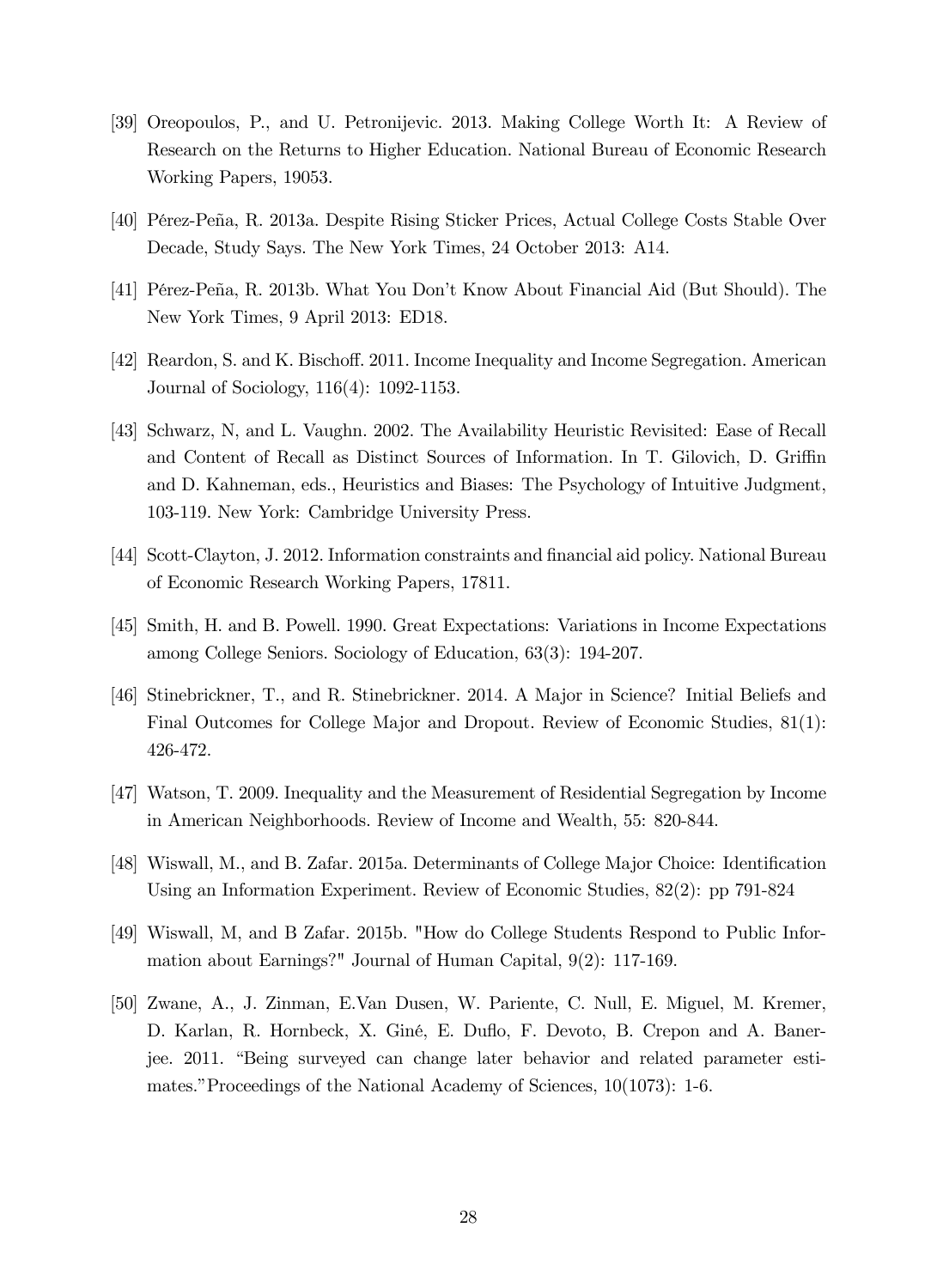### Appendix A: Questionnaire

#### Main Survey

#### We would next like to ask you a few questions about education.

Q1. What is the highest level of school you have completed, or the highest degree you have received?

- Less than high school
- High school diploma (or equivalent)
- Some college but no degree
- Associate/Junior College degree
- Bachelor's Degree (For example: BA, BS)
- Master's Degree (For example: MA, MBA, MS, MSW)
- Doctoral Degree (For example: PhD)
- Professional Degree (For example: MD, JD, DDS)
- Other (please specify) \_\_\_\_\_\_

Q2. Have you or any other member of your household ever taken out a student loan? Please select all that apply.

- 1. I have taken out a student loan
- 2. My spouse has taken out a student loan
- 3. My child (or children) has taken out a student loan
- 4. None of the above

Q3. Roughly speaking, what are your current annual earnings, before taxes and other deductions?

**If Q1 > Bachelor's Degree**  $\overline{Q4a}$ . Roughly speaking, what do you think your annual earnings would be, before taxes and other deductions, IF you only had a high school diploma?

[If Q1 < Bachelorís Degree] Q4b. Roughly speaking, what do you think your annual earnings would be, before taxes and other deductions, IF you only had a Bachelor's Degree?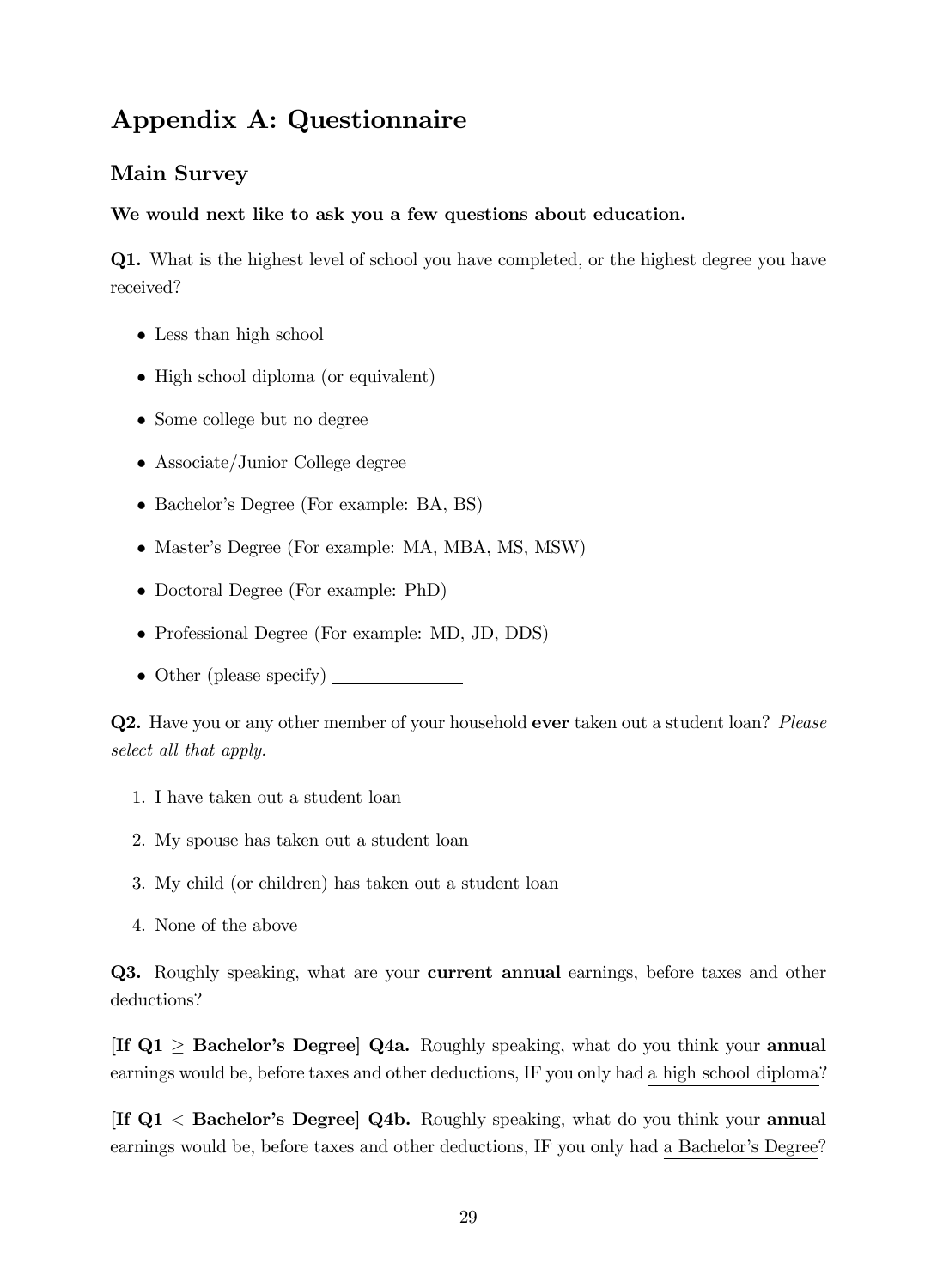Q5a. Consider all non-college individuals (that is, individuals without a Bachelor's degree) currently aged 40 who are working full time right now. What do you believe is the average amount that these workers currently earn per year, before taxes and other deductions? dollars per year

Q5b. Consider all college graduate individuals (that is, individuals with at least a Bachelor's degree) currently aged 40 who are working full time right now. What do you believe is the average amount that these workers currently earn per year, before taxes and other deductions? dollars per year

Q6a. Sticker cost is a college's published cost of attendance. The cost of attendance includes tuition, fees and housing as well as other important costs like books, supplies and transportation. What is your best guess of the current average annual sticker cost of a 4-year Bachelor's degree at a:

public university?

nonprofit private university?

Q6b. Many students who go to college qualify for grants and scholarships (money that students get that they don't have to work for or pay back), and as a result end up paying less than the sticker cost. This cost of college after taking into account grants and scholarships is referred to as the net college cost. This is the amount that students actually have to pay. What is your best guess of the current average annual net cost of a 4-year Bachelor's degree at a:

public university?

nonprofit private university?

Q7a. Do you have any children under the age of 18?

- $\bullet$  Yes,  $\_\_\_$ children
- No

**If**  $Q7a = yes$  **Q7b.** Consider the oldest child in your household under the age of 18. How many years old is this child? [show drop-down menu that goes from 1 to 18]

[If Q7a = yes] Q8a. Consider the oldest child in your household under the age of 18. What is the percent chance that this child will attend college in the future?

[If Q7a = yes] Q8b. If this child were to attend college, what do you think the annual net college cost (the cost that the child and/or the family will actually have to pay) would be? Please ignore the effects of inflation.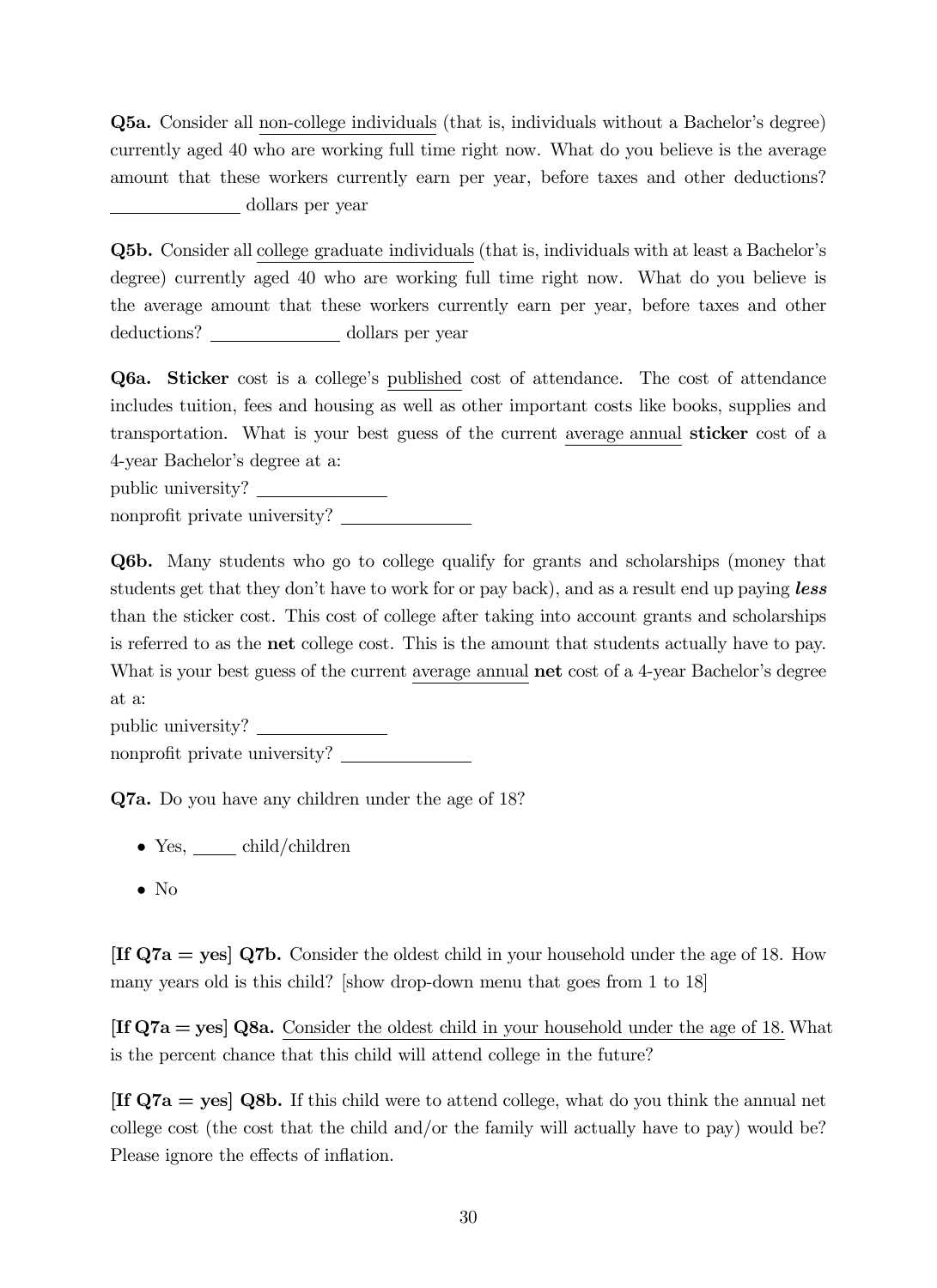**If Q7a = yes and Q8a > 0 Q8c.** What is the percent chance that you or this child would have to take out a student loan for the child's college education?

**If Q7a = yes Q8d.** And, what is the percent chance that this child will attend college if college was totally free (that is, the cost was zero)?

**If**  $Q7a = yes \mid Q9$ **.** Look ahead to when this child will be 30 years old, and working full time. Think about the child's earnings at age 30. When answering these questions, please ignore the effects of price inflation on earnings. That is, assume that one dollar today is worth the same as one dollar when the child is 30 years old. What do you think the child will be earning annually, before taxes and other deductions, at age 30:

- if he/she had at least a Bachelor's Degree?
- if he/she did not have a 4-year college degree?

Q10. A friend of yours has sought your advice about whether to send their 15-year old child to college for a 4-year degree. The child is currently in high school and performing well. What is the percent chance that you would recommend a college education for the child to your friend?

**If Q7a = no** Q11. Look ahead to when this child will be 30 years old, and working full time. Think about the child's earnings at age 30. When answering these questions, please ignore the effects of price inflation on earnings. That is, assume that one dollar today is worth the same as one dollar when the child is 30 years old. What do you think the child will be earning annually, before taxes and other deductions, at age 30:

- if he/she had at least a Bachelor's Degree?
- if he/she did not have a 4-year college degree?

#### Respondents are randomly placed into one of three equally-sized blocks: A, B, and C.

#### Questions for Block A

[Note: all information and questions below are shown on the same page, but sequentially]

Earlier in the survey you stated that you think current 40-year-old college-educated individuals (that is, individuals with at least a Bachelor's degree) working full-time earn  $\mathcal{S}[Q5b]$  per year on average, and that non-college individuals earn \$[Q5a] per year.

That is you think, on average, college-educated workers earn [Q5b/Q5a] times as much as non-college workers (that is,  $[(Q5b/Q5a-1)*100]\%$  [more/less]).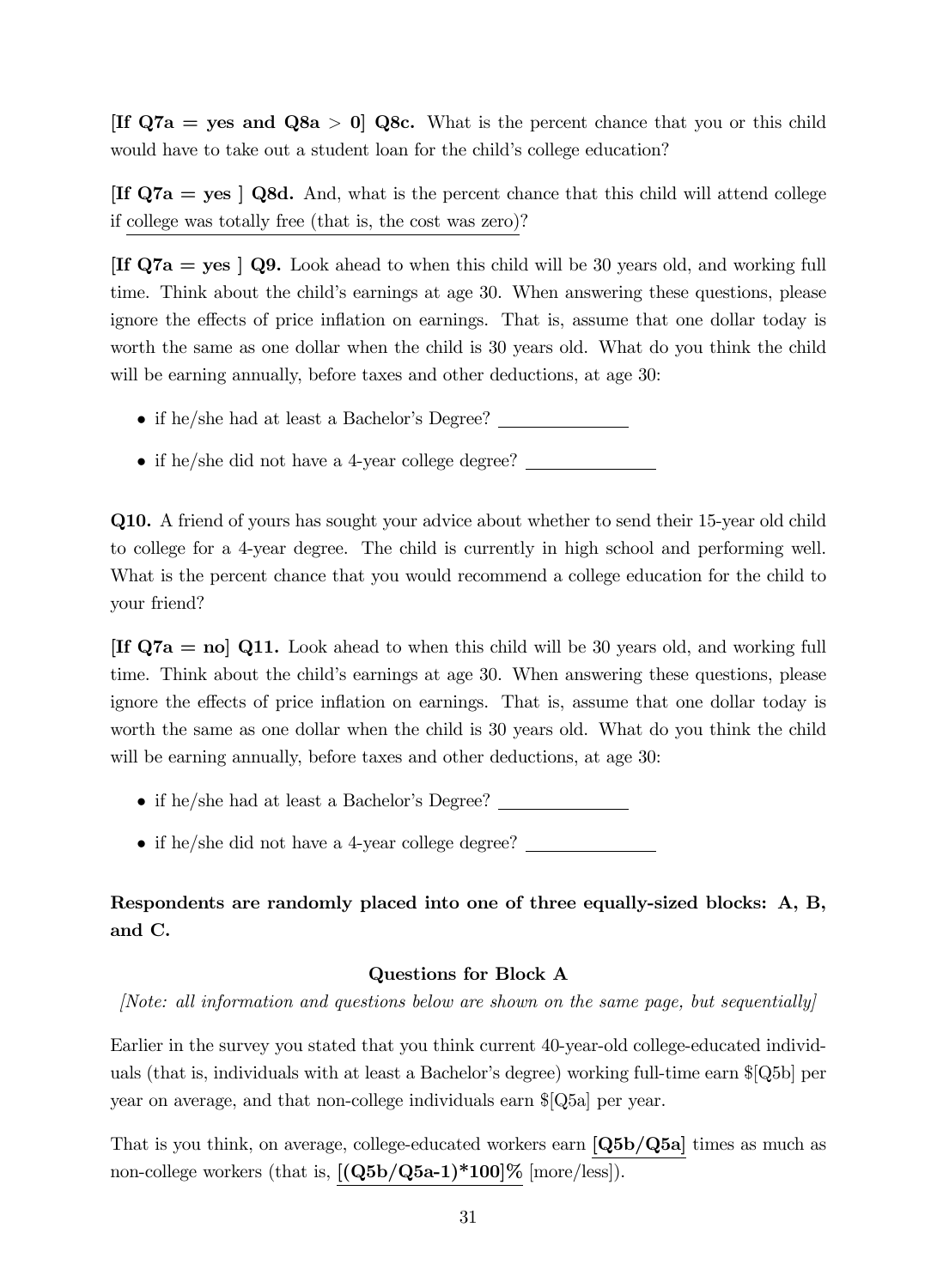Analysis based on the 2012–2013 Current Population Survey shows that collegeeducated full-time workers in fact earn 1.80 times as much as non-college workers (that is, 80% more than non-college workers)

The Current Population Survey is a survey jointly sponsored by the US Bureau of Labor Statistics and the Census Bureau.

Q12. On a scale of 1-5, how credible and useful do you find this information?

- 1. Absolutely not credible/useful
- 2. Absolutely credible/useful

In light of this information, we would like to re-ask some questions.

**If Q7a = yes** Q13a. Again consider the oldest child in your household under the age of 18. What is the percent chance that this child will attend college in the future?

**If Q7a = yes** Q13b. If this child were to attend college, what do you think the annual net college cost (the cost that the child and/or the family will actually have to pay) would be? Please ignore the effects of inflation.

**If Q7a = yes** Q13c. And, what is the percent chance that this child will attend college if college was totally free (that is, the cost was zero)?

[If  $Q7a = yes$ ]  $Q14$ . As before, look ahead to when this child will be 30 years old, and working full time. Think about the child's earnings at age 30. When answering these questions, please ignore the effects of price inflation on earnings. That is, assume that one dollar today is worth the same as one dollar when the child is 30 years old. What do you think the child will be earning annually, before taxes and other deductions, at age 30:

- if he/she had at least a Bachelor's Degree?
- if he/she did not have a 4-year college degree?

Q15. A friend of yours has sought your advice about whether to send their 15-year old child to college for a 4-year degree. The child is currently in high school and performing well. What is the percent chance that you would recommend a college education for the child to your friend?

[If Q7a = no] Q16. As before, look ahead to when this child will be 30 years old, and working full time. Think about the child's earnings at age 30. When answering these questions, please ignore the effects of price inflation on earnings. That is, assume that one dollar today is worth the same as one dollar when the child is 30 years old. What do you think the child will be earning annually, before taxes and other deductions, at age 30: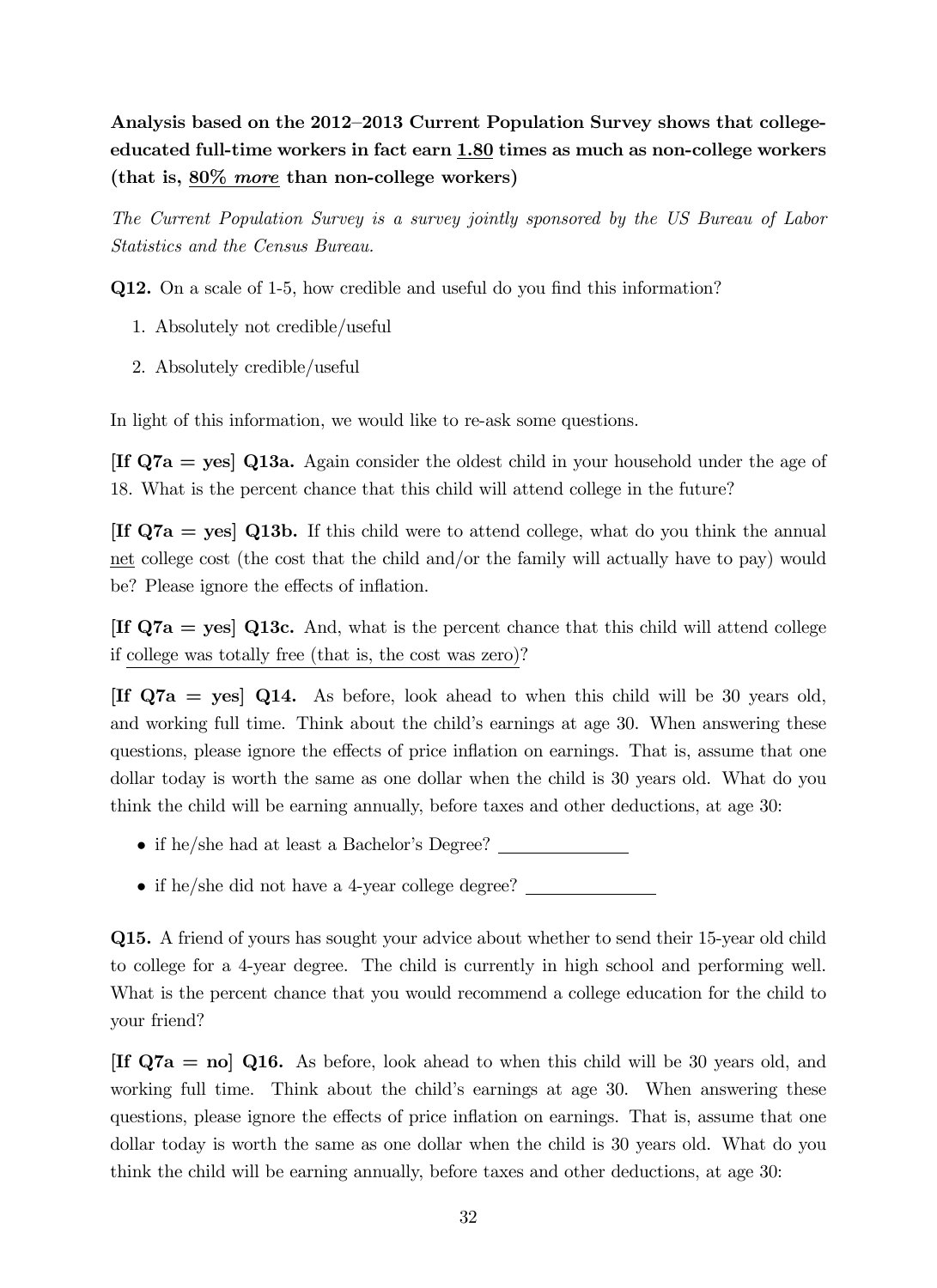- if he/she had at least a Bachelor's Degree?
- if he/she did not have a 4-year college degree?

#### Questions for Block B

[Note: all information and questions below are shown on the same page, but sequentially]

Earlier in the survey we had asked you about college net costs. This is the cost of college after taking into account grants and scholarships (money that students get that they donít have to work for or pay back), and is the price that students *actually* have to pay. In many cases, this is less than the published college cost (the sticker cost).

You had stated that you expect the average annual net cost of a Bachelor's degree at a 4-year public university to be  $\Omega$ 6a1 and at a 4-year nonprofit private university to be  $$[Q6a2]$ .

According to the College Board Annual Survey of Colleges, the average annual net cost of a 4-year public university in 2013-2014 was \$12,620, while that of a 4-year nonprofit private university was \$23,290.

Q12. On a scale of 1-5, how credible and useful do you find this information?

- 1. Absolutely not credible/useful
- 2. Absolutely credible/useful

In light of this information, we would like to re-ask some questions.

**If Q7a = yes** Q13a. Again consider the oldest child in your household under the age of 18. What is the percent chance that this child will attend college in the future?

**If Q7a = yes** Q13b. If this child were to attend college, what do you think the annual net college cost (the cost that the child and/or the family will actually have to pay) would be? Please ignore the effects of inflation.

**If Q7a = yes** Q13c. And, what is the percent chance that this child will attend college if college was totally free (that is, the cost was zero)?

**If**  $Q7a = yes$   $Q14$ . As before, look ahead to when this child will be 30 years old, and working full time. Think about the child's earnings at age 30. When answering these questions, please ignore the effects of price inflation on earnings. That is, assume that one dollar today is worth the same as one dollar when the child is 30 years old. What do you think the child will be earning annually, before taxes and other deductions, at age 30: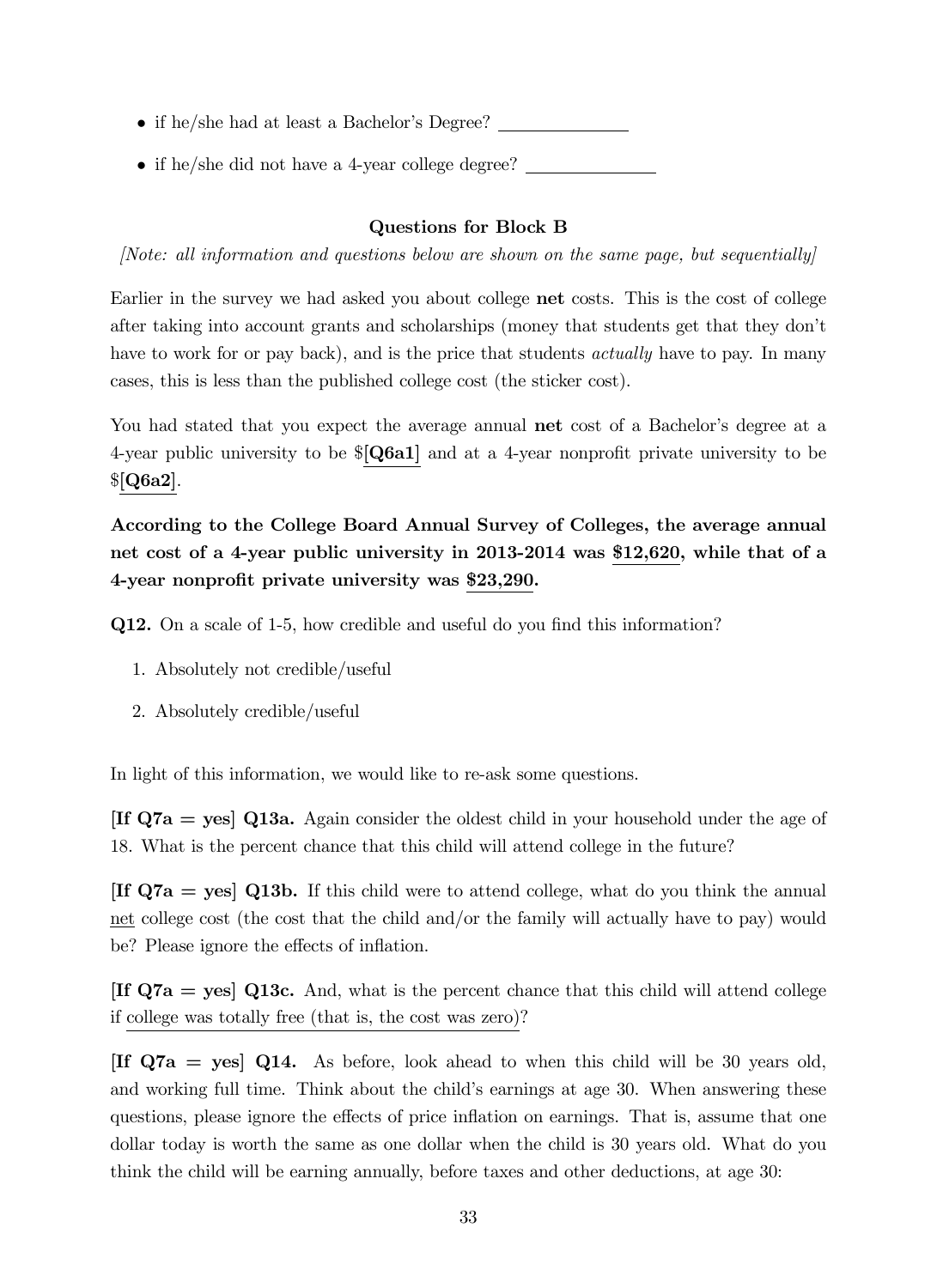- if he/she had at least a Bachelor's Degree?
- if he/she did not have a 4-year college degree?

Q15. A friend of yours has sought your advice about whether to send their 15-year old child to college for a 4-year degree. The child is currently in high school and performing well. What is the percent chance that you would recommend a college education for the child to your friend?

[If Q7a = no] Q16. As before, look ahead to when this child will be 30 years old, and working full time. Think about the child's earnings at age 30. When answering these questions, please ignore the effects of price inflation on earnings. That is, assume that one dollar today is worth the same as one dollar when the child is 30 years old. What do you think the child will be earning annually, before taxes and other deductions, at age 30:

- if he/she had at least a Bachelor's Degree?
- if he/she did not have a 4-year college degree?

#### Questions for Block C

[Note: all information and questions below are shown on the same page, but sequentially]

Earlier in the survey you stated that you think current 40-year-old college-educated individuals (that is, individuals with at least a Bachelor's degree) working full-time earn  $\mathcal{S}[Q_5b]$  per year on average, and that non-college individuals earn \$[Q5a] per year. That is you think, on average, college-educated workers earn [Q5b/Q5a] times as much as non-college workers (that is,  $[({\bf Q5b}/{\bf Q5a-1})*100]\%$  [more/less]).

We had also asked you about college net costs. This is the cost of college after taking into account grants and scholarships (money that students get that they don't have to work for or pay back), and is the price that students actually have to pay. In many cases, this is less than the published college cost (the sticker cost). You had stated that you expect the average annual net cost of a Bachelor's degree at a 4-year public university to be  $\Omega$ 6a1 and at a 4-year nonprofit private university to be  $\Omega$ **6a2**.

**If Q7a = yes** Q13a. Again consider the oldest child in your household under the age of 18. What is the percent chance that this child will attend college in the future?

**If Q7a = yes** Q13c. And, what is the percent chance that this child will attend college if college was totally free (that is, the cost was zero)?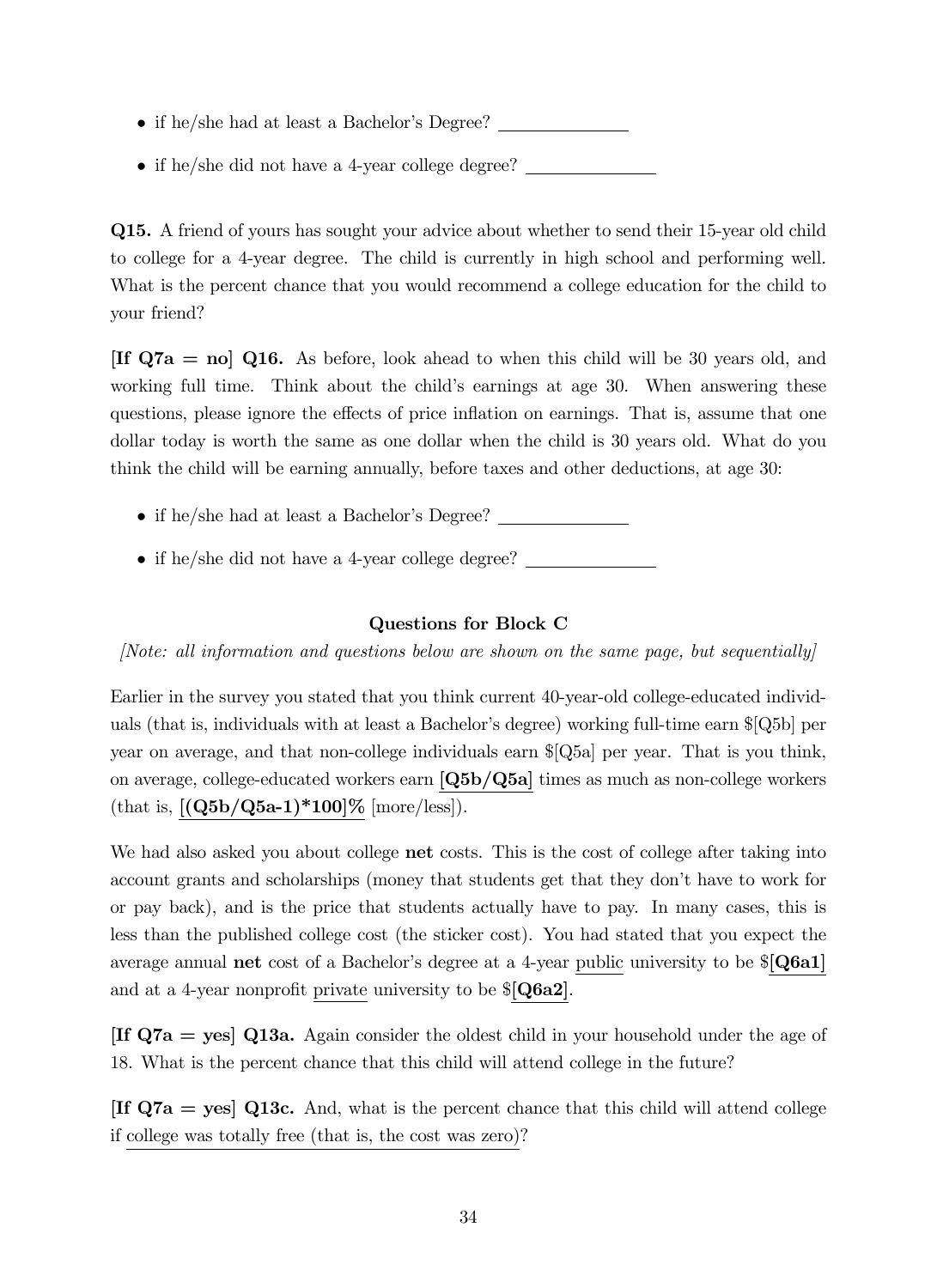Q15. A friend of yours has sought your advice about whether to send their 15-year old child to college for a 4-year degree. The child is currently in high school and performing well. What is the percent chance that you would recommend a college education for the child to your friend?

#### Follow-up Survey

We would next like to ask you a few questions about education.

Q5a. Consider all non-college individuals (that is, individuals without a Bachelor's degree) currently aged 40 who are working full time right now. What do you believe is the average amount that these workers currently earn per year, before taxes and other deductions? dollars per year

Q5b. Consider all college graduate individuals (that is, individuals with at least a Bachelor's degree) currently aged 40 who are working full time right now. What do you believe is the average amount that these workers currently earn per year, before taxes and other deductions? dollars per year

Q6b. Many students who go to college qualify for grants and scholarships (money that students get that they don't have to work for or pay back), and as a result end up paying less than the sticker cost. This cost of college after taking into account grants and scholarships is referred to as the net college cost. This is the amount that students actually have to pay. What is your best guess of the current average annual net cost of a 4-year Bachelor's degree at a:

public university? nonprofit private university?  $\_\_$ 

Q7a. Do you have any children under the age of 18?

- Yes,  $\_\_$ child/children
- $\bullet$  No

[If Q7a = yes] Q8a. Consider the oldest child in your household under the age of 18. What is the percent chance that this child will attend college in the future?

[If Q7a = yes] Q8b. If this child were to attend college, what do you think the annual net college cost (the cost that the child and/or the family will actually have to pay) would be? Please ignore the effects of inflation.

Q10. A friend of yours has sought your advice about whether to send their 15-year old child to college for a 4-year degree. The child is currently in high school and performing well.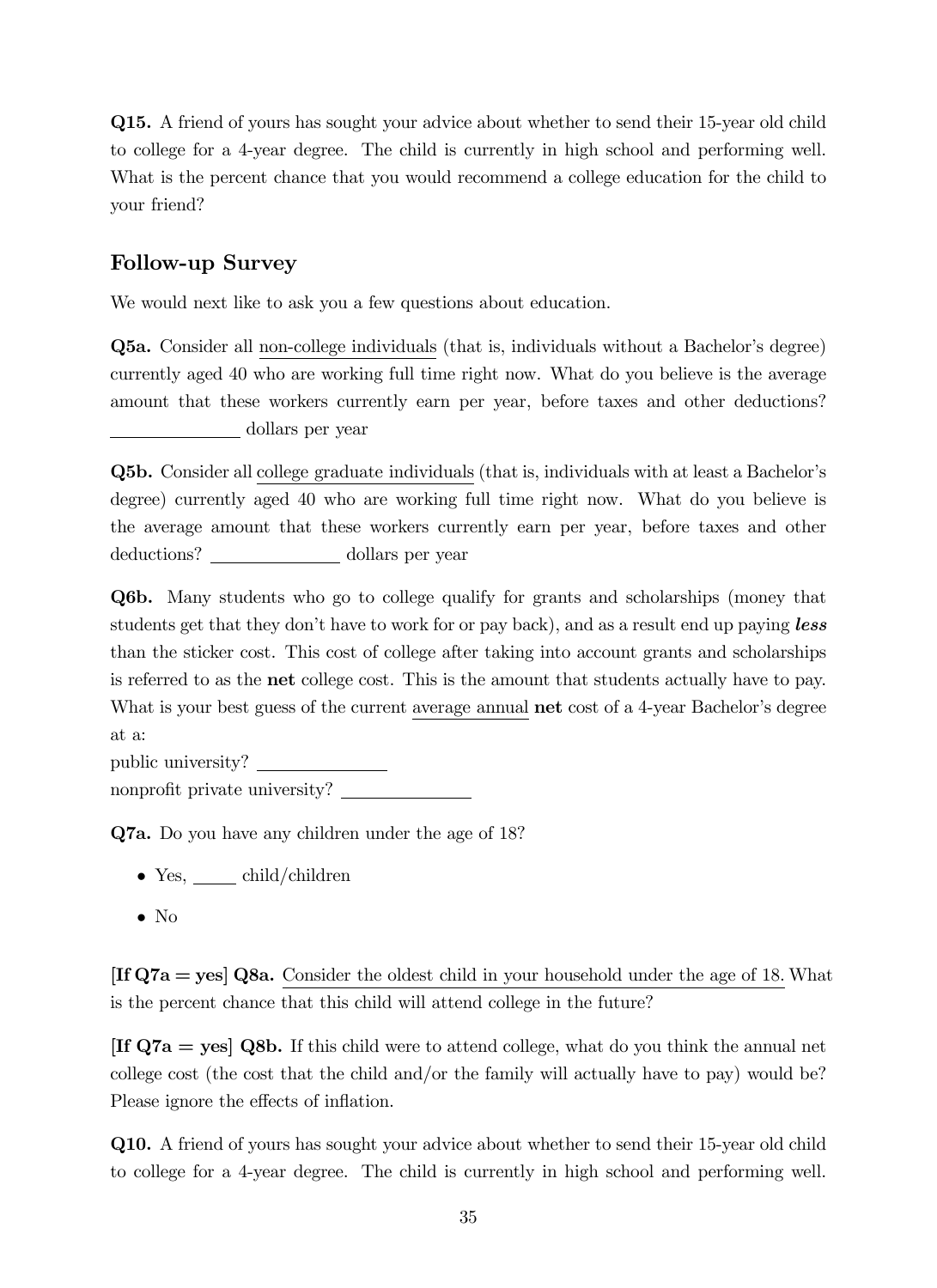What is the percent chance that you would recommend a college education for the child to your friend?

## Appendix B: Examples Regarding Response to Information

We next provide two examples of possible ways individuals could update their self expectations when they receive new information about population earnings.

In the first example, the household head believes that earnings are the product of an individual's level of skill and the skill price per unit of skill. The household head is certain about her child's level of skill but uncertain about the skill price. She uses the (perceived) average population earnings of college graduates (relative to non-college workers) to infer skill prices. If this individual underestimates true population college earnings (and, hence, underestimates skill prices), her beliefs about her child's relative college earnings would also be biased downward. In this example, self earnings beliefs and population earnings beliefs are positively linked, and had the individual been provided with accurate information about population earnings (which are higher than her ex ante beliefs), she would revise her beliefs about her child's college earnings upwards. And if earnings positively impact the likelihood of attending college, then the individual would revise upward her beliefs regarding the childís college attendance.

In the second example, the household head believes earnings are based on the individual's level of skill relative to the population average skill. The household head is certain about the level of the childís skill but uncertain about the population average level of skill. She uses the (perceived) average population earnings of college graduates to infer the average relative level of skill of college graduates. If she underestimates true population college earnings (and, hence, underestimates the average population skill level), she is overestimating her child's relative position in the population skill distribution. In this case, where earnings are based on the individuals' relative skills, underestimation of population college earnings would lead the individual to overestimate beliefs about her child's college earnings (that is, the two are negatively linked). Providing accurate information about population beliefs in this case would lead the individual to revise her beliefs about her child's college earnings (and college attendance) downwards.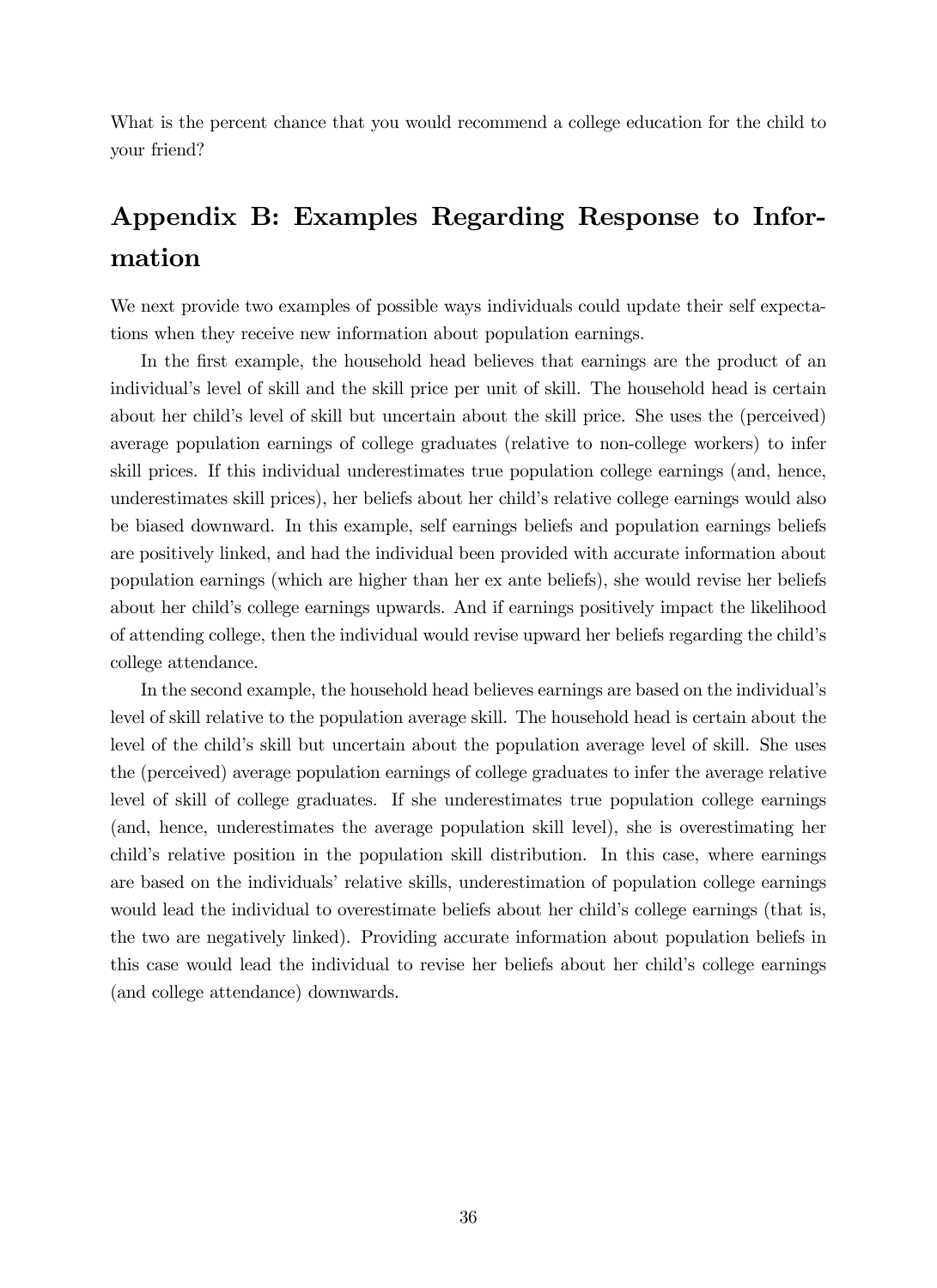Figure 1: Distribution of Perceived Average Population RCE



Figure 2: Distribution of Perceived Average Public and Private University Costs

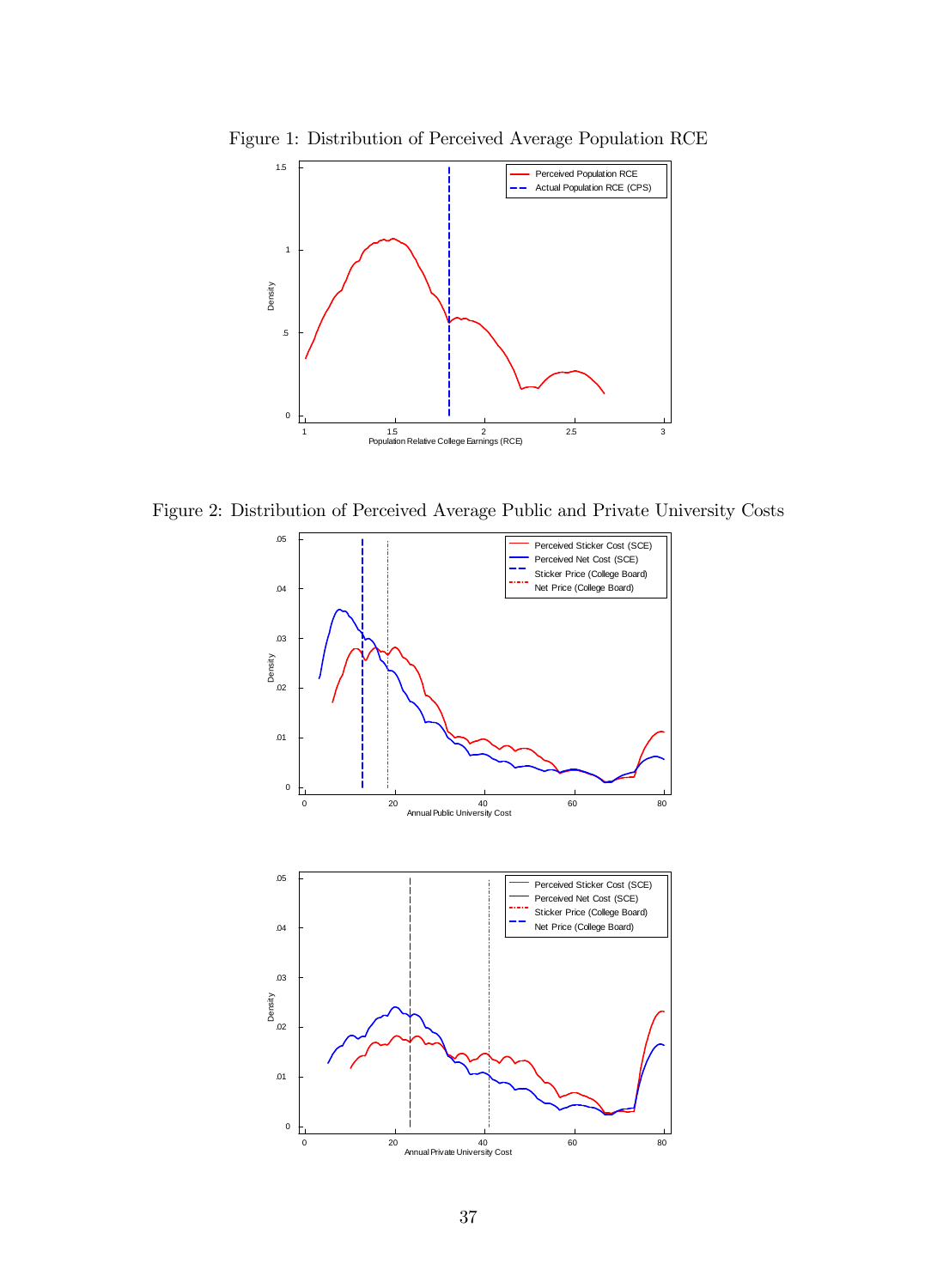|                                                                                                                                                                    |                                  | Table 1: Sample Characteristics     |                  |                       |                             |                     |                                                                          |
|--------------------------------------------------------------------------------------------------------------------------------------------------------------------|----------------------------------|-------------------------------------|------------------|-----------------------|-----------------------------|---------------------|--------------------------------------------------------------------------|
|                                                                                                                                                                    | January<br>weighted<br>Unweighte | Weightec<br>$\operatorname{Sample}$ | Jontro<br>Group  | Experiment<br>Rewards | Experiment<br>Jost          | $P\text{-Values}^a$ | March Sample<br>Jnweightec                                               |
|                                                                                                                                                                    |                                  | $\odot$                             | <u>ය</u>         | $\bigoplus$           | $\widehat{\mathbb{P}}$      | $\odot$             |                                                                          |
| Observations                                                                                                                                                       | 1123                             | 1123                                | 374              | 375                   | 374                         |                     | 814                                                                      |
| % Four-year college degree (college)                                                                                                                               | 53.0                             |                                     |                  |                       |                             |                     |                                                                          |
| $\%$ Income $> \$50,000$ (higher-income)                                                                                                                           |                                  |                                     |                  |                       |                             |                     |                                                                          |
| $\%$ Male                                                                                                                                                          | $61.3$<br>$53.3$                 |                                     | $3.5\frac{1}{2}$ |                       |                             | 5383476<br>0000000  |                                                                          |
| % White                                                                                                                                                            | 83.3                             |                                     |                  |                       |                             |                     |                                                                          |
| $\%$ High numeracy <sup>b</sup>                                                                                                                                    | $7.6$<br>7.17                    |                                     |                  |                       |                             |                     |                                                                          |
| Age                                                                                                                                                                |                                  |                                     |                  |                       |                             |                     |                                                                          |
|                                                                                                                                                                    |                                  |                                     |                  |                       |                             |                     |                                                                          |
| $\%$ Has child under age 18                                                                                                                                        | $\overbrace{27.8}^{(15)}$        |                                     |                  |                       |                             | $0.43$<br>$0.63$    |                                                                          |
| Has child age 14-17                                                                                                                                                | $8.8\,$                          |                                     |                  |                       |                             |                     |                                                                          |
| Local area $\%$ college-educated                                                                                                                                   | 31.9                             |                                     |                  |                       |                             |                     |                                                                          |
|                                                                                                                                                                    | $(14)$<br>$60.1$                 |                                     |                  |                       |                             |                     |                                                                          |
| Local area median income $(000's)$                                                                                                                                 |                                  |                                     |                  |                       |                             | 0.92                |                                                                          |
|                                                                                                                                                                    | (21)                             |                                     |                  |                       |                             |                     |                                                                          |
| Local area Relative College Earnings <sup>c</sup>                                                                                                                  | .84                              |                                     |                  |                       |                             | 0.50                |                                                                          |
|                                                                                                                                                                    | (0.42)                           |                                     |                  |                       |                             |                     |                                                                          |
| $%$ Live in flagship university county                                                                                                                             | 17.5                             |                                     |                  |                       |                             | 0.09                |                                                                          |
| $\%$ Live in elite university county                                                                                                                               | 23.9                             |                                     |                  |                       |                             |                     |                                                                          |
| Average state private univ. sticker cost                                                                                                                           | $42.3$                           |                                     |                  |                       |                             | 0.83                |                                                                          |
|                                                                                                                                                                    | $\binom{7.0}{23.4}$              | $\frac{0.9}{23.5}$                  | (6.7)            |                       |                             |                     |                                                                          |
| Average state public univ. sticker cost                                                                                                                            |                                  |                                     |                  |                       |                             | $0.\overline{3}0$   |                                                                          |
|                                                                                                                                                                    | (၁.၃                             | (3.2)                               |                  |                       |                             |                     |                                                                          |
| Pairwise tests conducted for equality of the variable mean $(7)$ versus column $(1)$ . * ** *** denote estimates statistical<br>Standard deviation in parentheses. |                                  | or proportion<br>t-test             |                  |                       |                             |                     | (chi-square test) for the follow-up sample versus initial sample (column |
|                                                                                                                                                                    |                                  | Iv significant at the 10            | 5. and           |                       | percent levels respectively |                     |                                                                          |

(7) versus column (1)). \*\*\*\*\* denote estimates statistically significant at the 10, 5, and 1 percent levels, respectively.

Adjusted Wald test of mutual equality between the three groups.

High-numeracy respondents are those who answer at least 4 of the 5 numeracy questions correctly.

abcRelative College Earnings (RCE) is the ratio of the average earnings of 40-year-olds with a college degree to that of those without a college degree.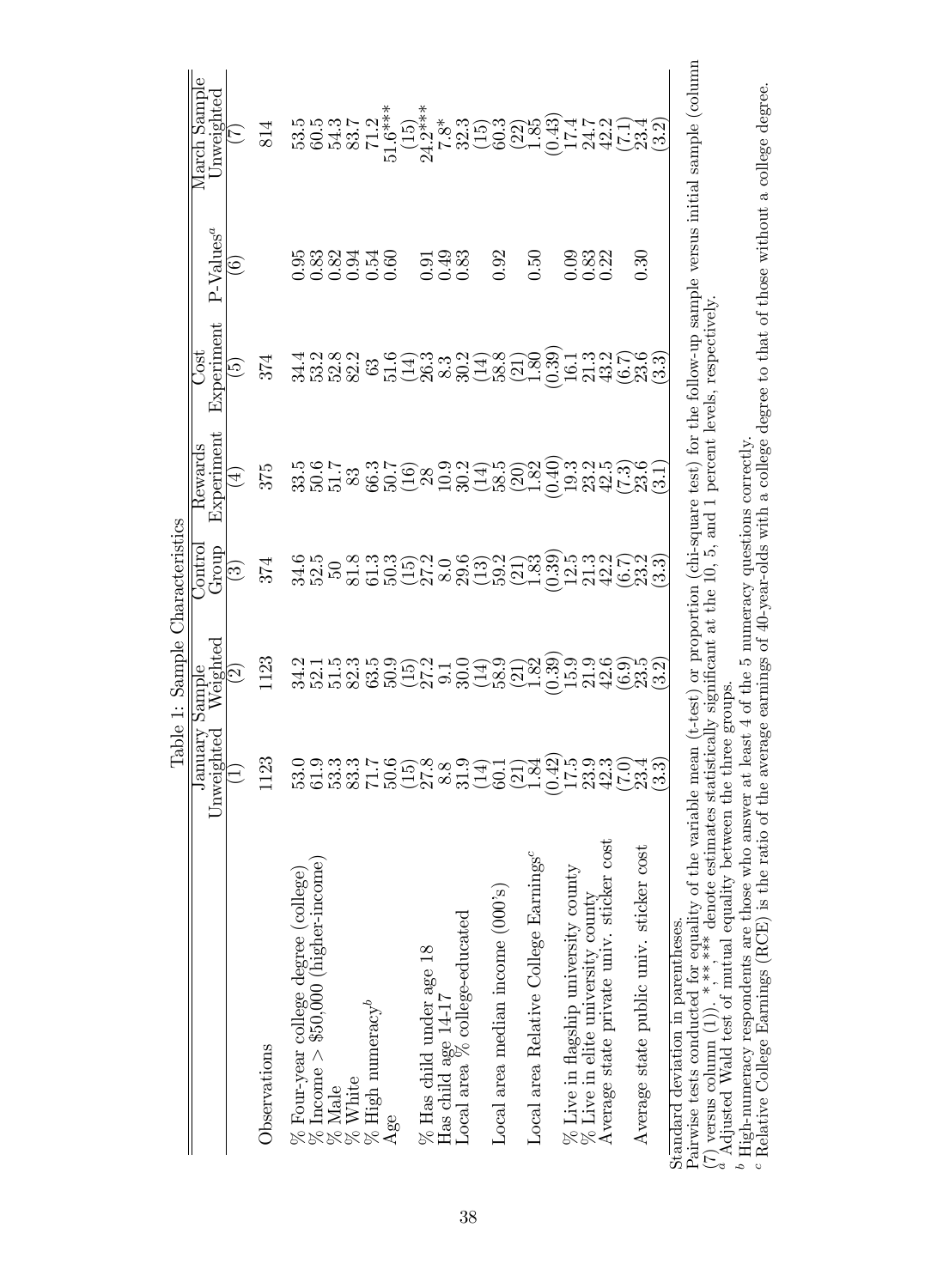|                                                                                                                                                                                                                         | All                              | $\rm Non\text{-}College^a$                                 | College                                                                                                                                                                                                             | م<br>Lower-Inc.                                                                                                                                                                                                                                                                                                             | Higher-Inc.                                                                                                                                                                                                                                                                                                                       |
|-------------------------------------------------------------------------------------------------------------------------------------------------------------------------------------------------------------------------|----------------------------------|------------------------------------------------------------|---------------------------------------------------------------------------------------------------------------------------------------------------------------------------------------------------------------------|-----------------------------------------------------------------------------------------------------------------------------------------------------------------------------------------------------------------------------------------------------------------------------------------------------------------------------|-----------------------------------------------------------------------------------------------------------------------------------------------------------------------------------------------------------------------------------------------------------------------------------------------------------------------------------|
| Observations                                                                                                                                                                                                            | 1123                             | 527                                                        | 594                                                                                                                                                                                                                 | 424                                                                                                                                                                                                                                                                                                                         | 688                                                                                                                                                                                                                                                                                                                               |
| Beliefs<br>(000's)<br>Earnings of Non-College Workers<br>Panel A: Population Earning                                                                                                                                    |                                  |                                                            |                                                                                                                                                                                                                     |                                                                                                                                                                                                                                                                                                                             |                                                                                                                                                                                                                                                                                                                                   |
| Earnings of College Workers (000's                                                                                                                                                                                      |                                  |                                                            |                                                                                                                                                                                                                     |                                                                                                                                                                                                                                                                                                                             |                                                                                                                                                                                                                                                                                                                                   |
| College Earnings (RCE)<br>Population Relative                                                                                                                                                                           |                                  |                                                            |                                                                                                                                                                                                                     |                                                                                                                                                                                                                                                                                                                             |                                                                                                                                                                                                                                                                                                                                   |
| RCE<br>estimate Pop.<br>Absolute Error in Population RCE<br>Proportion who Over                                                                                                                                         | 352)<br>CLS<br>CLS<br>CLON<br>CL | 35.3%<br>CBSO U 45.43<br>CBC U 45.43                       | $37.4***$<br>$(11)$<br>$60.8***$<br>$(17)$<br>$1.67**$<br>$1.67**$<br>$24.5$<br>$24.5$                                                                                                                              | 3125824755<br>C158244555                                                                                                                                                                                                                                                                                                    | $39.7***$<br>$(12)$<br>$(3.0***)$<br>$(17)$<br>$(163)$<br>$(0.38)$<br>$23.1$<br>$(0.38)$                                                                                                                                                                                                                                          |
| Panel B: Population Cost Beliefs<br>Public University Sticker Cost (000's)                                                                                                                                              |                                  |                                                            |                                                                                                                                                                                                                     |                                                                                                                                                                                                                                                                                                                             |                                                                                                                                                                                                                                                                                                                                   |
| Public University Net Cost (000's)                                                                                                                                                                                      |                                  |                                                            |                                                                                                                                                                                                                     |                                                                                                                                                                                                                                                                                                                             |                                                                                                                                                                                                                                                                                                                                   |
| Private University Sticker Cost (000's)                                                                                                                                                                                 |                                  |                                                            |                                                                                                                                                                                                                     |                                                                                                                                                                                                                                                                                                                             |                                                                                                                                                                                                                                                                                                                                   |
| Private University Net Cost (000's)                                                                                                                                                                                     |                                  |                                                            |                                                                                                                                                                                                                     |                                                                                                                                                                                                                                                                                                                             |                                                                                                                                                                                                                                                                                                                                   |
| Public Sticker Cost<br>Public Net Cost<br>Overestimate<br>Overestimate<br>Prop.<br>Prop.                                                                                                                                | 90234749399553<br>902394989995   | 32330145458455<br>32330438289315                           | $\begin{array}{l} 29.3 \\ 201 \\ 23.7 \\ 45.7 \\ \hline 49.4 \\ \hline 221 \\ 38.4 \\ \hline 39.4 \\ \hline 24.7 \\ \hline 39.4 \\ \hline 24.7 \\ \hline 39.12 \\ \hline 51.2 \\ \hline 51.2 \\ \hline \end{array}$ | 32300345495.84<br>32309475495.84                                                                                                                                                                                                                                                                                            | 903397*<br>80330539999539                                                                                                                                                                                                                                                                                                         |
| Private Sticker Cost<br>Private Net Cost<br>Overestimate<br>Overestimate<br>Prop.<br>Prop.                                                                                                                              |                                  |                                                            | $68.0***$                                                                                                                                                                                                           |                                                                                                                                                                                                                                                                                                                             |                                                                                                                                                                                                                                                                                                                                   |
| Panel C: Self Beliefs<br>Own Child's RCE                                                                                                                                                                                |                                  |                                                            |                                                                                                                                                                                                                     |                                                                                                                                                                                                                                                                                                                             |                                                                                                                                                                                                                                                                                                                                   |
| Friend's Child's RCE                                                                                                                                                                                                    |                                  |                                                            | $\begin{array}{c} 1.80 \\[-2pt] 0.44) \\[-2pt] 1.65^{***} \\[-2pt] 1.65^{***} \\[-2pt] 0.39) \\[-2pt] 30.4^{***} \\[-2pt] 87.3^{***} \\[-2pt] 87.3^{***} \\[-2pt] 89.8^{***} \end{array}$                           |                                                                                                                                                                                                                                                                                                                             |                                                                                                                                                                                                                                                                                                                                   |
| Cost<br>Own Child's Net College (                                                                                                                                                                                       |                                  |                                                            |                                                                                                                                                                                                                     |                                                                                                                                                                                                                                                                                                                             |                                                                                                                                                                                                                                                                                                                                   |
| $\Lambda t$ tendance<br>Own Child's Likelihood of Coll.                                                                                                                                                                 |                                  |                                                            |                                                                                                                                                                                                                     |                                                                                                                                                                                                                                                                                                                             |                                                                                                                                                                                                                                                                                                                                   |
| To Friend<br>Likelihood to Recommend Coll.                                                                                                                                                                              |                                  |                                                            | (19)                                                                                                                                                                                                                | $\begin{array}{l} 1.81 \\[-4pt] 1.64 \\[-4pt] 0.43 \\[-4pt] 0.48 \\[-4pt] 0.33 \\[-4pt] 0.73 \\[-4pt] 0.33 \\[-4pt] 0.33 \\[-4pt] 0.33 \\[-4pt] 0.33 \\[-4pt] 0.33 \\[-4pt] 0.33 \\[-4pt] 0.33 \\[-4pt] 0.33 \\[-4pt] 0.33 \\[-4pt] 0.33 \\[-4pt] 0.33 \\[-4pt] 0.33 \\[-4pt] 0.33 \\[-4pt] 0.33 \\[-4pt] 0.33 \\[-4pt] 0.$ | $\begin{array}{l} 1.75 \\ (0.5) \\ (0.42) \\ (0.42) \\ (0.42) \\ (0.21) \\ (0.21) \\ (0.21) \\ (0.21) \\ (0.21) \\ (0.22) \\ (0.22) \\ (0.21) \\ (0.22) \\ (0.22) \\ (0.21) \\ (0.22) \\ (0.22) \\ (0.23) \\ (0.23) \\ (0.24) \\ (0.25) \\ (0.25) \\ (0.27) \\ (0.27) \\ (0.28) \\ (0.29) \\ (0.29) \\ (0.21) \\ (0.21) \\ (0.21$ |
| in first row; standard deviation in parentheses<br>for equality of the variable mean,<br>for lower-income and higher-income respondents.<br>Pairwise tests conducted<br>Weighted mean reported<br>levels, respectively. |                                  | proportion for college versus non-college respondents; and |                                                                                                                                                                                                                     |                                                                                                                                                                                                                                                                                                                             | ******** Estimates statistically significant at the 10, 5, and 1 percent                                                                                                                                                                                                                                                          |

Table 2: Baseline Beliefs Table 2: Baseline Beliefs

abc

Non-college refers to households in which the household head does not have a 4-year college degree.

Lower-income refers to households with annual income of less than or equal to \$50,000.

Relative College Earnings (RCE) is the ratio of the average earnings of 40-year-olds with a college degree to that of those without a college degree.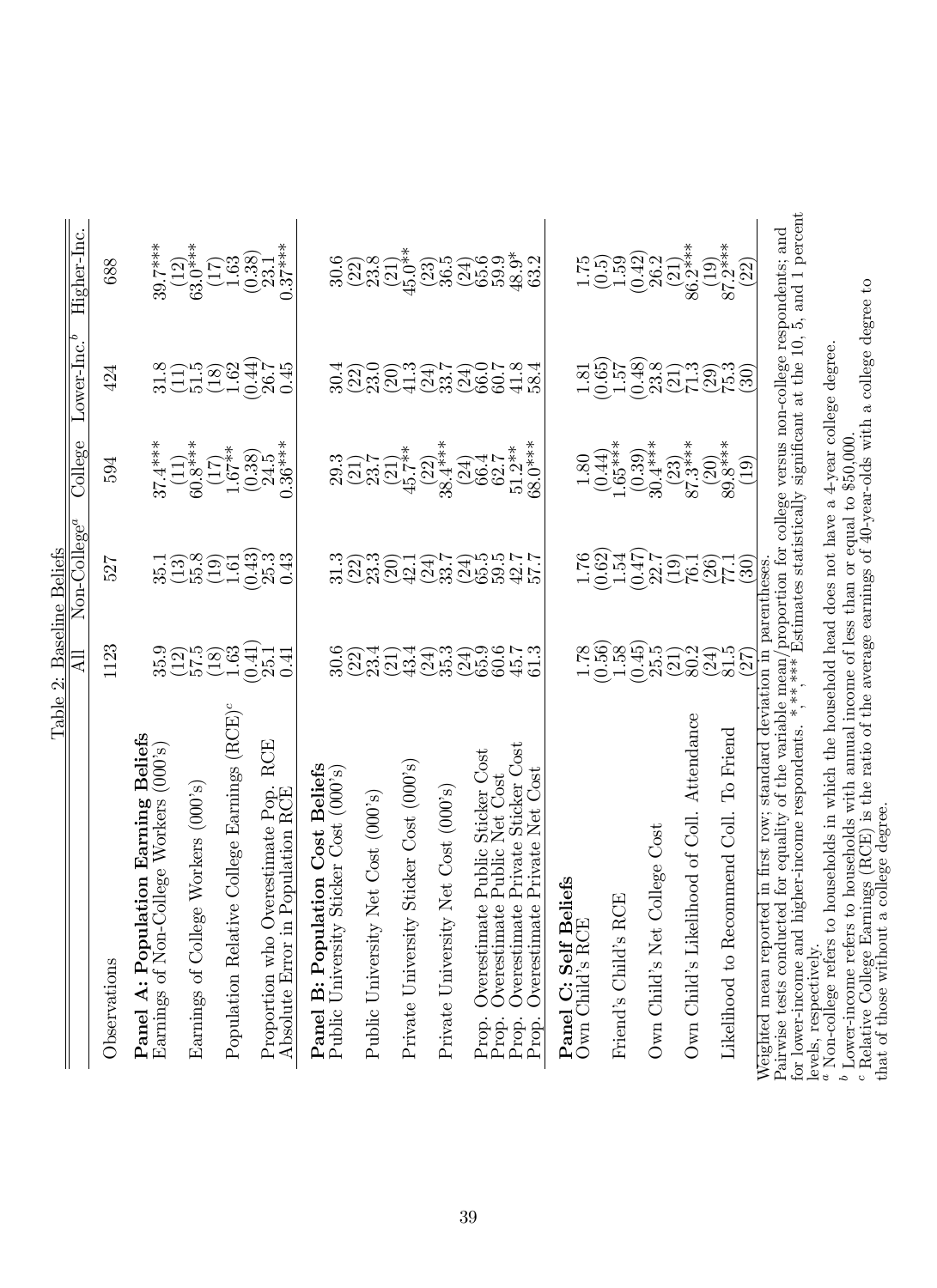| Dependent variable:                                      | Own Child's $RCE^a$ | Friend's Child's RCE              |                      | Own Child's Net Cost         |
|----------------------------------------------------------|---------------------|-----------------------------------|----------------------|------------------------------|
|                                                          | $\left(1\right)$    | $\left( 2\right)$                 | $\left( 3\right)$    | (4)                          |
| Population $RCE^a$                                       | $0.66***$<br>(0.10) | $0.44***$<br>(0.056)              |                      |                              |
| Pop. Public Net Cost                                     |                     |                                   | $0.52***$<br>(0.065) | $0.40**$<br>(0.16)           |
| Pop. Public Sticker Cost                                 |                     |                                   |                      | $-0.025$                     |
| Pop. Private Net Cost                                    |                     |                                   |                      | (0.15)<br>-0.027             |
| Pop. Private Sticker Cost                                |                     |                                   |                      | (0.13)<br>$0.30**$<br>(0.12) |
| Constant                                                 | 0.43<br>(0.76)      | $1.06***$<br>(3.94)               | 20.2<br>(1.50)       | 10.9<br>(0.87)               |
| Demographics <sup>b</sup><br>$F$ -statistic <sup>c</sup> | Yes<br>$5.30***$    | $\operatorname{Yes}$<br>$8.56***$ | Yes<br>$8.01***$     | Yes<br>$10.4***$             |
| $\mathrm{R}^2$                                           | 0.26                | 0.19                              | 0.29                 | 0.35                         |
| Number of Observations<br>Mean of Dep. Var.              | 306<br>1.8          | 785<br>$1.6\,$                    | 306<br>25            | 306<br>25                    |
| <del>117 : 1 : 1 : 1 : 1</del>                           | $\sim$ $\sim$       |                                   |                      |                              |

#### Table 3: Self Beliefs and Population Beliefs

Weighted OLS estimates of a regression of the dependent variable on various controls.

Robust standard errors in parentheses.  $*,**,**$  denote significance at the 10, 5, and 1 % levels, respectively.

<sup>a</sup> Relative College Earnings (RCE) is the ratio of the average earnings of 40-year-olds with a college degree to that of those without a college degree.

b Demographics include controls for low-income, non-college, male, white, age, high-numeracy, has child under age 18, has child aged 14-17, local area % BAs, local area income, local area RCE, flagship county, elite university county, state public university cost, and state private university cost.

 $c$  F-statistic for a joint test of the significance of the covariates.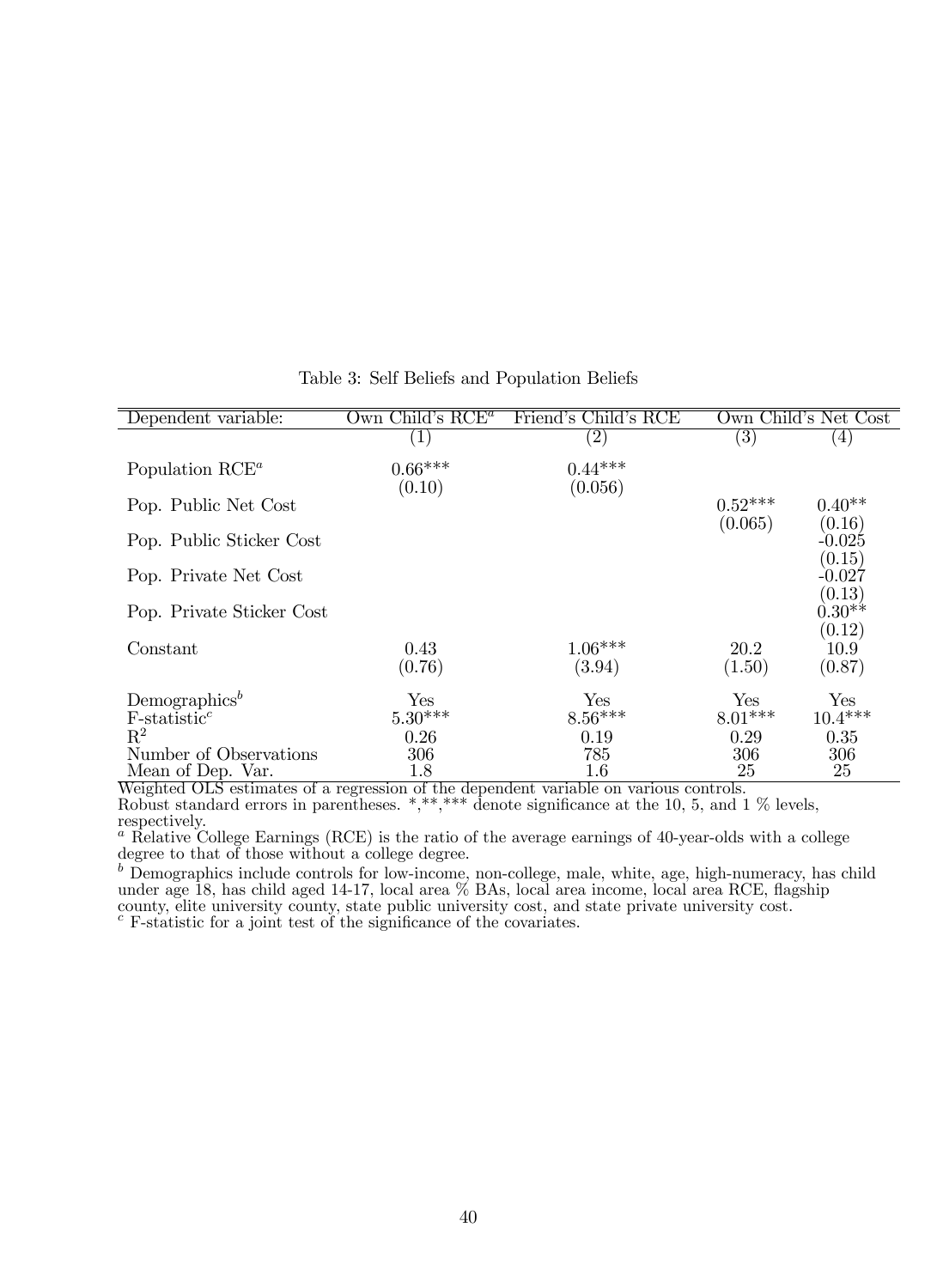| Dependent variable:                                 |                                   | Own Child's Attendance <sup><math>a</math></sup> |                              |                                   |                          | Friend's Child's Attendance <sup>b</sup> |
|-----------------------------------------------------|-----------------------------------|--------------------------------------------------|------------------------------|-----------------------------------|--------------------------|------------------------------------------|
|                                                     | (1)                               | $\left( 2\right)$                                | $\left( 3\right)$            | $\left(4\right)$                  | (5)                      | (6)                                      |
| Population RCE                                      | $6.12*$                           |                                                  | 3.66                         | $9.02***$                         |                          | 1.59                                     |
| Pop. Public Net Cost                                | (3.4)<br>$0.10\,$                 |                                                  | (4.4)<br>$0.039\,$           | (2.7)<br>0.006                    |                          | (3.6)<br>-0.014                          |
| Own Child's $RCEc$                                  | (0.069)                           | 4.26                                             | (0.085)<br>3.20              | (0.056)                           |                          | (0.064)                                  |
| Friend's Child's RCE                                |                                   | (2.7)                                            | (3.2)                        |                                   | $16.4***$                | $15.4***$                                |
| Own Child's Net College Cost                        |                                   | $0.16**$                                         | 0.13                         |                                   | (2.9)                    | (3.4)                                    |
| Constant                                            | $93.2***$<br>(16)                 | (0.071)<br>$97.1***$<br>(15)                     | (0.086)<br>$91.7***$<br>(16) | $72.5***$<br>(12)                 | $64.8***$<br>(13)        | $60.6***$<br>(14)                        |
| Demographics <sup>d</sup><br>$F\text{-statistic}^e$ | $\operatorname{Yes}$<br>$2.67***$ | $\operatorname{Yes}$<br>$2.63***$                | Yes<br>$2.72***$             | $\operatorname{Yes}$<br>$5.92***$ | ${\rm Yes}$<br>$6.59***$ | Yes<br>$6.25***$                         |
| $\mathbf{R}^2$<br>Number of Observations            | 0.21<br>305                       | 0.21<br>307                                      | 0.22<br>305                  | 0.14<br>1079                      | 0.18<br>792              | 0.18<br>772                              |
| Mean of Dep. Var.                                   | 80                                | 80                                               | 80                           | 82                                | 80                       | 80                                       |

Table 4: College Attendance Expectations and Beliefs

Weighted OLS estimates of a regression of the dependent variable on various controls. Robust standard errors in parentheses. \*,\*\*,\*\*\* denote significance at the 10, 5, and 1 % levels, respectively.

 $a$  The expected likelihood of a respondent's child attending college.

 $b$  The expected likelihood of a respondent recommending college for a friend's 15-year-old child.

<sup>c</sup> Relative College Earnings (RCE) is the ratio of the average earnings of 40-year-olds with a college degree to that of those without a college degree.

 $d$  See Table 3 notes for the demographics that are included.

 $e$  F-statistic for a joint test of the significance of the covariates.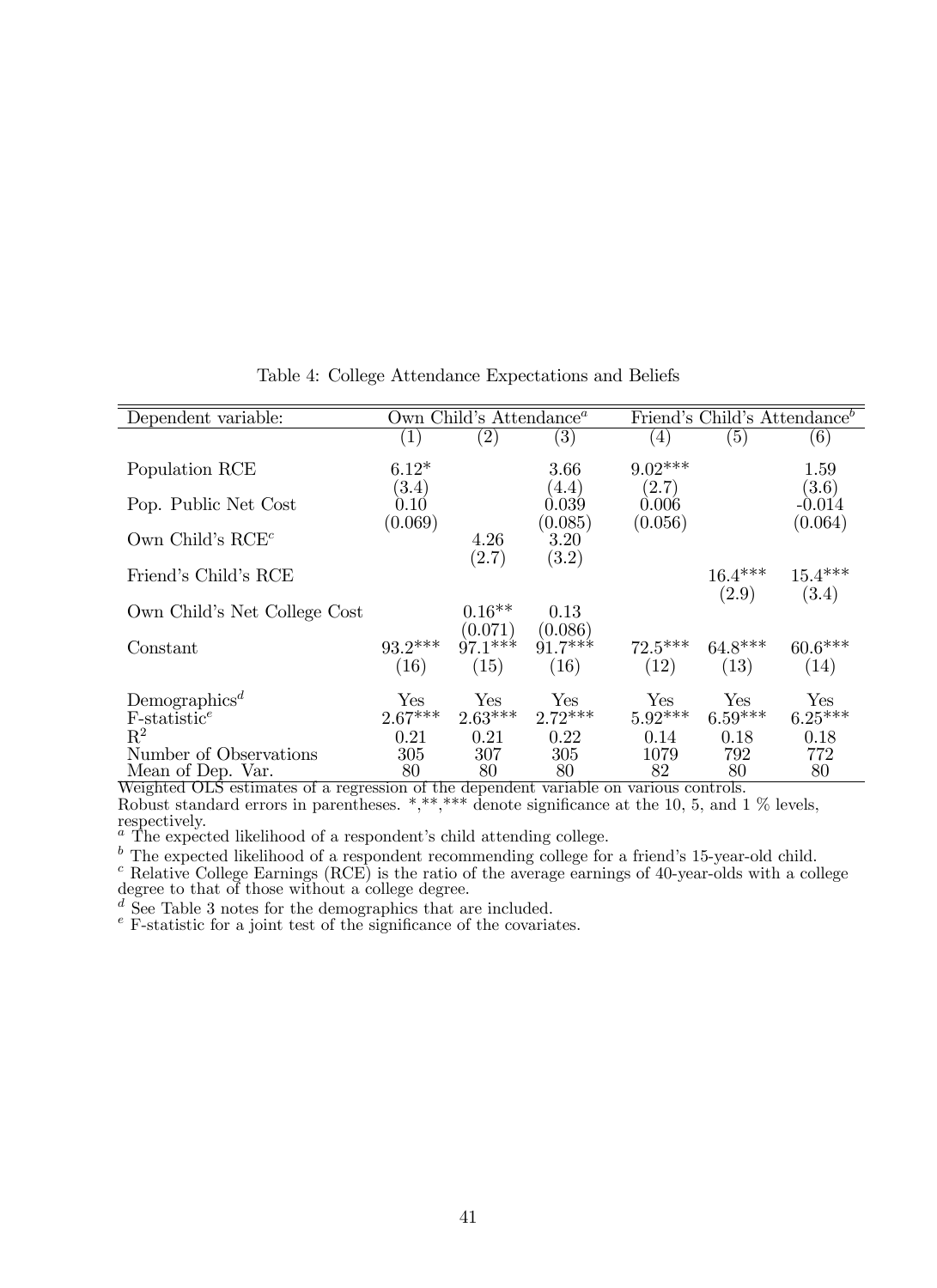| Table                                                                                                                                                                                                                                                                                             | is.                          | Summary of Immediate Experimental Impacts               |                              |                     |                                                   |                                                                            |                                                   |
|---------------------------------------------------------------------------------------------------------------------------------------------------------------------------------------------------------------------------------------------------------------------------------------------------|------------------------------|---------------------------------------------------------|------------------------------|---------------------|---------------------------------------------------|----------------------------------------------------------------------------|---------------------------------------------------|
|                                                                                                                                                                                                                                                                                                   |                              | Non-College                                             | College                      | Diff                | Lower-Inc                                         | Higher-Inc.                                                                | Diff                                              |
| Panel A: Pre-Information                                                                                                                                                                                                                                                                          | Averages                     | $\bigcirc$                                              | $\widetilde{\omega}$         | $\bigoplus$         | $\left( 5\right)$                                 | $\widehat{\odot}$                                                          | $\bigcirc$                                        |
| Own Child's Attendance <sup>a</sup><br>Observations                                                                                                                                                                                                                                               | 80.2                         | $\frac{76.1}{167}$                                      | $\frac{87.3}{145}$           | 11.3                | $71.3$<br>$215$                                   | $86.2$<br>$93$                                                             | 14.9                                              |
| $_{{\rm dance}}^b$<br>roup<br>Friend's Child's Atten<br>Panel B: Control G<br>Observations                                                                                                                                                                                                        | 81.5<br>1122                 | $77.1$<br>$527$                                         | 89.8                         | 12.8                | $75.3$<br>$424$                                   | 87.2                                                                       | 11.9                                              |
| $\Delta$ Own Child's Attendance <sup>c</sup><br>Observations                                                                                                                                                                                                                                      | $0.59$<br>$-1.09$            | $-\frac{1}{9}$ 33                                       | $\sum_{50}^{36}$             | $-0.8$ )            | $1.1$<br>$(1.0)$<br>$31$                          | $(\frac{1}{2})$<br>$(\frac{1}{2})$                                         | $-0.1$                                            |
| xperiment<br>endance<br>A Friend's Child's Att<br>Observations<br><b>Panel C: Returns E</b>                                                                                                                                                                                                       | 993                          | 995<br>198                                              | 777<br>101<br>101            | $-0.2$              | $\frac{1}{2}$ $\frac{1}{2}$ $\frac{3}{2}$         | $\begin{smallmatrix} 1 & 1 \\ 0 & 1 \\ 0 & 2 \end{smallmatrix}$            | $\frac{0.9}{0.3}$                                 |
| lance<br>$\Delta$ Own Child's Attend<br>Observations                                                                                                                                                                                                                                              | $5.1***$<br>$\frac{3}{102}$  | $6.5***$<br>$(2.0)$ $42$                                | $3.0***$<br>(0.9)            | $-3.5^{*}$<br>(2.2) | $\begin{array}{c} 8.8**\\ (2.4)\\ 32 \end{array}$ | $2.3***$<br>$\begin{pmatrix} 0.8 \\ 68 \end{pmatrix}$                      | $-6.5***$<br>(2.6)                                |
| endance<br>Panel D: Cost Experiment<br>$\Delta$ Friend's Child's Att<br>Observations                                                                                                                                                                                                              | $2.2***$<br>$\binom{4}{500}$ | $2.7***$<br>$\begin{pmatrix} 0.6 \\ -168 \end{pmatrix}$ | $1.3***$<br>$\binom{3}{201}$ | (0.7)               | $3.1***$<br>$\binom{0.8}{130}$                    | $1.5***$<br>(0.4)                                                          | $\begin{array}{c} -1.5^{**} \\ (0.9) \end{array}$ |
| $\Delta$ Own Child's Attendance<br>Observations                                                                                                                                                                                                                                                   | $7.66$<br>$-1.66$            | $2\over 2\over 37$                                      | 0.39                         | $\frac{1.2}{(2.6)}$ | 3,38                                              | $-0.59$<br>$-1.59$                                                         | $\frac{3.2}{3.7}$                                 |
| endance<br>$\Delta$ Friend's Child's Att<br>Observations                                                                                                                                                                                                                                          | ၁ <u>၁</u><br>၁ <u>၁</u> န   | 0.5<br>0.5<br>1                                         | <u>၁၃၅</u><br>၁ <u>၁</u> ၅   | $\frac{0.5}{0.5}$   | ၀ ၆ အ<br>၁၉ အ                                     | $\overset{0.2}{\underset{0.2}{\scriptstyle 0}}\overset{2}{\scriptstyle 0}$ | 0.6                                               |
| group responses. Standard errors for differences, and tests for difference of equality, are tested for difference from zero<br>Pairwise tests, overall and by subgroup, conducted for equality of the experimental group responses and the control<br>presented.<br>$\rm Weighted$ mean estimates |                              | Standard deviation in parentheses.                      |                              |                     |                                                   |                                                                            |                                                   |

\*\*\*\*\*\*\* Estimates statistically significant at the 10, 5, and 1 percent levels, respectively.

 $\alpha$ . The expected likelihood of a respondent's child attending college.

abcThe expected likelihood with which a respondent would recommend college for a friendís 15-year-old child.

 $\epsilon$  The  $\Delta$ 's are the final minus baseline revisions.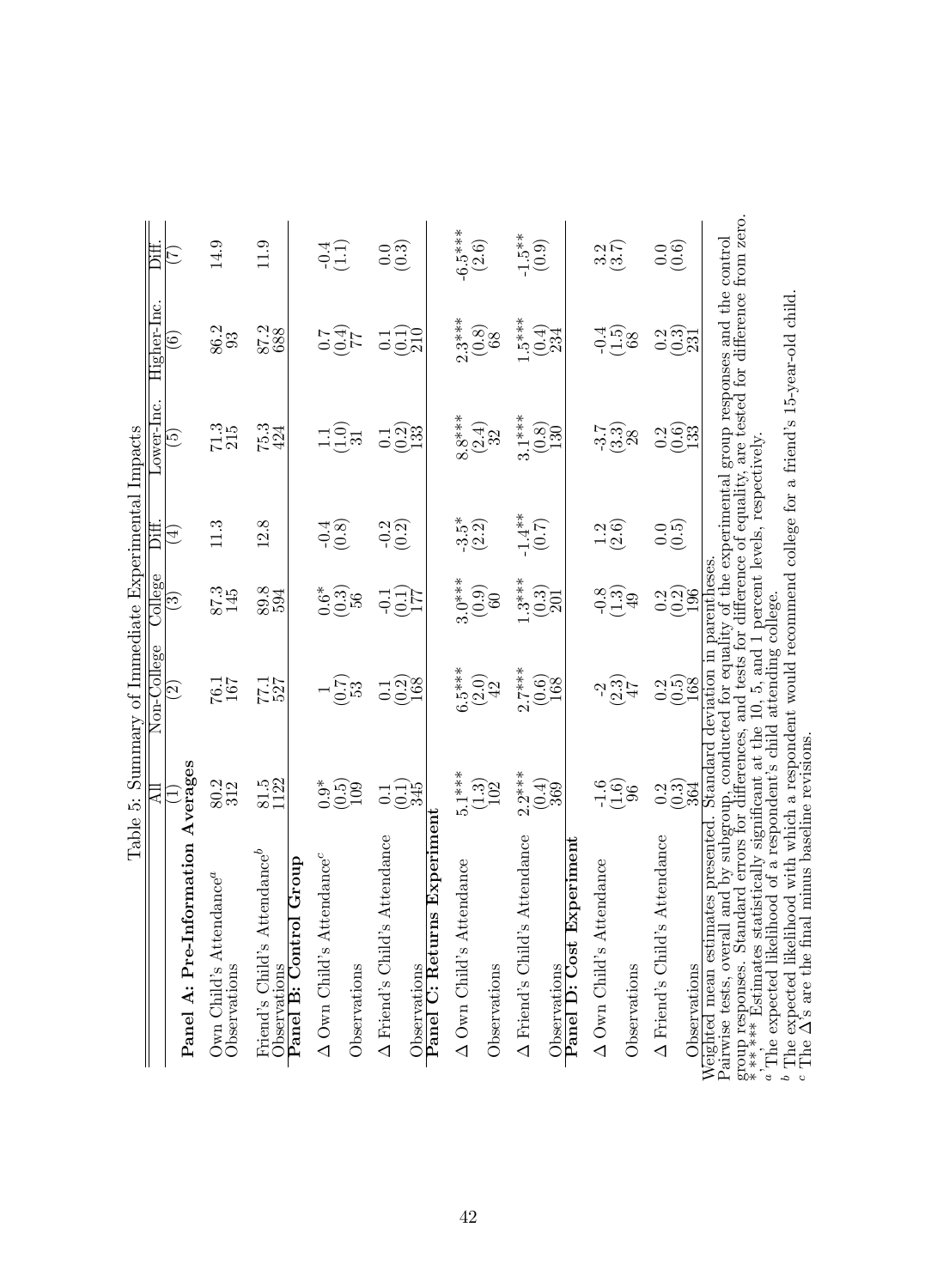| Dependent variable:                                                                                                                                                                                           | $\sum_{i=1}^{n}$                                                       |                           | Child's Attendance       | $\ensuremath{\text{Exp}}^a$                                                                                                                                         |                            | Friend's Child's Attendance                               |                             | $\mathrm{Exp}^b$                                        |
|---------------------------------------------------------------------------------------------------------------------------------------------------------------------------------------------------------------|------------------------------------------------------------------------|---------------------------|--------------------------|---------------------------------------------------------------------------------------------------------------------------------------------------------------------|----------------------------|-----------------------------------------------------------|-----------------------------|---------------------------------------------------------|
|                                                                                                                                                                                                               |                                                                        | $\widetilde{\mathcal{S}}$ | $\widetilde{\mathbb{C}}$ | $\overline{4}$                                                                                                                                                      | $\widetilde{\mathfrak{S}}$ | $\widehat{\odot}$                                         |                             | $\infty$                                                |
| Returns Experiment                                                                                                                                                                                            | $4.54***$                                                              | $4.08***$                 | $3.91**$<br>(1.9)        | $4.59***$<br>(1.2)                                                                                                                                                  | $2.10***$<br>(0.41)        |                                                           | $1.11**$<br>(0.53)          | $1.87***$<br>(0.36)                                     |
| $\ldots$ x Pop. RCE Error <sup>c</sup>                                                                                                                                                                        | (1.3)                                                                  | $\frac{13}{218}$          |                          |                                                                                                                                                                     |                            | $2.09***$<br>(0.41)<br>(0.471)<br>(0.9)                   |                             |                                                         |
| $\ldots$ x Credibility Dummy <sup>d</sup>                                                                                                                                                                     |                                                                        |                           | $1.19$<br>$(2.2)$        |                                                                                                                                                                     |                            |                                                           | $1.74***$                   |                                                         |
| $\ldots$ x $\Delta$ Own Child's RCE <sup>e</sup>                                                                                                                                                              |                                                                        |                           |                          | $7.33*$                                                                                                                                                             |                            |                                                           | (0.82)                      |                                                         |
| RCE<br>$\dots$ x $\Delta$ Friend's Child's 1                                                                                                                                                                  |                                                                        |                           |                          | (4.3)                                                                                                                                                               |                            |                                                           |                             | 5.49****                                                |
| Cost Experiment                                                                                                                                                                                               | $\frac{-1.85}{(1.5)}$                                                  |                           | $5.88*$<br>(3.4)         | $\frac{1}{(1.7)}$                                                                                                                                                   | $(0.096)$<br>$(0.33)$      | 0.046                                                     | $-0.619$<br>$(0.52)$        | $\begin{array}{c} (1.6) \\ 0.136 \\ (0.35) \end{array}$ |
| $\ldots$ x Pop. Pub. Cost Error                                                                                                                                                                               |                                                                        | $\frac{1.56}{(1.7)}$      |                          |                                                                                                                                                                     |                            | $\begin{array}{c} (0.39) \\ 0.0071 \\ (.018) \end{array}$ |                             |                                                         |
| $\ldots$ x Credibility Dummy                                                                                                                                                                                  |                                                                        | (.063)                    | $6.01*$<br>(3.6)         |                                                                                                                                                                     |                            |                                                           | $1.16*$                     |                                                         |
| $\ldots$ x $\Delta$ Child's Net Cost                                                                                                                                                                          |                                                                        |                           |                          | $0.131*$<br>(770)                                                                                                                                                   |                            |                                                           | (0.62)                      | 0.012<br>(.021)                                         |
| Demographics and Constant                                                                                                                                                                                     | Yes                                                                    | Yes                       | Yes                      | Yes                                                                                                                                                                 | Yes                        | Yes                                                       | Yes                         | Yes                                                     |
| $F-statisticf$                                                                                                                                                                                                | $2.15***$                                                              | $1.62**$                  | $2.16***$                | $2.19***$                                                                                                                                                           | $1.79***$                  | $1.64***$                                                 | $1.83**$                    | $1.88**$                                                |
| Number of Observations                                                                                                                                                                                        | $\frac{0.211}{307}$                                                    | $\frac{0.21}{305}$        | $\frac{0.242}{307}$      | $\frac{0.254}{307}$                                                                                                                                                 | 1084<br>0.84               | 0.086<br>1076<br>0.83                                     | $\frac{1095}{1084}$<br>0.84 | 1084<br>0.84                                            |
| Mean of Dep. Var. $\frac{1.4}{1.4}$ $\frac{1}{1.4}$ $\frac{1}{1.4}$<br>treatment. Robust standard ern<br>$^a$ The expected likelihood with                                                                    | which a respondent's child will attend college<br>rors in parentheses. |                           |                          | variable on various controls and their interactions with each information<br>* * * * denote significance at the 10, 5, and 1 $%$ levels, respectively               |                            |                                                           |                             |                                                         |
| Relative College Earnings (RCE) is the ratio of the average earnings of 40-year-olds with a college degree to that of<br>$\ensuremath{^b}$<br>The expected likelihood with<br>those without a college degree. |                                                                        |                           |                          | The error is defined as the true RCE minus the respondent's perceived population RCE<br>which a respondent would recommend college for a friend's 15-year-old child |                            |                                                           |                             |                                                         |
| An indicator for whether the<br>a five-point scale.                                                                                                                                                           |                                                                        |                           |                          | respondent rated the experimental information's credibility $4 \text{ or } 5$ (high-credibility), on                                                                |                            |                                                           |                             |                                                         |

Table 6: Immediate Experimental Impacts Table 6: Immediate Experimental Impacts

 $\alpha$ abc $\alpha$ abcha  $\alpha$ 

 $\epsilon$  The change in child's RCE beliefs.

I F-statistic of a joint test of the significance of the covariates. See Table 3 for demographic controls.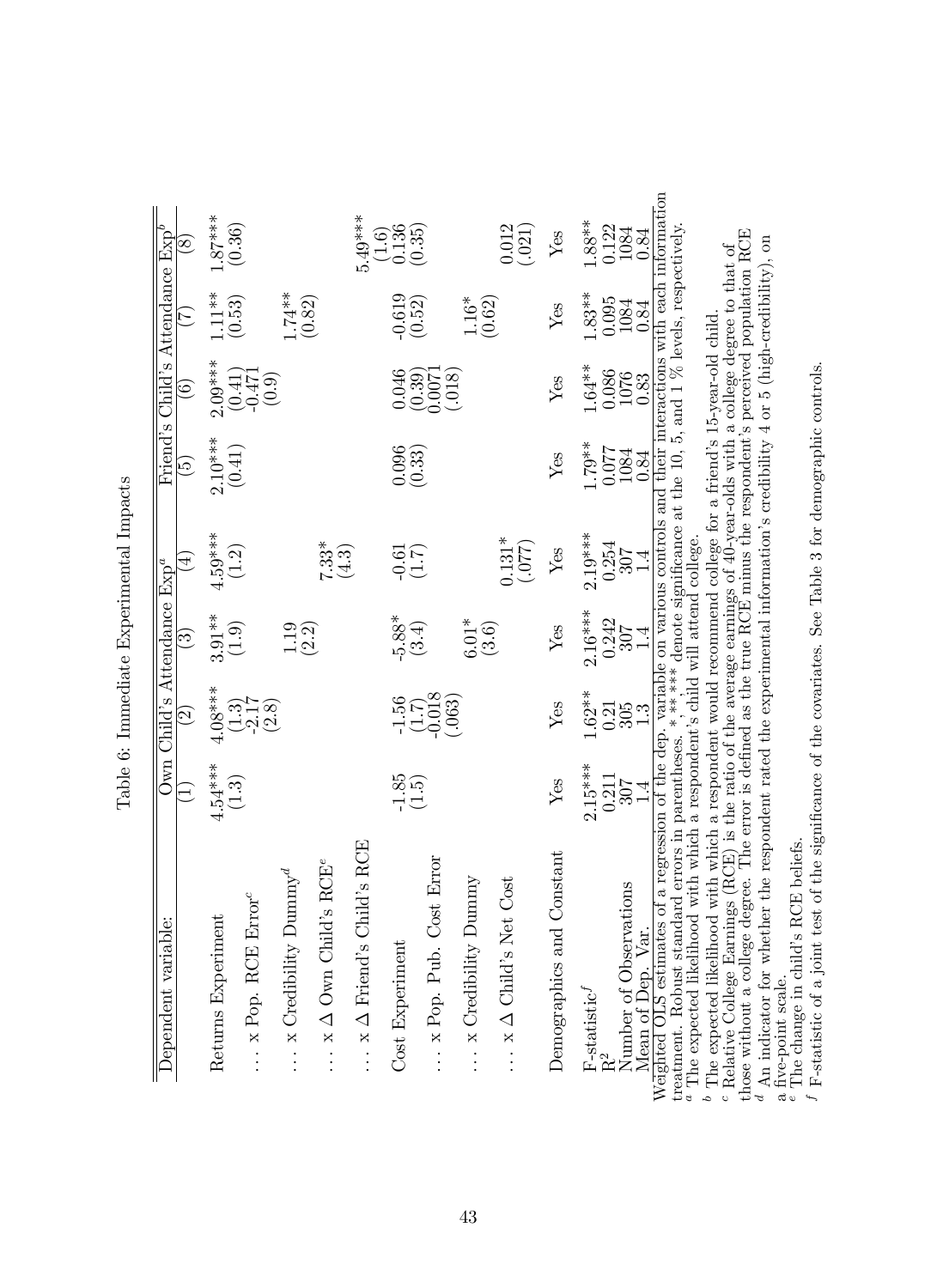|                                                                                                                                                                                                                                                                                                                                                                                                                                                                                                          |                            | Table 7: Medium-Term Experimental Impact             |                            |                   |                                      |                          |                       |
|----------------------------------------------------------------------------------------------------------------------------------------------------------------------------------------------------------------------------------------------------------------------------------------------------------------------------------------------------------------------------------------------------------------------------------------------------------------------------------------------------------|----------------------------|------------------------------------------------------|----------------------------|-------------------|--------------------------------------|--------------------------|-----------------------|
|                                                                                                                                                                                                                                                                                                                                                                                                                                                                                                          |                            | Non-College                                          | College                    | Diff.             | Lower-Income                         | Higher-Income            | Diff.                 |
| Panel A: Pre-Information A                                                                                                                                                                                                                                                                                                                                                                                                                                                                               | verages                    | $\widehat{\mathfrak{D}}$                             | $\widehat{\mathfrak{D}}$   | $(\pm)$           | $\widetilde{\mathbf{5}}$             | $\widehat{\mathfrak{S}}$ | $\widehat{\subseteq}$ |
| $\Delta$ Friend's Child's Attendance <sup>®</sup><br>Observations                                                                                                                                                                                                                                                                                                                                                                                                                                        | 81.5<br>1122               | 77.1<br>527                                          | 89.8                       | 12.8              | 75.3<br>424                          | 87.2                     | 11.9                  |
| Panel B: Control Group                                                                                                                                                                                                                                                                                                                                                                                                                                                                                   |                            |                                                      |                            |                   |                                      |                          |                       |
| $\Delta$ Friend's Child's Attendance                                                                                                                                                                                                                                                                                                                                                                                                                                                                     |                            |                                                      |                            | $0.8$<br>(1.6)    |                                      |                          | $3^{*}$<br>(1.8)      |
| Observations                                                                                                                                                                                                                                                                                                                                                                                                                                                                                             | <u>၁၁၅</u><br>၁ <u>၁</u> ၃ | 15<br>0.3)<br>114                                    | ၁ <u>၀၅၃</u><br>၁၉၅၁       |                   | $\frac{1.7}{1.5}$<br>$\frac{1.5}{1}$ | 1015<br>1015             |                       |
| Panel C: Returns Experime                                                                                                                                                                                                                                                                                                                                                                                                                                                                                | 'nt                        |                                                      |                            |                   |                                      |                          |                       |
| $\Delta$ Friend's Child's Attendance                                                                                                                                                                                                                                                                                                                                                                                                                                                                     |                            |                                                      |                            | $-2.5$<br>$(2.5)$ |                                      |                          | $-7.7$ **<br>(2.9)    |
| Observations                                                                                                                                                                                                                                                                                                                                                                                                                                                                                             | $3.4**$<br>(1.5)<br>263    | $\begin{array}{c} 4.1** \\ (2.1) \\ 122 \end{array}$ | .<br>- 31<br>- 31          |                   | $7.4**$<br>$(2.5)$<br>$102$          | $\frac{157}{157}$        |                       |
| Panel D: Cost Experiment                                                                                                                                                                                                                                                                                                                                                                                                                                                                                 |                            |                                                      |                            |                   |                                      |                          |                       |
| $\Delta$ Friend's Child's Attendance                                                                                                                                                                                                                                                                                                                                                                                                                                                                     |                            |                                                      |                            | $-1.4$<br>(2.4)   |                                      |                          | 3.6)<br>3.9)          |
| Observations                                                                                                                                                                                                                                                                                                                                                                                                                                                                                             | 879<br>0.H9                | $130$<br>$-0.26$                                     | $-0.1$<br>$(1.1)$<br>$152$ |                   | $-1.69$                              | $2.6**$<br>(1.3)<br>172  |                       |
| group responses. Standard errors for differences, and tests for difference equality, are tested for difference from zero.<br>*,**,*** Estimates statistically significant at the 10, 5, and 1 percent levels, respectively.<br>Pairwise tests, overall and by subgroup, conducted for equality of the experimental group responses and the control<br>$a'$ The expected likelihood with which a respondent would recommend college for a friend's 15-year-old child<br>Weighted mean estimates presented |                            | 1. Standard deviation in parentheses.                |                            |                   |                                      |                          |                       |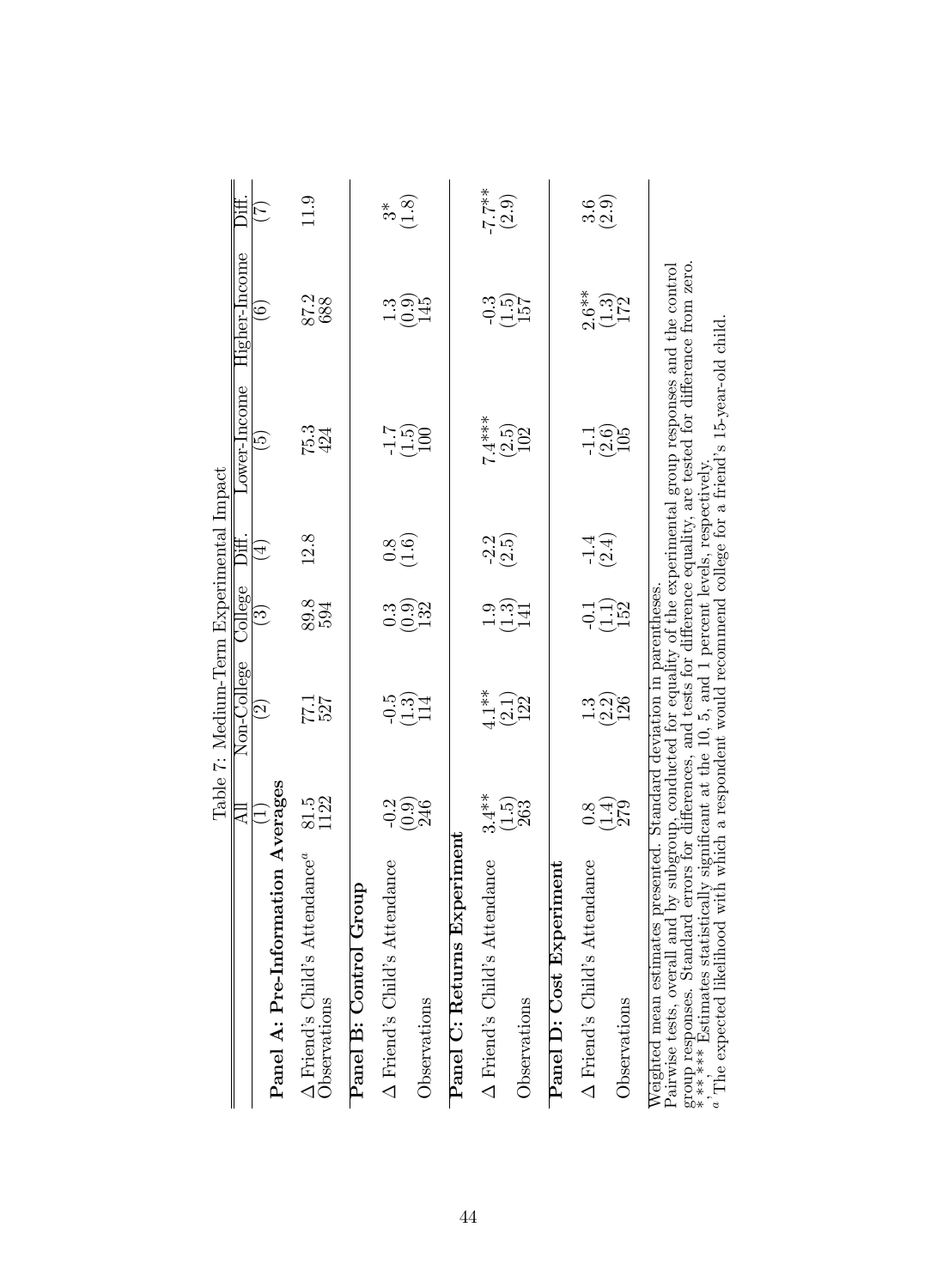| Lable T.I. Detection mo the Follow-up burvey<br>Dep Var: Participation in the Follow-up Survey |                  |                       |                    |
|------------------------------------------------------------------------------------------------|------------------|-----------------------|--------------------|
|                                                                                                | (1)              | $\overline{(2)}$      | $\overline{(3)}$   |
|                                                                                                |                  |                       |                    |
| Population RCE Belief <sup>a</sup>                                                             |                  | 0.036                 | 0.12               |
|                                                                                                |                  | (0.033)               | (0.093)            |
| Pub. Univ. Net Cost Belief <sup>b</sup>                                                        |                  | $-0.001$              | $0.003*$           |
|                                                                                                |                  | (0.001)               | (0.002)            |
| Child $RCEc$                                                                                   |                  |                       | $-0.074$           |
|                                                                                                |                  |                       | (0.072)            |
| Child Net Univ. Cost <sup>c</sup>                                                              |                  |                       | $-0.003*$          |
|                                                                                                |                  |                       | (0.002)            |
| Child's college likelihood <sup>d</sup>                                                        |                  |                       | $-0.002$           |
|                                                                                                |                  |                       | (0.002)            |
| Friend's child's likelihood <sup>e</sup>                                                       |                  |                       | 0.000              |
|                                                                                                |                  |                       | (0.002)            |
| RCE Experiment Dummy                                                                           | $-0.003$         | $-0.005$              | 0.024              |
|                                                                                                | (0.036)          | (0.036)               | (0.077)            |
| Cost Experiment Dummy                                                                          | 0.028            | 0.016                 | 0.12               |
|                                                                                                | (0.037)          | (0.037)               | (0.076)            |
| Low Income                                                                                     | 0.042            | 0.046                 | 0.10               |
|                                                                                                | (0.035)          | (0.036)               | (0.083)            |
| Non-College                                                                                    | $-0.028$         | $-0.023$              | $-0.13*$           |
|                                                                                                | (0.03)           | (0.03)                | (0.068)            |
| Male                                                                                           | 0.036            | 0.040                 | 0.10               |
| White                                                                                          | (0.031)<br>0.013 | (0.03)                | (0.063)            |
|                                                                                                | (0.046)          | 0.025                 | $-0.11$<br>(0.069) |
|                                                                                                | $0.004***$       | (0.047)<br>$0.004***$ | 0.005              |
| Age                                                                                            | (0.001)          | (0.001)               | (0.004)            |
| <b>High Numeracy</b>                                                                           | $-0.006$         | $-0.009$              | 0.034              |
|                                                                                                | (0.035)          | (0.035)               | (0.075)            |
| Has Child Under Age 18                                                                         | $-0.14***$       | $-0.12**$             |                    |
|                                                                                                | (0.052)          | (0.051)               |                    |
| Has Child Age 14-17                                                                            | 0.11             | 0.089                 | 0.063              |
|                                                                                                | (0.068)          | (0.068)               | (0.082)            |
| Local Area % BAs                                                                               | $-0.000$         | 0.001                 | $-0.001$           |
|                                                                                                | (0.002)          | (0.002)               | (0.005)            |
| Local Area Median Inc $(000s)$                                                                 | 0.001            | 0.000                 | $-0.000$           |
|                                                                                                | (0.001)          | (0.001)               | (0.003)            |
| Local Area RCE                                                                                 | $0.030\,$        | 0.003                 | -0.062             |
|                                                                                                | (0.042)          | (0.039)               | (0.11)             |
| Flagship County                                                                                | $-0.036$         | $-0.037$              | 0.042              |
|                                                                                                | (0.045)          | (0.044)               | (0.076)            |
| Elite University County                                                                        | 0.025            | 0.030                 | 0.087              |
|                                                                                                | (0.037)          | (0.037)               | (0.08)             |
| State Pub. Univ. Sticker Cost                                                                  | $-0.002$         | $-0.001$              | 0.001              |
|                                                                                                | (0.003)          | (0.003)               | (0.005)            |
| State Priv. Univ. Sticker Cost                                                                 | 0.004            | 0.004                 | 0.001              |
|                                                                                                | (0.005)          | (0.005)               | (0.011)            |
| Constant                                                                                       | $0.49***$        | $0.44***$             | 0.50               |
|                                                                                                | (0.15)           | (0.16)                | (0.39)             |
| $F\text{-statistic}^f$                                                                         | $3.4***$         | $3.4***$              | $1.5***$           |
| $\mathrm{R}^2$                                                                                 | 0.067            | 0.072                 | 0.115              |
| Number of Observations                                                                         | 978              | 953                   | 272                |
| Mean of Dep. Variable                                                                          | 0.81             | 0.81                  | 0.7                |

Table A1: Selection into the Follow-up Survey

Weighted OLS estimates of a linear probability model for participation in the follow-up survey on various controls. Robust standard errors in parentheses. \*,\*\*,\*\*\* denote significance at the 10, 5, and 1  $\%$  levels, respectively.

<sup>a</sup> Relative College Earnings (RCE) is the ratio of the average earnings of 40-year-olds with a college degree to that of those without a college degree.

 $<sup>b</sup>$  Population public university net cost belief.</sup>

 $c$  RCE and public university net cost beliefs for one's own child.

 $d$  The expected likelihood of a respondent's child attending college.

 $e^e$  The expected likelihood of a respondent recommending college for a friend's child.

 $f$  F-statistic of a test of the joint significance of the covariates.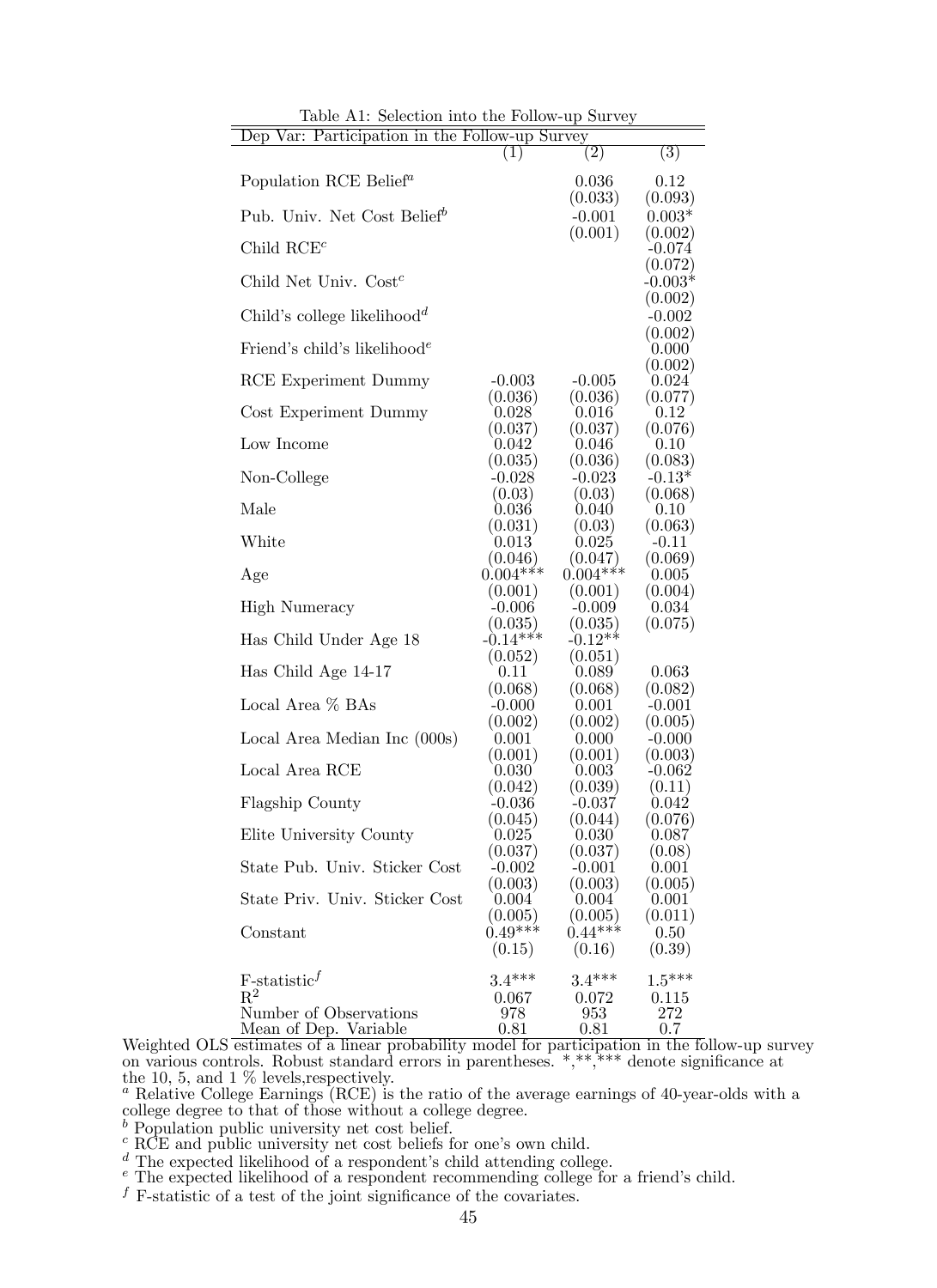|                                 |                       | Table 112. Here of cherry in Daschile I optimion Deficits |                             |                              |
|---------------------------------|-----------------------|-----------------------------------------------------------|-----------------------------|------------------------------|
| Dependent variable:             | Population<br>$RCE^a$ | Abs. Err. in<br>Pop. RCE                                  | Pop. Public<br>Sticker Cost | Pop. Private<br>Sticker Cost |
|                                 | $\left( 1\right)$     | $\left( 2\right)$                                         | $\overline{(3)}$            | $\left( 4\right)$            |
| Non-college                     | $-0.049$              | $0.045**$                                                 | 1.5                         | $-0.87$                      |
|                                 | $(-1.6)$              | (2.3)                                                     | (0.97)                      | $(-0.61)$                    |
| Lower-income                    | 0.027                 | $0.051**$                                                 | $-2.5$                      | $-1.5$                       |
|                                 | (0.77)                | (2.1)                                                     | $(-1.3)$                    | $(-0.94)$                    |
| Male                            | $-0.056*$             | $-0.0023$                                                 | $-3.1*$                     | $-0.56$                      |
|                                 | $(-1.8)$              | $(-0.11)$                                                 | $(-1.9)$                    | $(-0.38)$                    |
| White                           | $0.080**$             | 0.005                                                     | $-1.7$                      | $-0.43$                      |
|                                 | (2.2)                 | (0.17)                                                    | $(-0.77)$                   | $(-0.21)$                    |
| Age                             | $-0.0002$             | 0.001                                                     | $0.20***$                   | $0.15***$                    |
|                                 | $(-0.18)$             | (1.5)                                                     | (3.6)                       | (2.6)                        |
| <b>High Numeracy</b>            | $0.10***$             | $-0.063**$                                                | $-1.1$                      | $-0.60$                      |
|                                 | (2.7)                 | $(-2.5)$                                                  | $(-0.62)$                   | $(-0.37)$                    |
| Has Child under Age 18          | 0.030                 | 0.0088                                                    | $-4.0*$                     | $-2.4$                       |
|                                 | (0.73)                | (0.28)                                                    | $(-1.9)$                    | $(-1.3)$                     |
| Has Child Age 14-17             | 0.076                 | $-0.052$                                                  | $2.6\,$                     | $5.5*$                       |
|                                 | (1.2)                 | $(-1.2)$                                                  | (0.92)                      | (1.8)                        |
| Local Area % College-educated   | $0.004*$              | $-0.001$                                                  | 0.10                        | $-0.016$                     |
|                                 | (1.8)                 | $(-0.88)$                                                 | (1.0)                       | $(-0.19)$                    |
| Local Area Median Inc $(000's)$ | $-0.003**$            | 0.001                                                     | $-0.05$                     | 0.002                        |
|                                 | $(-2.0)$              | (1.6)                                                     | $(-0.82)$                   | (0.040)                      |
| Local Area RCE                  | -0.0097               | 0.042                                                     | $-0.96$                     | 0.57                         |
|                                 | $(-0.24)$             | (1.6)                                                     | $(-0.43)$                   | (0.29)                       |
| Flagship County                 | $-0.067*$             | 0.017                                                     | $-0.25$                     | $-1.4$                       |
|                                 | $(-1.9)$              | (0.68)                                                    | $(-0.12)$                   | $(-0.79)$                    |
| Elite University County         | $-0.055$              | 0.011                                                     | $-3.0$                      | $-2.4$                       |
|                                 | $(-1.3)$              | (0.44)                                                    | $(-1.6)$                    | $(-1.3)$                     |
| Local Private Sticker Cost      | 0.003                 | $-0.001$                                                  | $-0.12$                     | $-0.11$                      |
|                                 | (1.1)                 | $(-0.93)$                                                 | $(-0.98)$                   | $(-1.0)$                     |
| Local Public Sticker Cost       | $-0.003$              | $-0.0006$                                                 | 0.37                        | $0.72***$                    |
|                                 | $(-0.53)$             | $(-0.18)$                                                 | (1.3)                       | (2.9)                        |
| Constant                        | $1.6***$              | $0.29**$                                                  | $23.8***$                   | 5.8                          |
|                                 | (8.9)                 | (2.6)                                                     | (3.1)                       | (0.73)                       |
| $F$ -statistic <sup>b</sup>     | $2.5***$              | $2.83***$                                                 | $2.5***$                    | $2.2***$                     |
| $R^2$                           | 0.041                 | 0.049                                                     | 0.043                       | 0.034                        |
| Number of Observations          | 1096                  | 1096                                                      | 1093                        | 1085                         |
| Mean of Dep. Var.               | 1.6                   | 0.41                                                      | 30                          | 23                           |

Table A2: Heterogeneity in Baseline Population Beliefs

Weighted OLS estimates of a regression of the dependent variable on various controls

Robust standard errors in parentheses. \*,\*\*,\*\*\* denote significance at the 10, 5, and 1 % levels, respectively. <sup>a</sup> Relative College Earnings (RCE) is the ratio of the average earnings of 40-year-olds with a college degree to that of those without a college degree.

 $b$  F-statistic of a test of the joint significance of the covariates.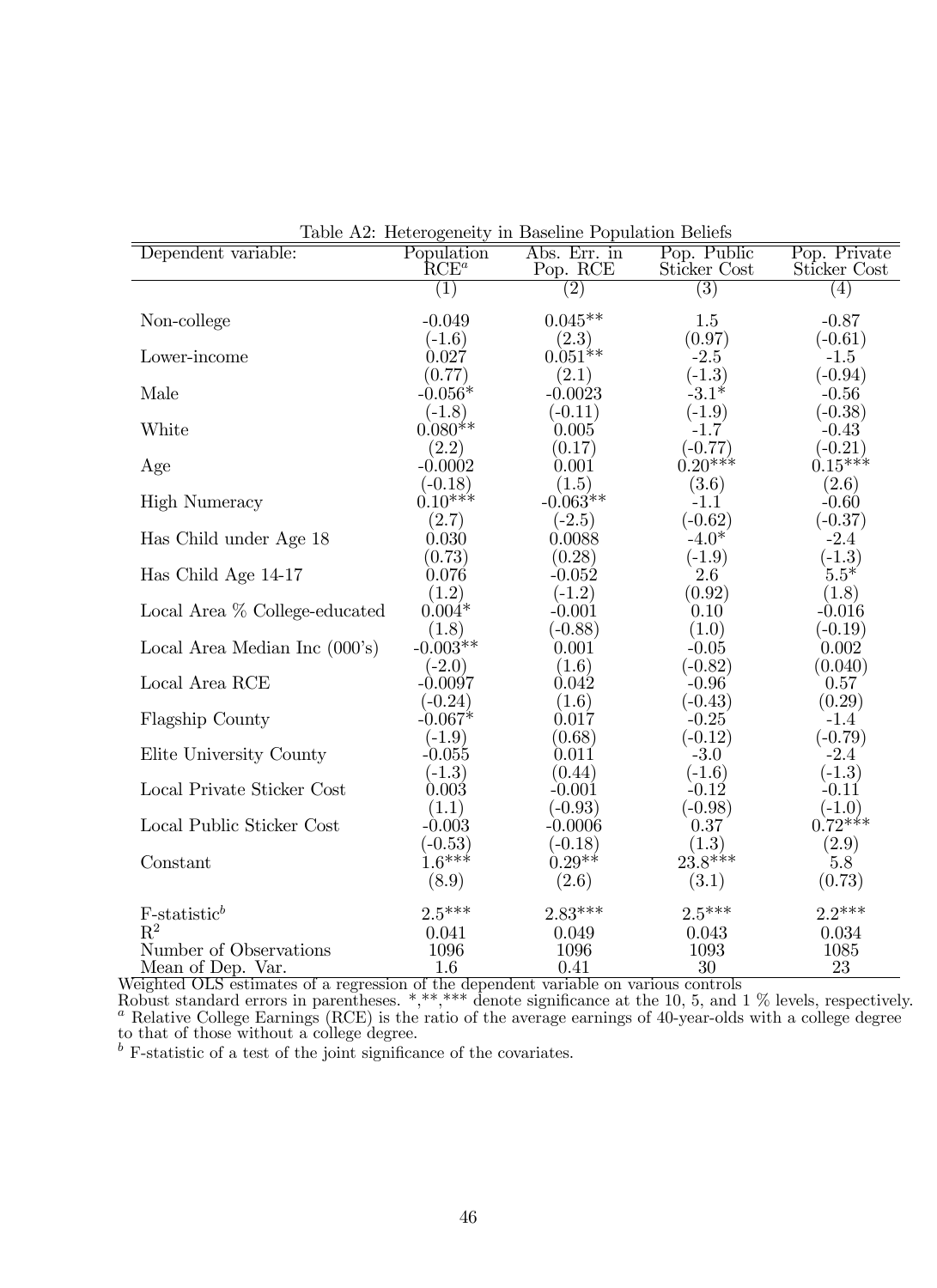|                                |                    |                                     |                   | Table A3: Heterogeneity in Baseline Self Beliefs |                    |                    |                                          |                       |
|--------------------------------|--------------------|-------------------------------------|-------------------|--------------------------------------------------|--------------------|--------------------|------------------------------------------|-----------------------|
| Dependent variable:            |                    | Own Child's Attendance <sup>a</sup> |                   |                                                  |                    |                    | Friend's Child's Attendance <sup>b</sup> |                       |
|                                | $\overline{(1)}$   | $\overline{(2)}$                    | $\overline{(3)}$  | $\overline{(4)}$                                 | $\overline{(5)}$   | $\overline{(6)}$   | (7)                                      | (8)                   |
| Own Child's $RCEc$             |                    |                                     | 4.26<br>(1.6)     | 3.20<br>(1.0)                                    |                    |                    |                                          |                       |
| Friend's Child's RCE           |                    |                                     |                   |                                                  |                    |                    | $16.4***$<br>(5.6)                       | $15.4***$<br>(4.5)    |
| Own Child's College Cost       |                    |                                     | $0.16**$<br>(2.3) | 0.13<br>(1.6)                                    |                    |                    |                                          |                       |
| Population RCE                 |                    | $6.12*$<br>(1.8)                    |                   | $3.66\,$<br>(0.83)                               |                    | $9.02***$<br>(3.4) |                                          | 1.59<br>(0.44)        |
| Pop. Public Net Cost           |                    | 0.010<br>(1.4)                      |                   | 0.039<br>(0.45)                                  |                    | 0.0060<br>(0.11)   |                                          | $-0.014$<br>$(-0.22)$ |
| Non-college                    | $-4.54$            | $-5.08*$                            | $-3.03$           | $-4.20$                                          | $-7.44***$         | $-6.79***$         | $\textbf{-4.99}^{\textbf{\texttt{**}}}$  | $-5.23**$             |
|                                | $(-1.5)$           | $(-1.8)$                            | $(-1.0)$          | $(-1.5)$                                         | $(-3.9)$           | $(-3.6)$           | $(-2.3)$                                 | $(-2.4)$              |
| Lower-income                   | $-11.3***$         | $-11.2***$                          | $-11.7***$        | $-11.4***$                                       | $-6.75***$         | $-7.40***$         | $-9.64***$                               | $-9.61***$            |
|                                | $(-2.9)$           | $(-2.8)$                            | $(-3.0)$          | $(-2.9)$                                         | $(-3.0)$           | $(-3.3)$           | $(-3.8)$                                 | $(-3.7)$              |
| Male                           | $-3.74$            | $-4.49$                             | $-3.07$           | $-3.96$                                          | $-3.80*$           | $-4.48**$          | $-1.69$                                  | $-2.45$               |
|                                | $(-1.1)$           | $(-1.3)$                            | $(-0.87)$         | $(-1.1)$                                         | $(-1.8)$           | $(-2.1)$           | $(-0.67)$                                | $(-0.97)$             |
| White                          | $-7.26*$           | $-8.78**$                           | $-7.14*$          | $-8.68**$                                        | $-0.20$            | $-0.27$            | 0.80                                     | 1.13                  |
|                                | $(-1.8)$           | $(-2.1)$                            | $(-1.78)$         | $(-2.1)$                                         | $(-0.07)$          | $(-0.10)$          | (0.22)                                   | (0.31)                |
| Age                            | 0.0005             | -0.0043                             | $-0.022$          | $-0.030$                                         | 0.021              | 0.050              | 0.034                                    | 0.057                 |
|                                | (0.0)              | $(-0.02)$                           | $(-0.10)$         | $(-0.13)$                                        | (0.26)             | (0.62)             | (0.41)                                   | (0.68)                |
| <b>High Numeracy</b>           | 5.50               | $7.00*$                             | 6.42              | $7.43*$                                          | $6.46**$           | $7.04***$          | $7.07**$                                 | $7.70**$              |
|                                | (1.4)              | (1.8)                               | (1.6)             | (1.9)                                            | (2.5)              | (2.8)              | (2.3)                                    | (2.5)                 |
| Has Child under Age 18         |                    |                                     |                   |                                                  | 4.52<br>(1.6)      | 4.07<br>(1.4)      |                                          |                       |
| Has Child Age 14-17            | $2.05\,$<br>(0.48) | 1.62<br>(0.38)                      | 2.36<br>(0.58)    | 2.73<br>(0.65)                                   | $9.03***$<br>(2.8) | $8.24**$<br>(2.5)  |                                          |                       |
| Local % College-educated       | $-0.41*$           | $-0.47*$                            | $-0.40*$          | $-0.48*$                                         | $0.26**$           | 0.21               | $0.34**$                                 | $0.32**$              |
|                                | $(-1.8)$           | $(-1.9)$                            | $(-1.7)$          | $(-1.9)$                                         | (2.0)              | (1.6)              | (2.5)                                    | (2.3)                 |
| Local Med. Income $(000's)$    | $0.24*$            | $0.26**$                            | $0.22*$           | $0.25*$                                          | $-0.083$           | $-0.070$           | $-0.17*$                                 | $-0.17*$              |
|                                | (1.9)              | (2.0)                               | (1.7)             | (1.9)                                            | $(-1.0)$           | $(-0.85)$          | $(-1.9)$                                 | $(-1.8)$              |
| Local Area RCE                 | 6.47               | 7.50                                | 5.34              | 6.71                                             | $-2.17$            | $-1.73$            | $-2.31$                                  | $-2.046$              |
|                                | (1.5)              | (1.6)                               | (1.2)             | (1.4)                                            | $(-0.83)$          | $(-0.66)$          | $(-0.74)$                                | $(-0.66)$             |
| Flagship County                | $8.55**$           | $8.96**$                            | $8.84**$          | $9.06**$                                         | $0.29\,$           | 1.04               | $-0.79$                                  | $-0.75$               |
|                                | (2.3)              | (2.3)                               | (2.4)             | (2.3)                                            | (0.10)             | (0.36)             | $(-0.23)$                                | $(-0.21)$             |
| Elite University County        | 5.12               | 5.81                                | $5.15\,$          | 5.47                                             | $-1.11$            | $-1.61$            | 1.40                                     | 0.82                  |
|                                | (1.2)              | (1.3)                               | (1.2)             | (1.3)                                            | $(-0.40)$          | $(-0.59)$          | (0.45)                                   | (0.26)                |
| Local Private Uni Sticker Cost | $-0.45*$           | $-0.43*$                            | $-0.46**$         | $-0.44*$                                         | $-0.027$           | $-0.0085$          | $-0.047$                                 | 0.0013                |
|                                | $(-1.9)$           | $(-1.9)$                            | $(-2.0)$          | $(-2.0)$                                         | $(-0.15)$          | $(-0.05)$          | $(-0.22)$                                | (0.01)                |
| Local Public Uni Sticker Cost  | $-0.67$            | $-0.74$                             | $-0.65$           | $-0.70$                                          | -0.42              | $-0.40^{\circ}$    | $-0.36$                                  | $-0.35$               |
|                                | $(-1.2)$           | $(-1.3)$                            | $(-1.2)$          | $(-1.3)$                                         | $(-1.2)$           | $(-1.1)$           | $(-0.88)$                                | $(-0.84)$             |
| Constant                       | $105.3***$         | $93.2***$                           | $97.1***$         | $91.7***$                                        | $89.3***$          | $72.5***$          | $64.8***$                                | $60.6***$             |
|                                | (7.6)              | (5.9)                               | (6.4)             | (5.7)                                            | (8.0)              | (6.1)              | (4.9)                                    | (4.3)                 |
| $F\text{-statistic}^d$         | $2.5***$           | $2.7***$                            | $2.6***$          | $2.7***$                                         | $5.5***$           | $5.9***$           | $6.6***$                                 | $6.3***$              |
| $\mathbf{R}^2$                 | 0.185              | 0.211                               | 0.211             | 0.224                                            | 0.114              | 0.14               | 0.18                                     | 0.181                 |
| Number of Observations         | 308                | 305                                 | 307               | 305                                              | 1107               | 1079               | 792                                      |                       |
| Mean of Dep. Var.              | 80                 | 80                                  | 80                | 80                                               | 81                 | $82\,$             | 80                                       | 772<br>80             |

Table A3: Heterogeneity in Baseline Self Beliefs

Weighted OLS estimates of a regression of dependent variable on various controls.

Robust standard errors in parentheses. \*,\*\*,\*\*\* denote significance at the 10, 5, and 1 % levels, respectively.  $\alpha$  The expected likelihood with which a respondent's child will attend college.

 $b$  The expected likelihood with which a respondent would recommend college for a friend's 15-year-old child.

<sup>c</sup> Relative College Earnings (RCE) is the ratio of the average earnings of  $40$ -year-olds with a college degree to that of those without a college degree.

 $d$  F-statistic of a test of the joint significance of the covariates.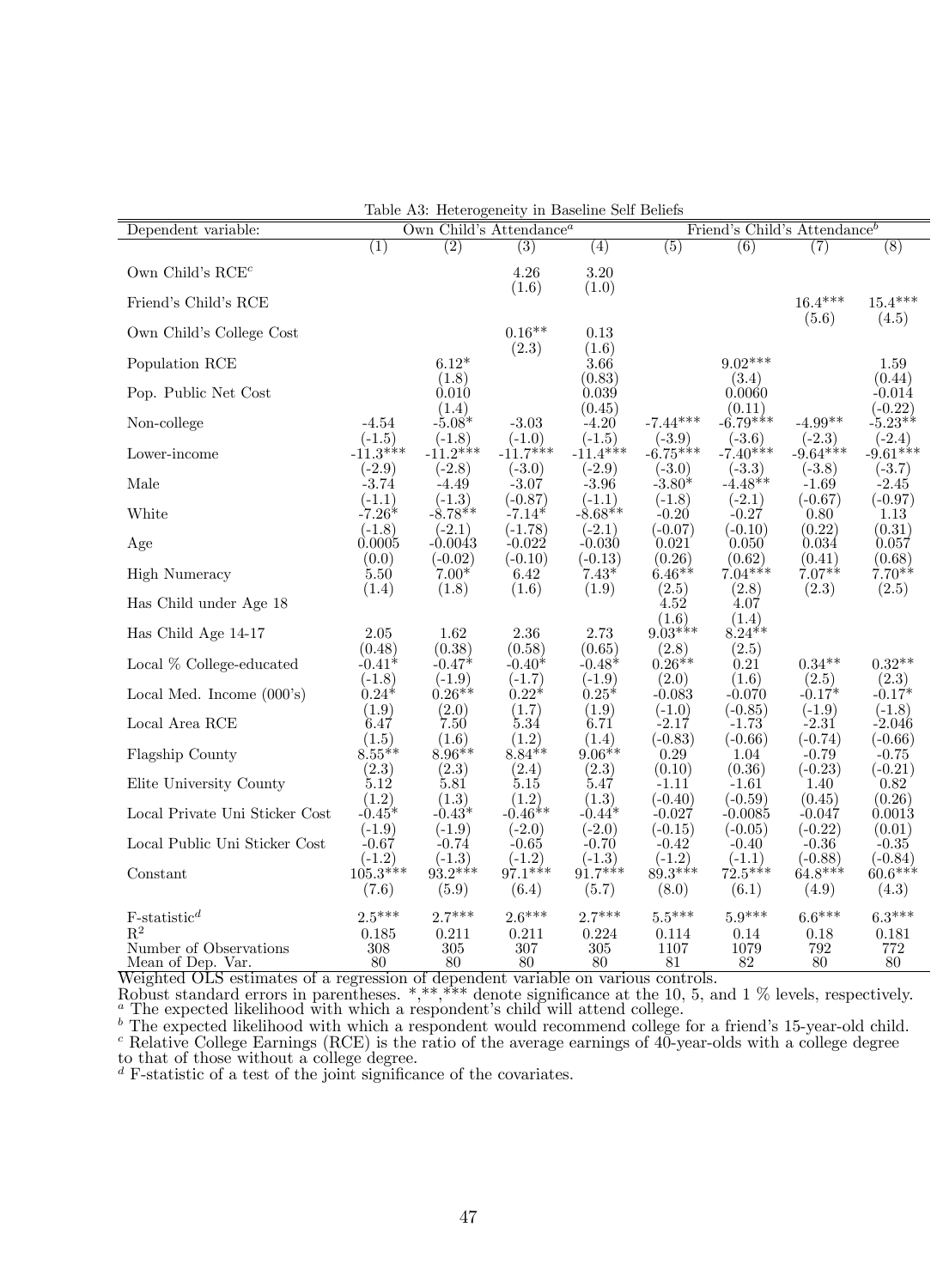| Table A4. Heterogenery in Immediate Experimental Impacts |                     |                       |
|----------------------------------------------------------|---------------------|-----------------------|
| Dependent variable:                                      | Own Child's         | Friend's Child's      |
|                                                          | $\rm Attendance^a$  | $\text{Attendance}^b$ |
|                                                          | (1)                 | (2)                   |
| <b>RCE</b> Experiment                                    |                     |                       |
| x High Income & College                                  | $3.01**$            | $1.64***$             |
|                                                          | (1.2)               | (0.44)                |
| $\ldots$ x Low Income & College                          | $4.08*$             | 0.55                  |
|                                                          | $\left( 2.4\right)$ | (0.54)                |
| x High Income & Non-College                              | 1.87                | $1.25^*$              |
|                                                          | (1.6)               | (0.68)                |
| $\ldots$ x Low Income & Non-College                      | $8.53***$           | $3.33***$             |
|                                                          | (2.9)               | (0.91)                |
| Cost Experiment                                          |                     |                       |
| x High Income & College                                  | $-0.31$             | 0.35                  |
|                                                          | (1.5)               | (0.29)                |
| $\ldots$ x Low Income & College                          | $-1.93$             | $-0.16$               |
|                                                          | $\left( 2.6\right)$ | (0.67)                |
| $\ldots$ x High Income & Non-College                     | -0.54               | $-0.27$               |
|                                                          | (2.5)               | (0.55)                |
| $\ldots$ x Low Income & Non-College                      | -4.67               | 0.19                  |
|                                                          | (3.4)               | (0.71)                |
| Constant                                                 | $-20.61***$         | $-2.82*$              |
|                                                          | (6.1)               | (1.6)                 |
| Demographics                                             | Yes                 | Yes                   |
| $F$ -statistic <sup>c</sup>                              | $1.8**$             | $1.6**$               |
| $\mathrm{R}^2$                                           | 0.256               | 0.089                 |
| Number of Observations                                   | 307                 | 1084                  |
| Mean of Dep. Var.                                        | 1.4                 | 0.84                  |

Table A4: Heterogeneity in Immediate Experimental Impacts

Weighted OLS estimates of a regression of the dependent variable on various

interacted controls. Robust standard errors in parentheses. \*,\*\*,\*\*\* denote

significance at the 10, 5, and  $1\%$  levels, respectively.

 $a$  The expected likelihood with which a respondent's child will attend college.

 $b$  The expected likelihood with which a respondent would recommend college for a friend's 15-year-old child.  $c$  F-statistic of a joint test of the significance of the covariates.